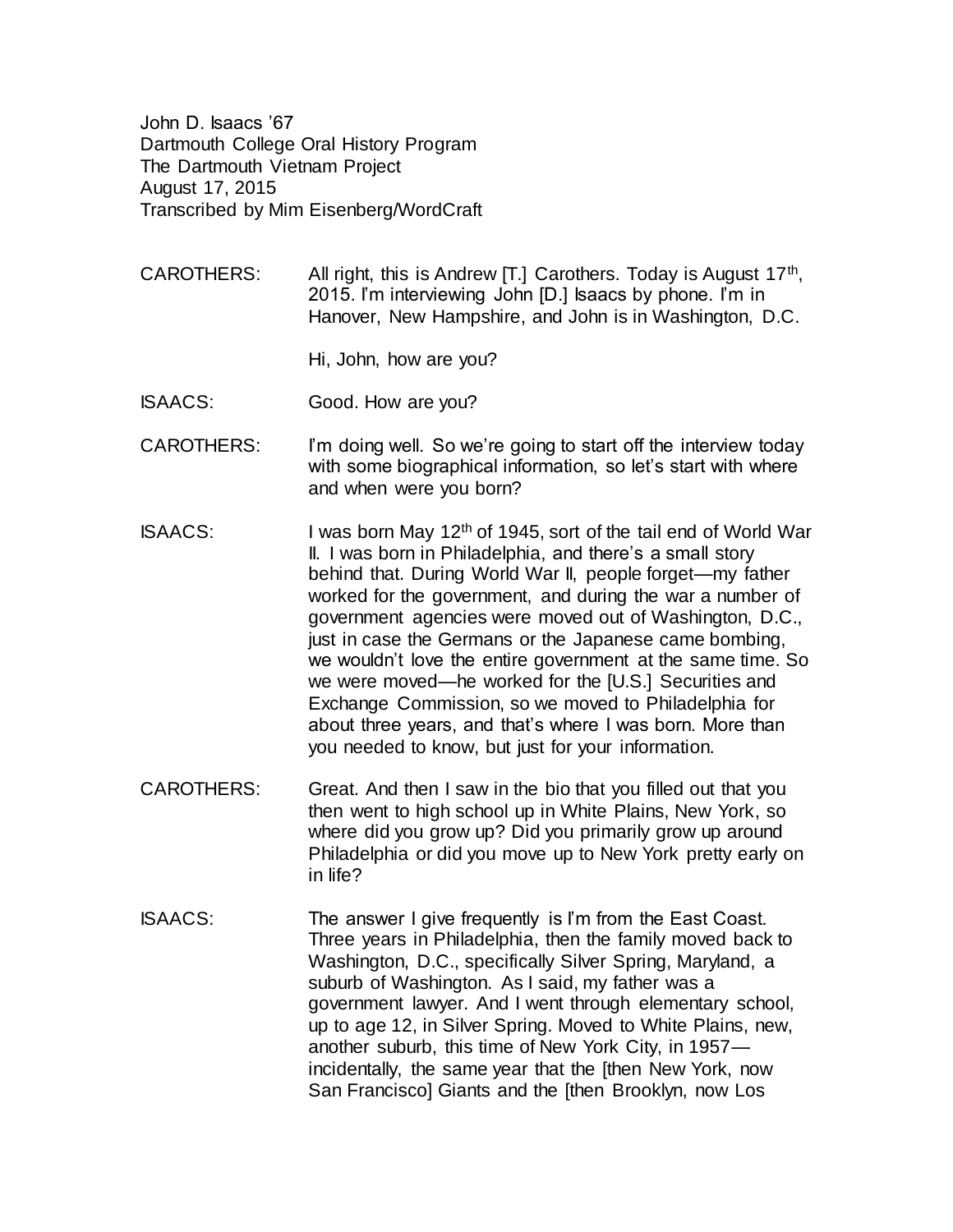Angeles] Dodgers left New York and went to the West Coast. And I went through junior high school and high school at White Plains public schools at that time. And my parents stayed in White Plains through the remainder of their lives, so I would go back and visit. So Philadelphia, Silver Spring, Maryland, White Plains, New York, and Hanover, New Hampshire, and that's kind of up and down the East Coast.

- CAROTHERS: Great. Great. Well, that's funny that you mentioned the Giants and Dodgers moving out because I'm from San Francisco, so as a San Francisco Giants fan, we're pretty happy about what happened in 1957.
- ISAACS: I won't hold you personally responsible, but I'll hold [Joseph] "Buzzie" Bavasi [pronounced buh-VAY-see]—is it?—and Horace [C.] Stoneham (I may have the names wrong) responsible for stealing the teams from New York.
- CAROTHERS: [Chuckles.] Yeah, yeah. And when you were in Silver Springs [sic], Maryland, what was it like growing up in Maryland and around D.C., and with your father involved in government work, what was the environment like both at home and then at school and just—in that time, in the late '40s or early '50s?
- ISAACS: Well, my parents were fairly traditional in the sense that my mother usually stayed at home. As we grew older, she worked at a gift shop in White Plains, but she was home. She was the one who basically was in charge of discipline, making sure we studied and making sure we behaved and so on. My father was either busy at work or he was active in a lot of public interest organizations, various causes, from American Civil Liberties Union, [National] Urban League, prison reform, many other kinds of quote-unquote "good government" issues. So quite a lot, he was out, out of the house during the day but also out of the house during meetings, so the mother was the primary child rearer.

I would say it's a classic middle-class background. Silver Spring and White Plains were both sort of middle- to uppermiddle-class suburbs, the kind that were particularly being developed after World War II in the great expansion from there.

And the public schools—as opposed to the city, the public schools were quite good, so, again, I went to public school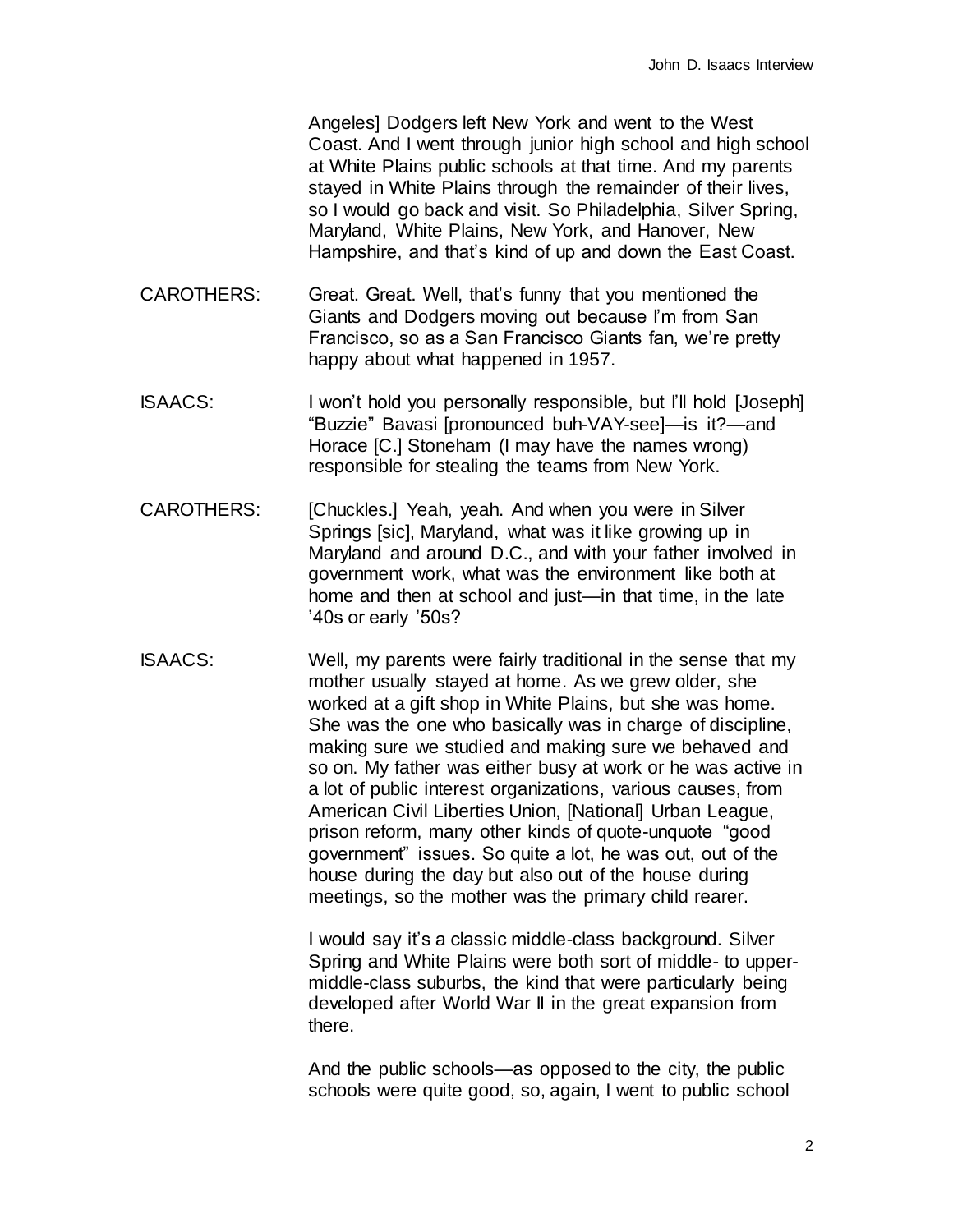both in Silver Spring and White Plains; the whole way, public schools.

CAROTHERS: And you said that your dad was involved in a number of good government issues. Did he speak with you a lot about politics, growing up, and did his political beliefs and activism influence you as you became more politically active?

ISAACS: That's an interesting question. I'm not sure I can totally answer. I don't know that we had many discussions, my father and I, about these kinds of issues, but certainly all four of his children—I have three siblings—all four of the children wound up on the left side of the spectrum, and that's the way I grew up.

> I have to say my father's father, my grandfather, was a politician in New York City and was a Republican, what we used to call a Rockefeller Republican (that doesn't exist anymore), and, in fact, he was a Bull Moose Republican who supported [Theodore] "Teddy" Roosevelt, who was obviously involved in politics in New York before he eventually went to the White House. And when Teddy Roosevelt left the Republican Party to form a Bull Moose Party in reaction to his successor, my grandfather went with him.

> So even through college, I toyed with the Republican Party, but my grandfather was, as I said, a Rockefeller Republican, and for people who don't understand what that means, it meant the liberal Republicans that almost don't exist today. But at some point, I decided the Democratic Party was where I wanted to be, and that's the party I have supported since.

In terms of political activism, I may have gotten it through osmosis. Again, I don't remember discussing these issues at the dining room table, but from high school I went to the Martin Luther King [Jr.] "I Have a Dream" speech in Washington, D.C., so I was modestly involved. He, my father, went off to Mississippi to work as a volunteer lawyer in some of the civil rights cases.

Politically, I don't know that I got so politically active, but I certainly was interested in politics and particularly got more interested—I know I'm jumping ahead here—in college, in reaction to the Vietnam War.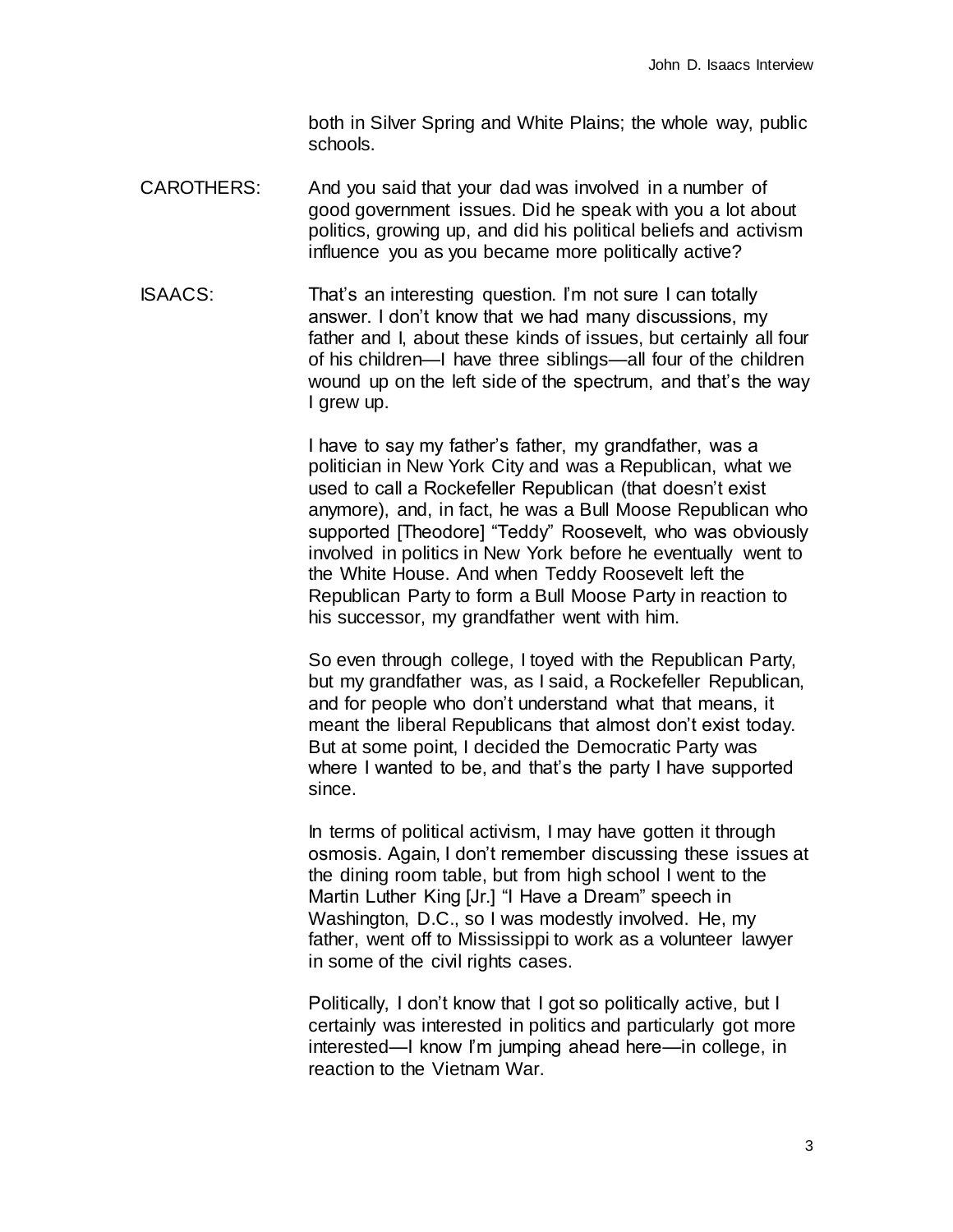And I might say, from college—and, again, I'm going beyond high school at this point—I was an intern twice in Washington, D.C., once for a United States senator, Jacob [J.] Javits, also a liberal Republican, and once for the [U.S.] Department of State. So that was kind of a way to test whether I liked Washington. I like government, and I like politics, so at some point in my life, when I was finished with school and I returned to D.C. for government and politics, and that's in fact what I did.

CAROTHERS: Great, great. We'll be interested to hear about those internships. And I think as we get to Dartmouth [College], we can talk about those, definitely.

> I was interested to hear about your dad moving down to Mississippi to be a volunteer lawyer. About how old were you when he moved down, and do you remember what that dynamic was like in your family at the time?

ISAACS: Well, I think I've learned a lot more about the civil rights struggle since that time and not during that time. In other words, at this point, of course, I realized how dangerous it could have been and how a number of blacks and also whites were attacked for this civil rights work and having seen the movie *Selma* in the last year or two. But I don't remember a particular fear that *uh-oh, he's gonna get himself in deep trouble there.* I just thought it was another one of his strong—part of his belief in activism.

> And I might go back a little bit now in time, because my father was very active in, as I say, these public interest groups as an avocation, being a lawyer as his vocation. His father was in New York City politics so was involved in current issues and public affairs. His father was a maritime judge in New York and active on issues, particularly Jewish issues, and *his* father (so that would be my great-greatgrandfather) was one of the first English-speaking preachers—rabbis in the United States, coming over here in 1839.

So there was a history of activism in the family, taking different paths: one, a rabbi; one, active in Jewish affairs but also a maritime judge; one, a New York City politician; one, a lot of activities in the evening; and for me, active in Washington as a full-time career.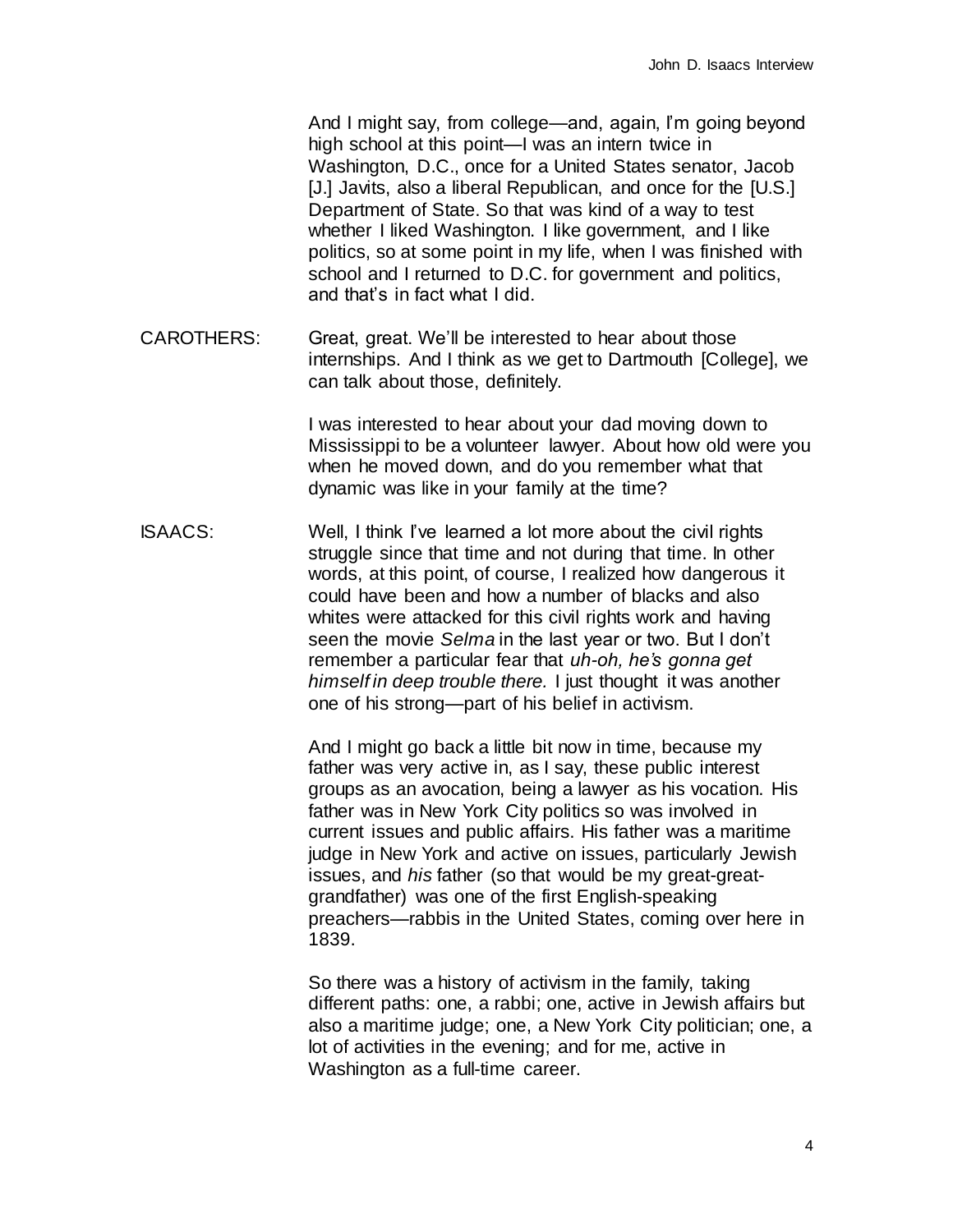None of my siblings are so involved. As I say, I think they're all on the left of the spectrum, but I'm the one who's been most engaged in public issues in this family lineage.

- CAROTHERS: Great, great. So let's talk about your siblings now for a little bit. So you said you have three siblings. Are they brothers, sisters, older, younger?
- ISAACS: Yes. [Both chuckle.] Older brother by about five years was involved in programming computers. That was his career. He wound up going to Antioch College, which was sort of a liberal, progressive—an unconventional college in Yellow Springs, Ohio.

My older sister by two years went to Middlebury College and has been involved in the travel business in various ways. Both of them are now retired. In various places. Married a Frenchman, so lived about 20 years in France, then they lived in the U.S., and now it's in the New England area.

And then my younger sister by another five years, the "oops" in the family, has been involved in the Los Angeles Philharmonic and the development of fundraising and community outreach work.

So I've been on the East Coast the whole time, my older brother and my younger sister have been in California for the last 30, 40 years, and my older sister now splits her time between Boston and Arizona, but spent a considerable time in Arizona.

And all are politically aware. I'm not sure how politically active, except my older sister has been involved in some campaigns in the Boston area.

- CAROTHERS: And were you close with your siblings, growing up? Did they influence you? Did you—you know, were you a big influence to them? Especially I'm thinking of your younger sister. What was your relationship like there?
- ISAACS: As with many families, we didn't get along that well when we lived under the same roof, and when we had gone our separate ways to college and life beyond, we've gotten quite friendly, so every couple of years now we have a family reunion in California in December, around Christmas time, and go to each other's—not all the time, of course, but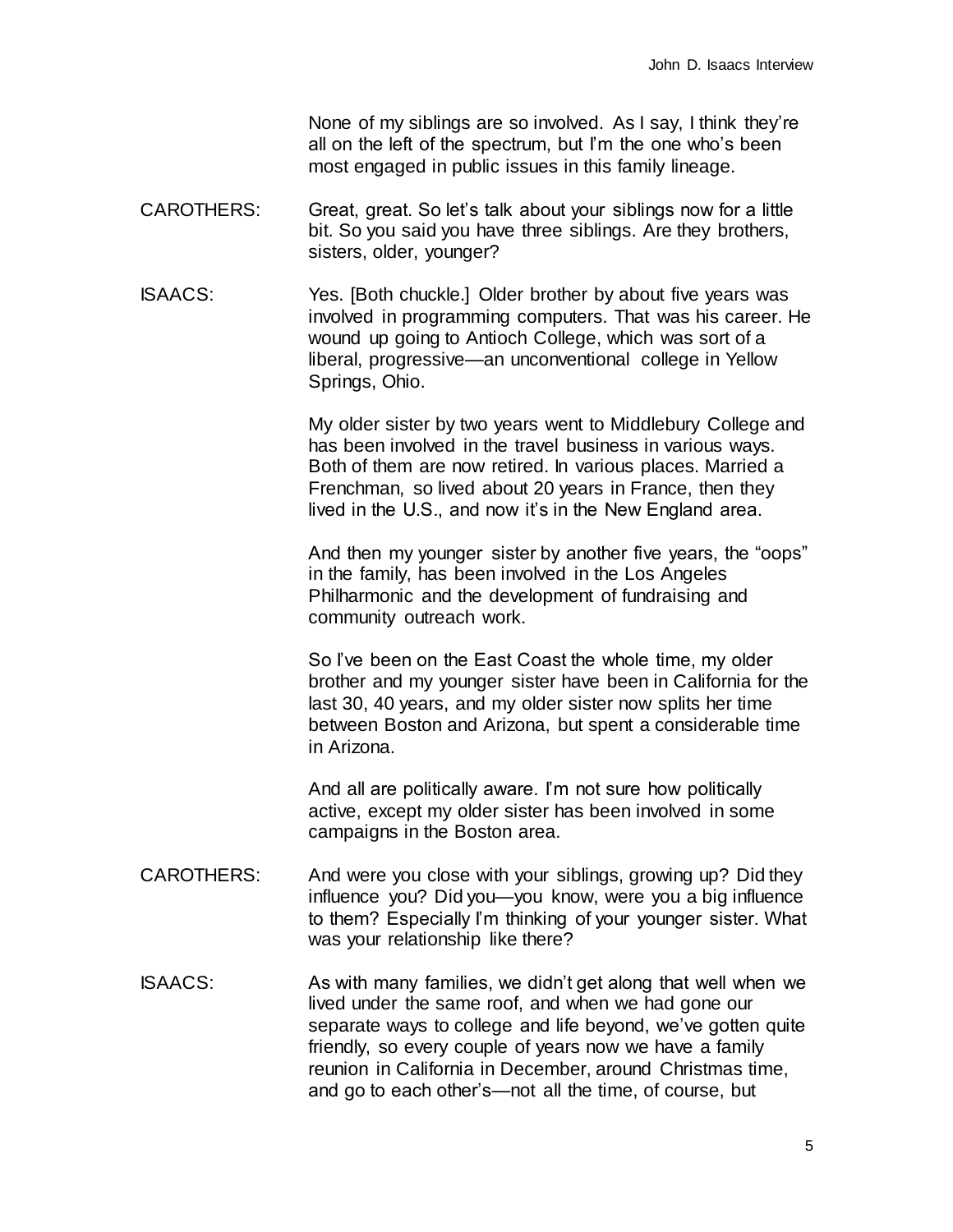significant events: marriages and Bar Mitzvahs and those sorts of things. So we are very close now. We weren't growing up. And I'm not sure if I had any influence over them or they had much influence over us—over me. I'm sorry.

CAROTHERS: Cool.

ISAACS: At least politically, you're talking about.

CAROTHERS: That's great.

ISAACS: Mm-hm.

- CAROTHERS: Yeah. So it sounds like—I have sort of an idea about your family. So I kind of wanted to go back to this idea of being from the East Coast and moving around, so you said when you were 12—correct?—you moved from Silver Springs [sic] up to White Plains?
- ISAACS: Correct. It's Silver Spring, by the way, without an "s," not that it matters, but just so you know.
- CAROTHERS: Silver—all right, Silver Spring.
- ISAACS: Mm-hm.
- CAROTHERS: And what prompted that move?
- ISAACS: My father had worked in the Securities and Exchange Commission, as I mentioned before, and went into private practice, corporate law in New York City. We had had a friend who was also a lawyer in Washington, D.C., and had gone on a similar move about a year or two before to White Plains, so we kind of knew about the area.

My father also—I'm not quite sure how much he wanted to leave or how much he had to leave. [Senator] Joseph [C.] McCarthy (if you pardon my political divergence here) was a very major, right-wing figure who was talking about communists in government and was extremely powerful for a few years, from the [President Harry S.] Truman years to the [President Dwight D.] Eisenhower years. And at one point, my father, at a dinner for *his* father, made a real jibe at Joseph McCarthy. That got back to his overseers at the Securities and Exchange Commission, and I think that may have helped precipitate his departure.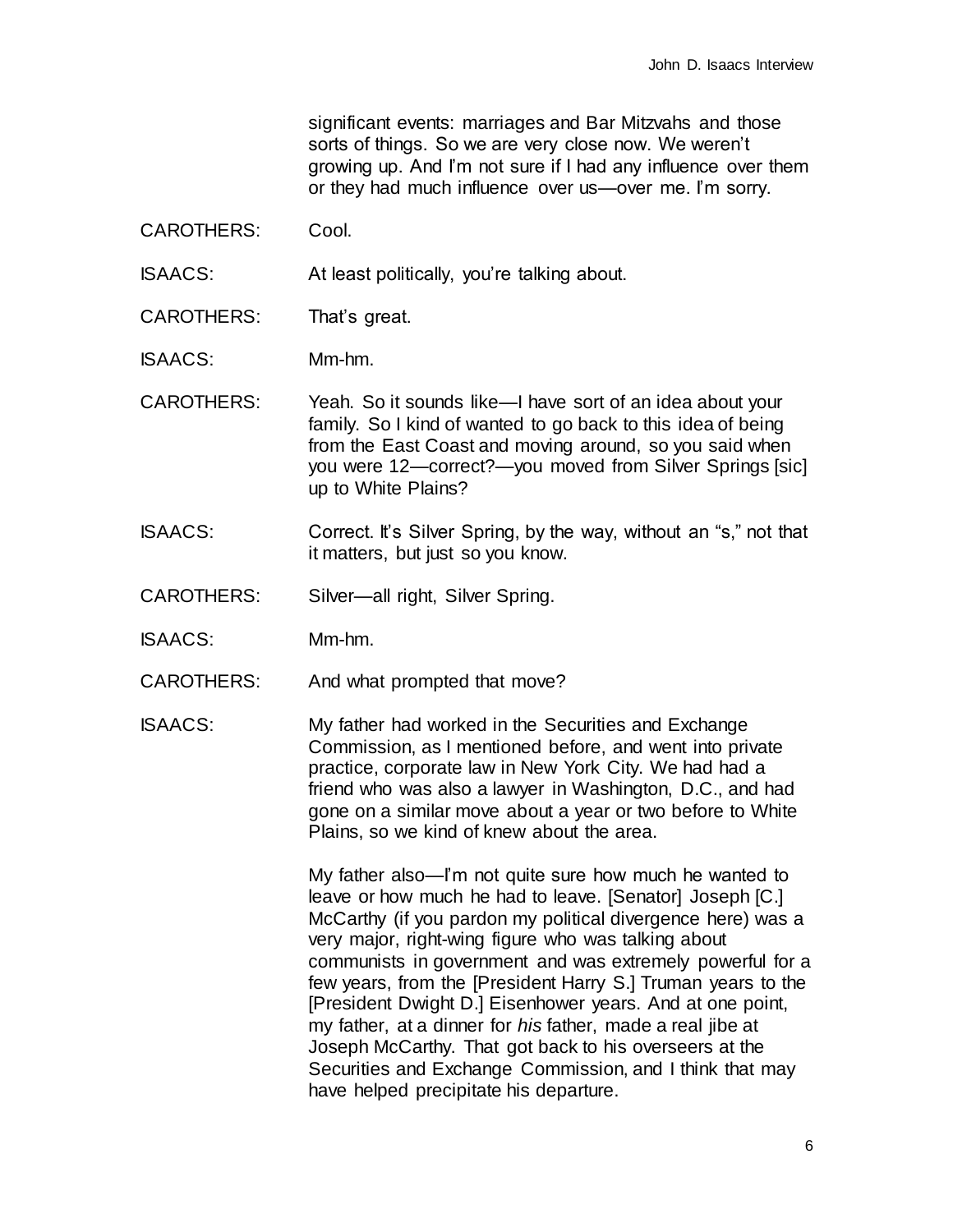But basically he wanted to go into private practice. He and my mother both grew up in New York City. As I say, the generations before them lived their entire lives, most of their entire lives in New York City. And I think another reason was to be closer to both sets of parents, who were in New York City when we were in White Plains.

- CAROTHERS: And what was that move like for you? So at this point, you have lived in Silver Spring for nine years, and did it feel a little bit like you were uprooted and moved, or was it a natural transition, or what was the move like?
- ISAACS: In some way, the transition was eased—and this is something I probably should add in terms of life in Silver Spring and White Plains—I almost always went to a summer camp, one of these seven- or eight-week overnight places in Lake Placid, New York, a great, progressive camp, where there's horseback riding and canoeing and swimming and mountain climbing and arts and everything else. So when the move was made, I was off at summer camp, and I'm sure that helped ease the transition.

I did not feel any great dislocation moving from Silver Spring to White Plains. My understanding from others and maybe siblings: The greatest difficulty moving is when you're entering high school because then you're getting more socially involved and considering dating and such things, but I was entering junior high school, and I did not feel that this was a great trauma or anything like that. In other words, it was just moving on to the next phase of my life.

- CAROTHERS: And what was that next phase of your life like? What was it like living in New York and junior high school and high school? What was that experience?
- ISAACS: Well, again, I'm talking about broader experience and my own experience. A lot of people—I remember high school much better than junior high school. One advantage of moving up in my seventh—I went up, and my first grade in White Plains was seventh grade, junior high school in those—in those days, seventh, eighth and ninth were junior; tenth, eleventh and twelfth were senior. I was a new kid at school, but everyone was a new kid at school. In other words, they had come from a number of different elementary schools in White Plains, so for everyone it was a new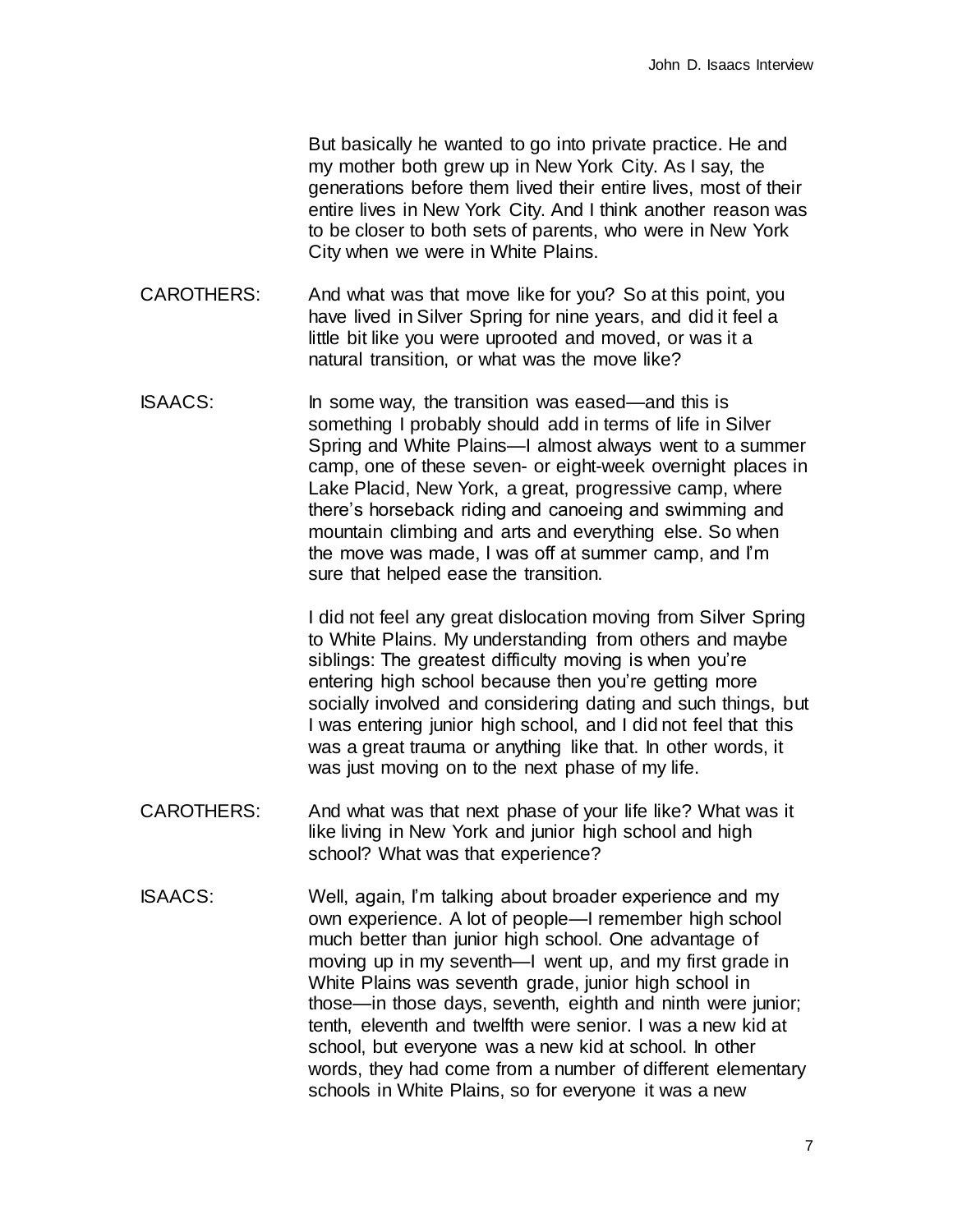experience and meeting new people. So I didn't feel I was coming to a situation where there were all these groups or cliques and I was the outsider.

But senior high school, I had a very good high school. I'm an organizer, builder and organizer, and organized a couple of high school reunions. And so many classmates there and elsewhere have had high school traumas, including my wife—not traumas, but difficulties in social engagement and finding that a very awkward time as they were changing in their minds, their bodies, their interests.

I had a great time in high school. I was involved in a lot of activities, including debating, including some informal—not honor society, but it was kind of like that but nothing formal, and involved in a variety of other activities, so I enjoyed White Plains High School.

- CAROTHERS: Great. And you were saying that you were involved with debate and honor society. What did you learn from some of what you were doing in high school? What did you gain from some of those activities going into college?
- ISAACS: Again, it wasn't a formal honor society, but it was kind of an informal—I felt for years that the two most important courses I ever took—activities that I took outside of the classes—one was typing. Learning how to type made life much simpler ever since. This is before the days of computers, when they had manual typewriters and then electric typewriters but then moving on to computers was a very useful course I took during one summer.

And the other non-class activity was debating. And debating is an activity where you have to organize your thoughts, but the major arguments down for your side, get some experts to agree with—that you could quote on that side, find out what the opposition arguments are, finding out what the best responses are, again getting the experts to back up your position, and you have to be extremely organized and reasonably fast on your feet.

That kind of activity is almost the same thing I do today. In other words, I'm working on the Iran nuclear deal right now. We do the same thing, and I've been doing the same [thing] for my entire life: developing arguments, getting experts to back that up—let's say right now former ambassadors and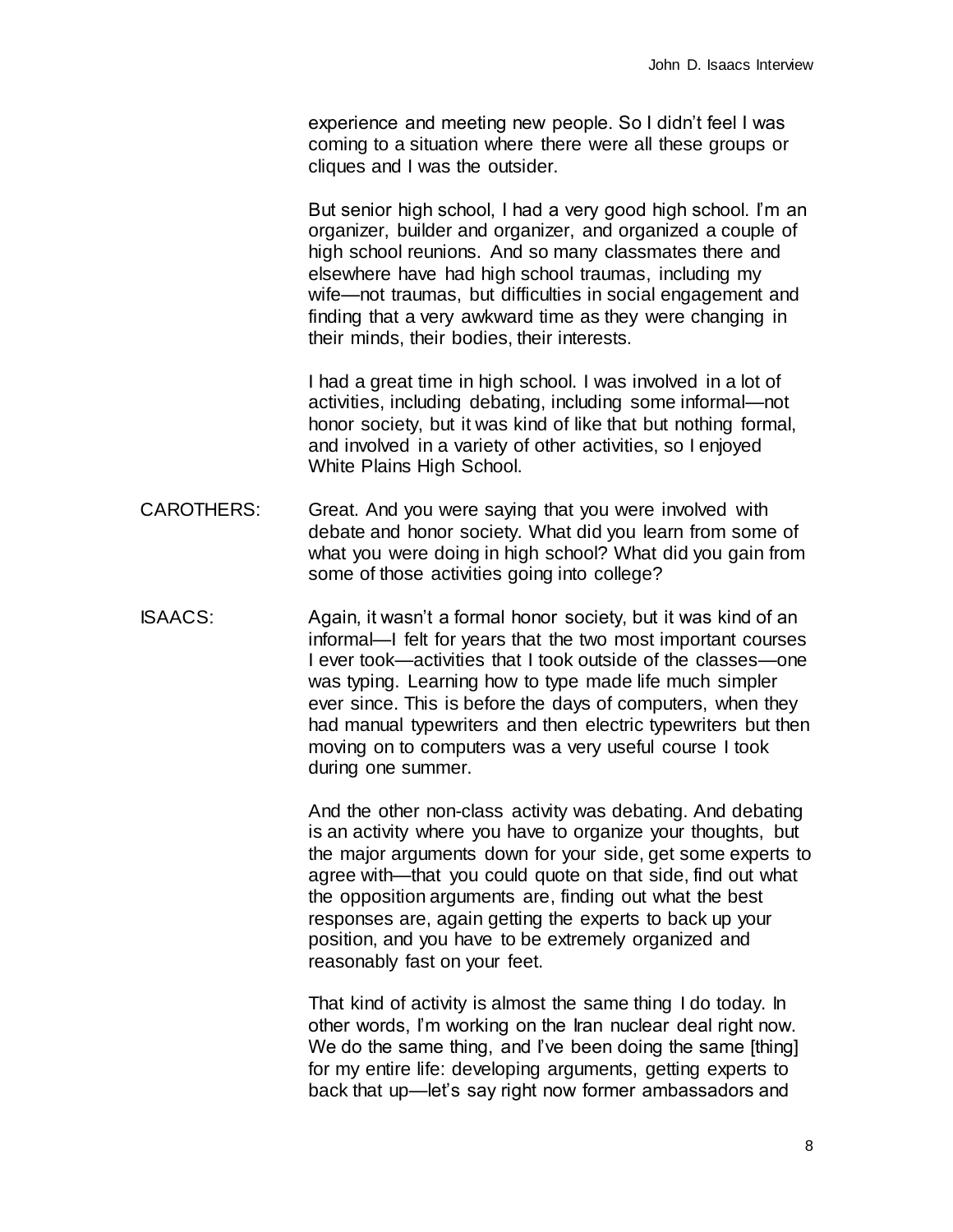former members of Congress and a variety of experts finding out what the other side is saying, developing responses to that.

So, again, those two activities, typing class and debating, were two of the most useful activities. And parenthetically, I did debate for a couple of years at Dartmouth, and one of my only regrets is I didn't debate for two more years after that.

- CAROTHERS: Great. And that gets into Dartmouth a little bit. We'd love to sort of shift from life at home to life at Dartmouth. But first, how did you end up at Dartmouth? What made you interested in the school?
- ISAACS: Well, I'll give a couple of points in that. First of all, I felt I was reasonably bright and did well in high school, but I had a lot of friends who were so much brighter. [Chuckles.] In other words, I knew a lot of extremely intelligent people. My grades were good enough to apply to a few My League schools, such as Dartmouth and University of Pennsylvania and some other schools. I can't remember—I probably have a list somewhere, maybe Syracuse [University] was one of my eight schools in case I didn't get into the other schools.

My father had gone to Dartmouth, and that's one of the areas where I did succumb to pressure and came to regret it. I'd gone, as I mentioned a couple of times, to public schools, coeducational schools. I knew Dartmouth was an all-male school, but I didn't realize what that meant. In other words, until I lived it, it wasn't real to me. But both parents—my father, subtly; my mother, less subtly—said, "You should go to Dartmouth."

I should have at that time gone to the University of Pennsylvania, both because it was coeducational and because it was in an urban area. One of the poor choices in my life that I made. But, again, I think I went because my father was Class of '32, and I was kind of pressure to do so.

By the way, just to clarify right now, I'm sure I'd love Dartmouth the way it is now, coeducational, but an all-male institution was a very poor choice, for me, at least.

CAROTHERS: And why do you think that was, and what was the difficulty, like, in moving from a co-ed high school to an all-male college?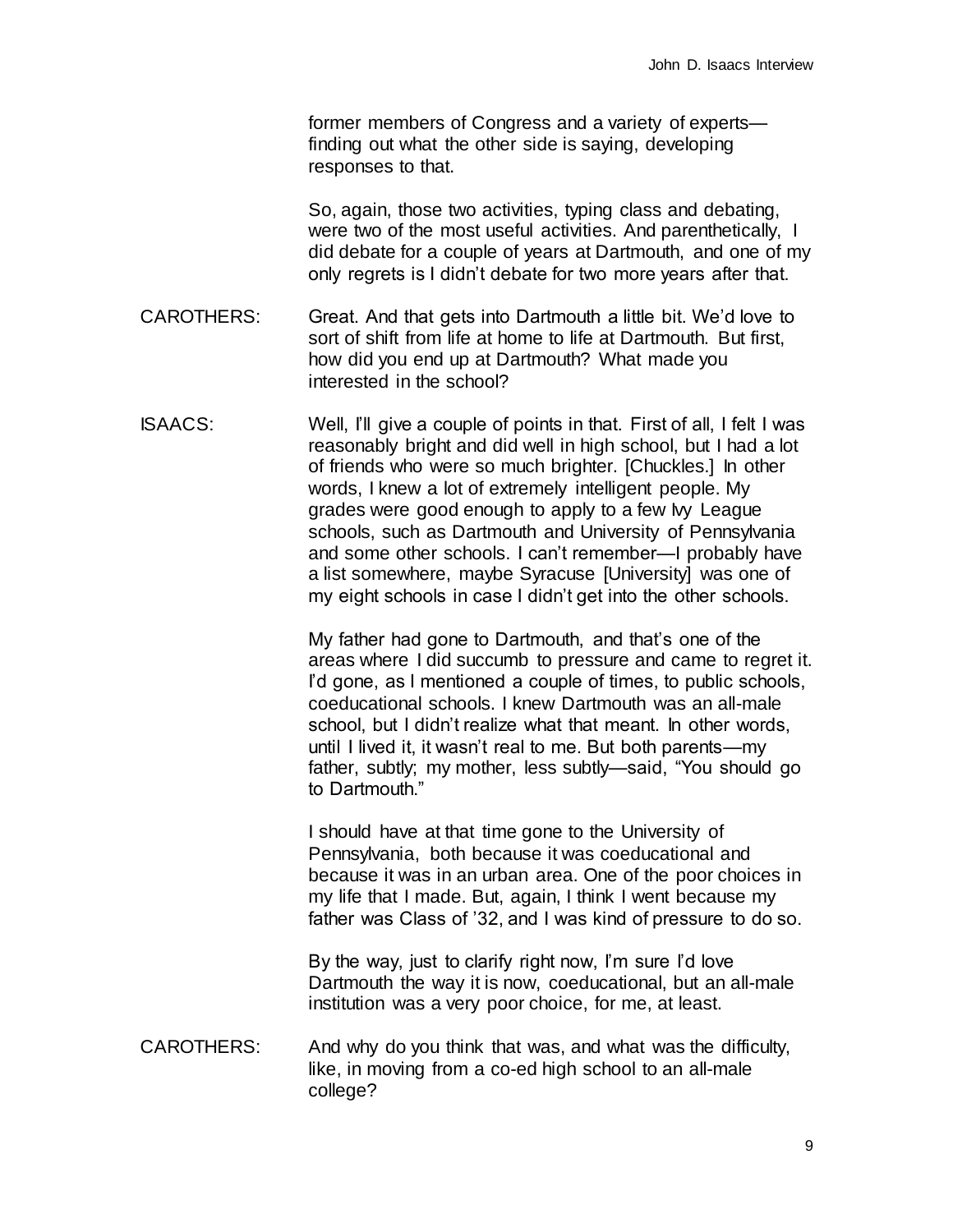ISAACS: Because it's very unrealistic to be in an all-male institution. This is a time you might be interested in dating and such things, activities, and that was pretty impossible. We had all these awful mixers, where we'd get a group of women coming in to Dartmouth for the weekend or for the evening and we would go down to Wellesley [College] or [Mount] Holyoke [College] or Smith [College]. It was all so artificial.

> Plus I felt kind of awkward in that kind of social engagement. In other words, it wasn't easy to meet women at these mixers, as they were called, whereas if you're in a class, you meet people, women and men, in the class and in relaxed settings and in sports and other activities at college, and it seemed to me—not seemed to me—it was a lot easier. So I found that one of the major difficulties at Dartmouth, a very artificial atmosphere because it was all male.

> At one point, one of the board of trustees, a Congressman [Thomas B.] Curtis of Missoura, Missouri, however you want to say it, came to visit and spoke to a group of us—I don't remember the auspices. And he went on and on about the values of monastic education. Monastic education. That's monastery. And I thought, *Oh, God, did I make a mistake on this!*

- CAROTHERS: [Chuckles.]
- ISAACS: But I never felt—I don't think I ever seriously considering switching schools. But, again, I probably should have gone to the University of Pennsylvania as it existed then and to Dartmouth as it exists now.

The other lesson I learned from applying to college, as I did apply when I got to graduate school: Talk to present students there. In other words, see what life is like. I mean, I went and visited Dartmouth, and I visited Cornell [University], and I visited Pennsylvania and various schools, but I compare that to seeing one side of an elephant. You spend a day or two there or even these days a lot of students spend a couple of nights in a dormitory, but you're really seeing a very small part of the school, and I don't know how much you really learn about it.

I didn't talk to many existing students, didn't call and say, "What is it like in an all-male institution? What is the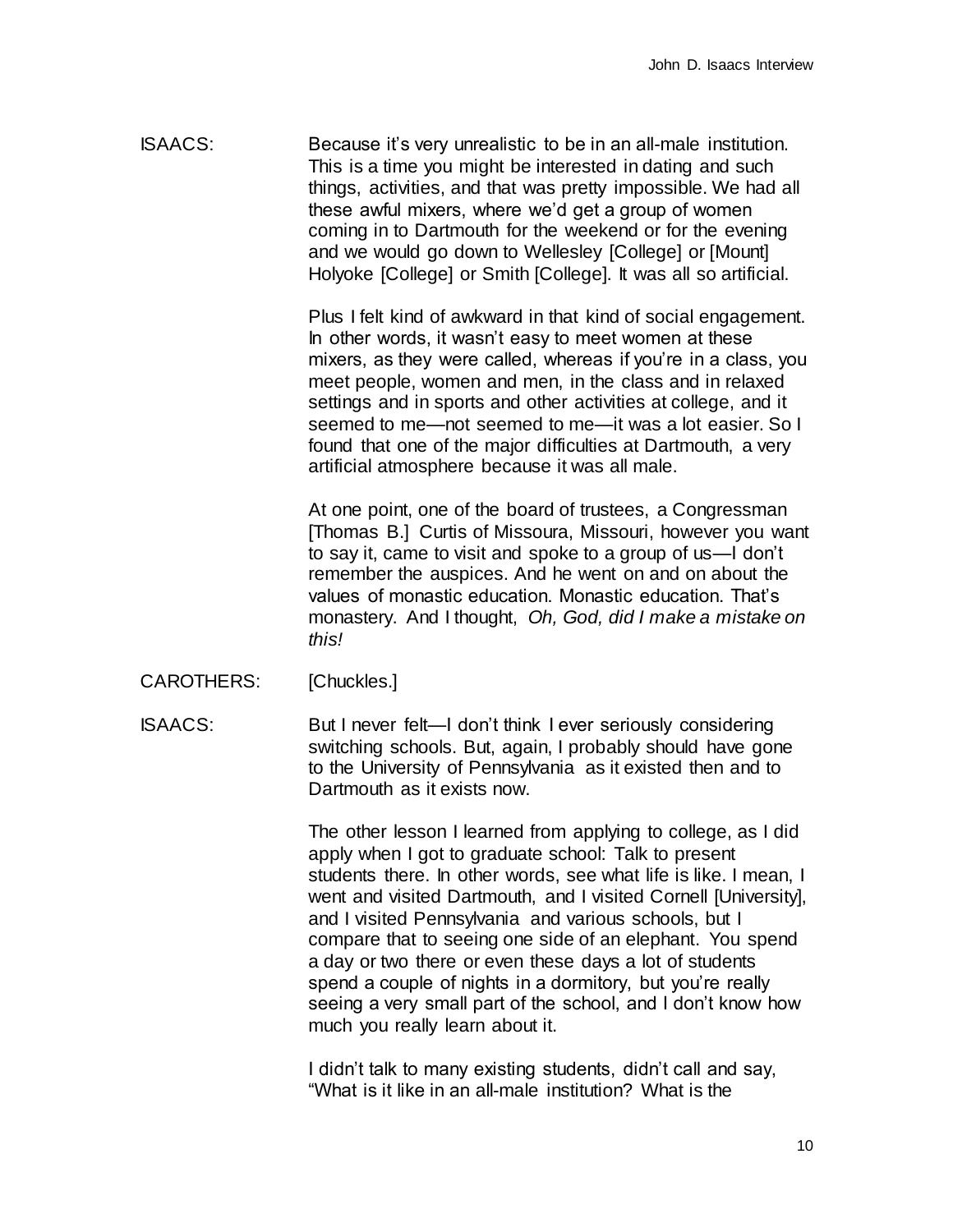academic life like? What are the outside activities like?" And I regretted that. And, again, thinking I made a poor choice, when I got to graduate school and applied and got into a school (I'm getting ahead of myself), I did talk to the students there and got a better sense of things. So sometimes you do learn from your mistakes.

- CAROTHERS: [Chuckles.] And so after you arrived at Dartmouth, what were you involved in on campus? I know you said you did debate for a couple of years. In your bio, I saw that you did ROTC [Reserve Officers' Training Corps] for a year. How did you decide what you wanted to do on campus, and what did you pursue?
- ISAACS: Well, I mentioned debating. Obviously, it was natural to from high school debating to college debating. I certainly like the outdoors, which—I mentioned, the summer camp I went to in Lake Placid—and New Hampshire provided an awful lot of similar opportunities to go in the great outdoors. And I went on the freshman trip to [Mount] Moosilauke and did some mountain climbing occasionally and used some of the cabins there. So that was another activity.

What other? ROT- —it was one of the strange things in my life. My father, who was, as I said, has a very left bent, just said I should try ROTC, and I did, and I didn't like it, and then after one semester I quit. I'm never quite sure why he insisted on it or why I went into it, but that's sort of a parenthetical part of my life.

The biggest shock going from high school to college was the rigor of the academic life. I knew—I mean, as I said, I thought I was reasonably bright, although I had a lot of friends who were much brighter, so that kept my head from getting too large. But I thought I was pretty confident about how I'd do in classes and did well on the SATs—SATs, GREs—I forget all the alphabet soup, what they mean—but the Scholastic Aptitude Test and, after college, the Graduate Record Exams. I did well on those. So I was pretty confident in my academic ability.

I sort of then got to Dartmouth and really had trouble at the beginning. I think I got at least one D and couple of C's. I took physics in high school. It was a lot of fun. It was a lot of dramatic things that flashed and popped and burned, and I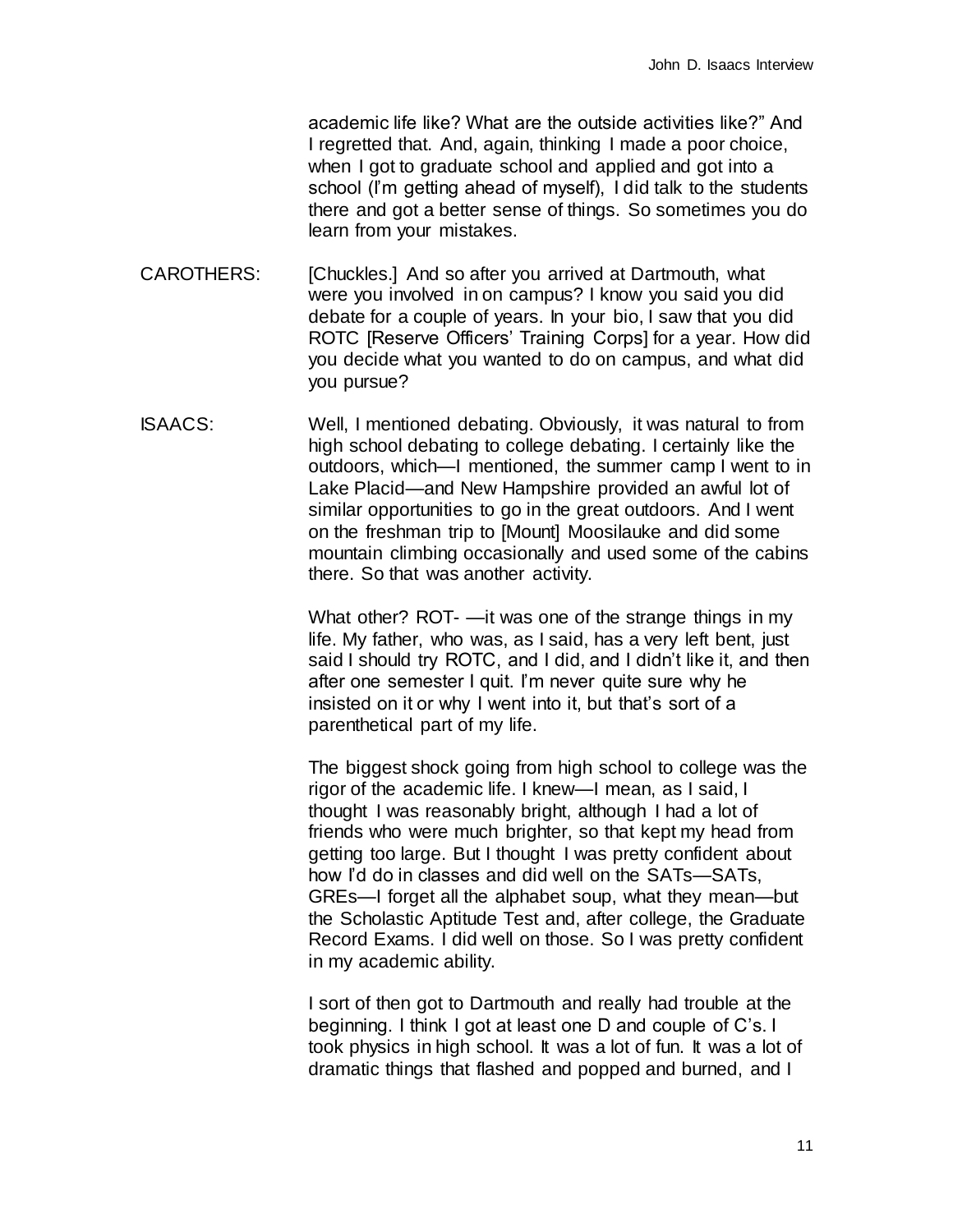thought, *Well, let me try college physics.* It was much more difficult.

So one of the biggest adjustments, besides from coeducation to all male, was academic rigor. I was supremely self-confident, and my self-confidence was badly shaken in the first year in terms of my grades. Eventually I got them back up, particularly in the areas I was interested in: political science, government or history. But in some of these other areas—economics—even English, I thought I'd do well; physics, I did not do well.

- CAROTHERS: Yeah, I have a little bit of experience with that, myself. I think a lot of us do, when we arrive at college and all of a sudden those science or math classes are a little bit harder than they were in high school.
- ISAACS: [Chuckles.] That's right.
- CAROTHERS: So going back to the ROTC, what did you not like about it, in particular?
- ISAACS: I didn't have any particular opposition to the military, but I certainly didn't have any support for the military. It certainly wasn't the Vietnam War that led to my objections. I mean, my anti-Vietnam feelings developed much more strongly toward senior year and then afterwards. I guess I just didn't see the purpose of it. I didn't see myself going into the military. And one of the things that I always objected to about military and to the [U.S.] Foreign Service is ultimately how well you do depends on how well you get along with your superior. In other words, you're always being rated by your superior officer, whether it's the military or the Foreign Service. And that means you kind of have to kiss ass, to use the expression, and I was uncomfortable with that situation.

But anyhow, I guess I saw marching around with a play gun or whatever we did as just not a normal activity and not one in which I was very interested in. And, of course,—

## CAROTHERS: That—

ISAACS: I'm sorry, one more thing: I wasn't, at that point, nervous about the draft. The draft took hold of us more in junior and then senior year, and afterwards, where it came to be a dominant part of our lives.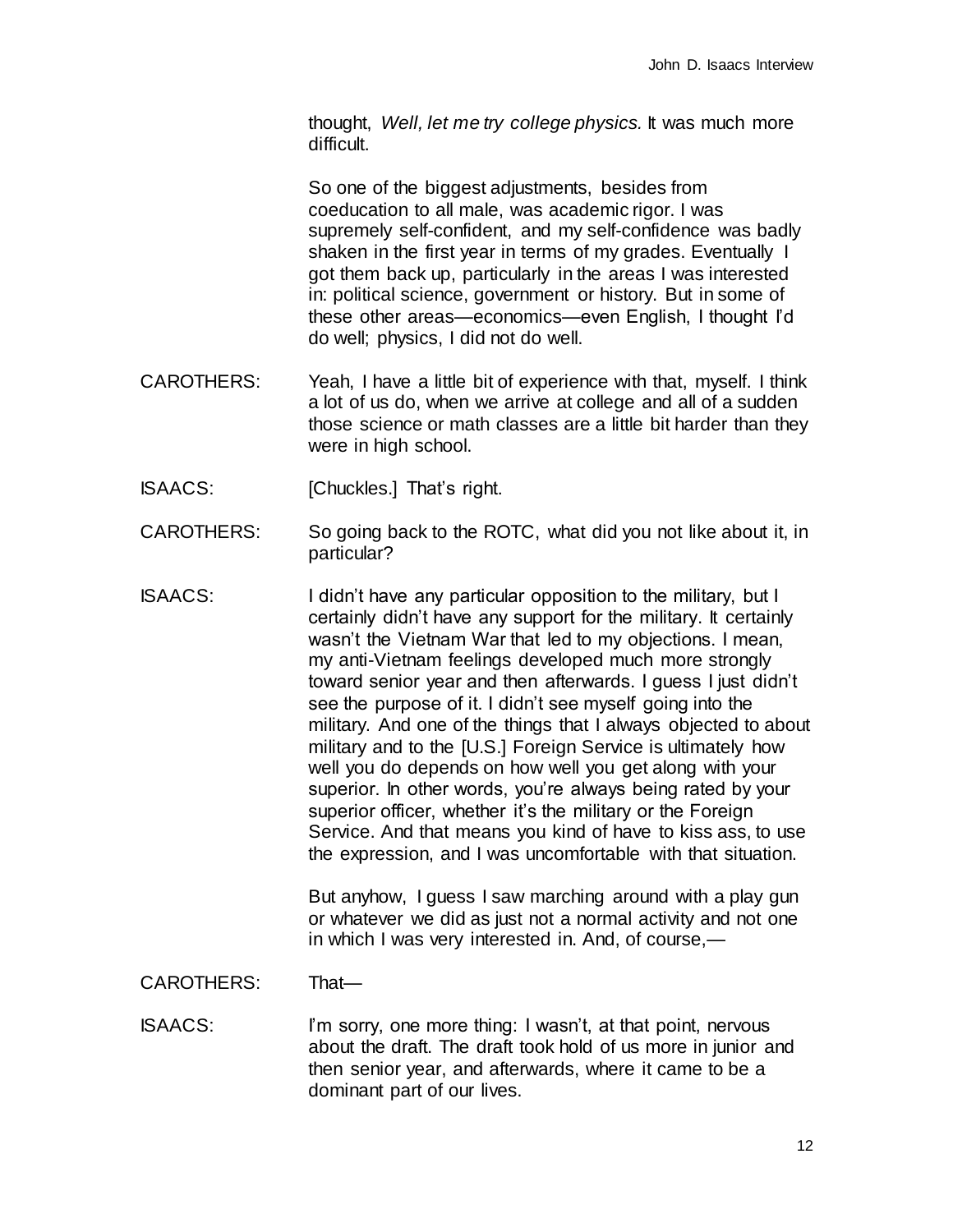- CAROTHERS: And ROTC—just to clarify—it was your freshman year? It was your first semester on campus you joined ROTC?
- ISAACS: Yes.
- CAROTHERS: Okay.
- ISAACS: One other thing about college—one of my other regrets at Dartmouth is I didn't join the fraternity system. I wasn't part of a fraternity at all in high school. I wasn't involved in college. I was a determined independent. But in retrospect, considering how important fraternity life was at Dartmouth, I probably should have joined one. And I think there are some, a couple of fraternities that I could have fit in comfortably with. This whole idea of hazing, the other things you have to do to enter fraternities, at least in many cases, and a lot of the objectionable things fraternities do I'm sure I was not particularly interested in, and I was never a heavy drinker, either. In fact, I probably drank very little at all in high school. I did some in college but not a great deal.

But I should have joined a fraternity. I think I would have been much more involved in the social life of campus than I was being an independent. Now, I had my whole series of friends and various activities I was involved in and certainly enjoyed the experience, but I think I could have done more had I joined a fraternity.

- CAROTHERS: And without the fraternity sort of creating a natural circle around you, where did you find your social circle on campus?
- ISAACS: People I met in the dorms and classes, the normal way. I mean, again, it's the kind of the way I met people in high school in classes and in my community, and so it would be my dorms—at the dorm, people I knew in the dorms and people in my classes.

My freshman year, I was put in with three of us together in a room in Russell Sage [Hall] dormitory. Beautiful dormitory. Beautiful space. I think it may even have had a fireplace. And two of us got along very well, and one of us didn't—we didn't like the third person, so eventually he got exiled somehow to another place. But that friendship I made by happenstance, the person I was assigned to room with, not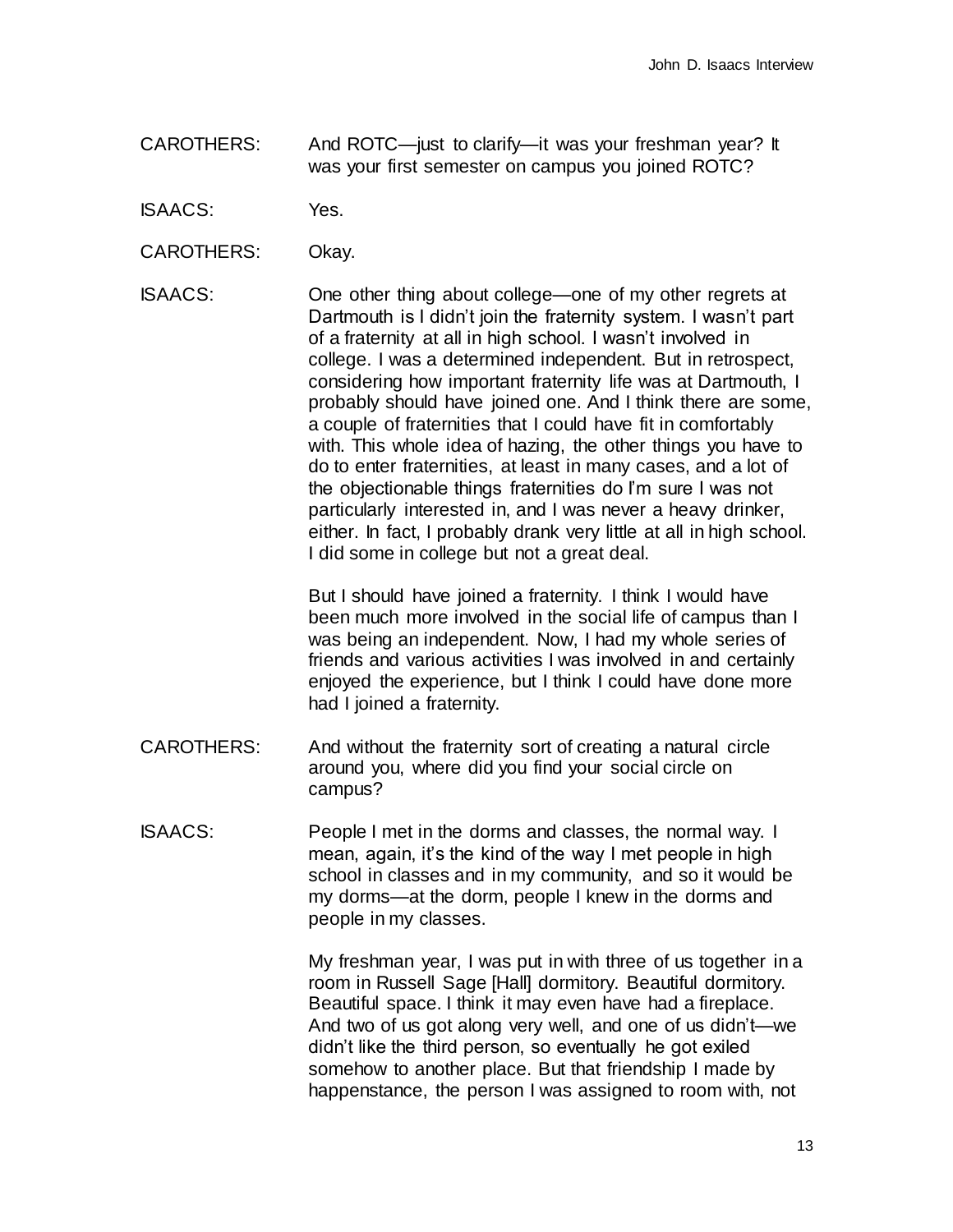anybody I chose, became a friend through four years in college, and I roomed with him for three years, and then the fourth year we were in what was called Cutter/North Hall [now Cutter Shabazz Hall and North Hall], some international hall. And so we became friends. He's off in Canada, so I hardly ever see him anymore, but—

And then I met some people in the freshman trip, some of whom I've stayed in touch with ever since. The way you normally meet people, before this online business, you meet them in various activities, you meet them in your neighborhood, you meet them in your classes, you meet them in your dorm, and you decide which people you want to remain friendly with.

So I was certainly involved in social life, but not—not—never ran for an office, let's say, or in any of those honor societies. And I found dating extremely difficulty because of the distance with those women's colleges.

- CAROTHERS: And this is kind of an aside, but I think you'll appreciate this: Russell Sage is still around. It's still beautiful, and it actually does have the fireplaces. You're not allowed to use them anymore.
- ISAACS: [Laughs.] Okay.
- CAROTHERS: But they're still aesthetically pleasing.
- ISAACS: Okay. Good to know.

CAROTHERS: Yeah. And so speaking of classes, you were a government major, correct?

- ISAACS: Correct.
- CAROTHERS: And what got you interested in government?
- ISAACS: Well, I think I've described it earlier. I guess I was always interested to some extent in government and politics and followed it since certainly high school, maybe junior high and before. I don't know. It seemed to be a natural progression. I thought of history as a major, but I wasn't sure where that led, and international relations wasn't a regular course major. I think it was kind of an interdisciplinary course. You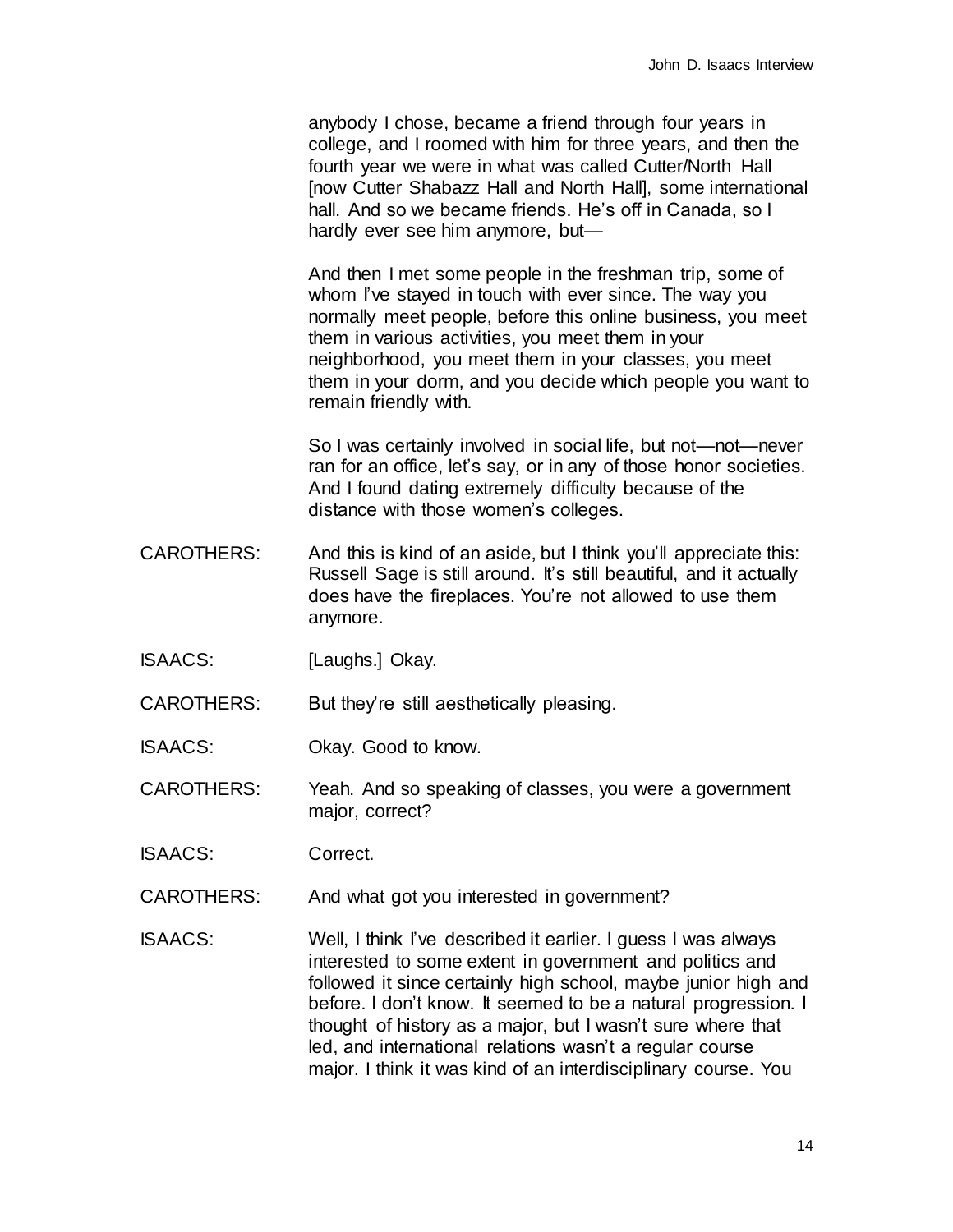could put something together. But politics and government seemed to be natural for me.

And when I started looking for graduate schools—again, jumping ahead a bit—I looked at political science, I looked at history but ultimately got involved in international relations, but I can go into that later.

- CAROTHERS: Sure. And did you feel pressure from your family, with your family's history of being active and involved in government, to sort of keep the family tradition going by being a government major and then—
- ISAACS: No.
- CAROTHERS: qetting involved—no?
- ISAACS: No, I didn't feel any pressure. I think—this is an analogy or metaphor, which you may or may not buy, but I think the United States is most effective when it sets an example for the world and lets people decide if they want it. They're more likely to if they do it voluntarily, if they choose. And I think with the family, my parents set an example, and I liked it and adopted a lot of it, but it wasn't—they didn't pressure me. The only slight pressure I felt in senior year in college was whether to go to law school or not, but we can get into that, again, later.
- CAROTHERS: Sure, sure. And are there any particular classes or professors that you had at Dartmouth that sort of shaped how you viewed the world or shaped what you wanted to get into after college?
- ISAACS: Certainly some. There's a guy named Larry [K.] Smith, who was an instructor—as opposed to a full-time professor in history, and I wrote—I think it counted as a two-course credit paper on the rise of the Republican Party in the South again, hearkening back to both political science—it was a history class, but a paper on political science, really, and how the Republican Party developed from a small part of the South to eventually taking it over. So that—and then that same professor wound up eventually as chief of staff for Sen. Gary [W.] Hart, so I met him—I mean, I kept in touch with him in Washington, D.C., and worked with him in Iran.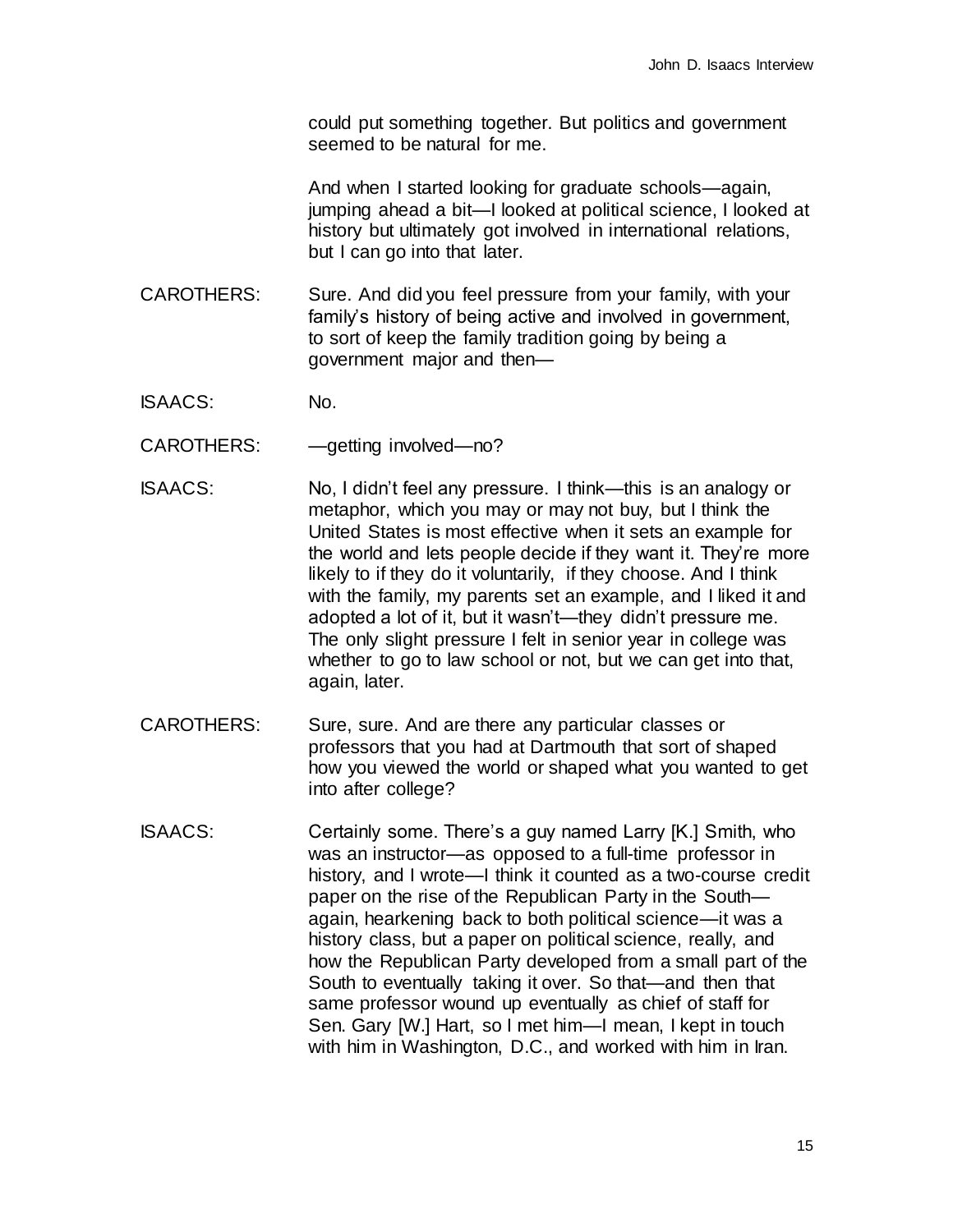I remember some great courses, like [Vincent E.] Starzinger's The Constitution and a few others, but I probably have to go refresh my memory. But I'm not sure I can say *that* professor drew me in a new direction and influenced me for the rest of my life. I don't think I can say that.

- CAROTHERS: Okay. And while you were at Dartmouth, did you have a sense that you wanted to go into, go work for the Foreign Service or for the federal government or an interest in—you said—you were talking a little bit about potentially going to law school. I guess we can get into that a little bit. What was your thought process there as you got a little bit older in college and thought of post-graduation plans?
- ISAACS: Well, at one point I put together a list of possible jobs, a lot of which had to do with Washington, D.C., so politics was one, and government service was one, working Capitol Hill, working as a lobbyist. I was also interested in urban planning, so it was a possibility that I could go to a Boston or New York or some city to help in the running of municipal government. But everything seemed to point me towards public service in this choice, in this listing of possible jobs that I'd eventually go into.

But I came to senior year in college not really knowing what I want to do, which is fairly common for seniors in high- —in college and probably still very common. So I wound up applying to three law schools because I did seriously entertain law school, three international relations schools, and I picked international relations because I loved the course catalogs for political science, for history, international relations. International relations seemed to be the most interesting and relevant for me. And then also applied to the State Department and the Peace Corps. So I applied in four different areas and then kind of waited to see what I got accepted to and which one I'd choose.

If I'd gone to law school, I would have gone to University of California,] Berkeley, Boalt Hall, because I wanted to try the West Coast. I've already described that I'd been East Coast. I thought I'd try the West Coast. Berkeley, because it was a good law school, not particularly because of left-wing politics that was associated with the school then and still is.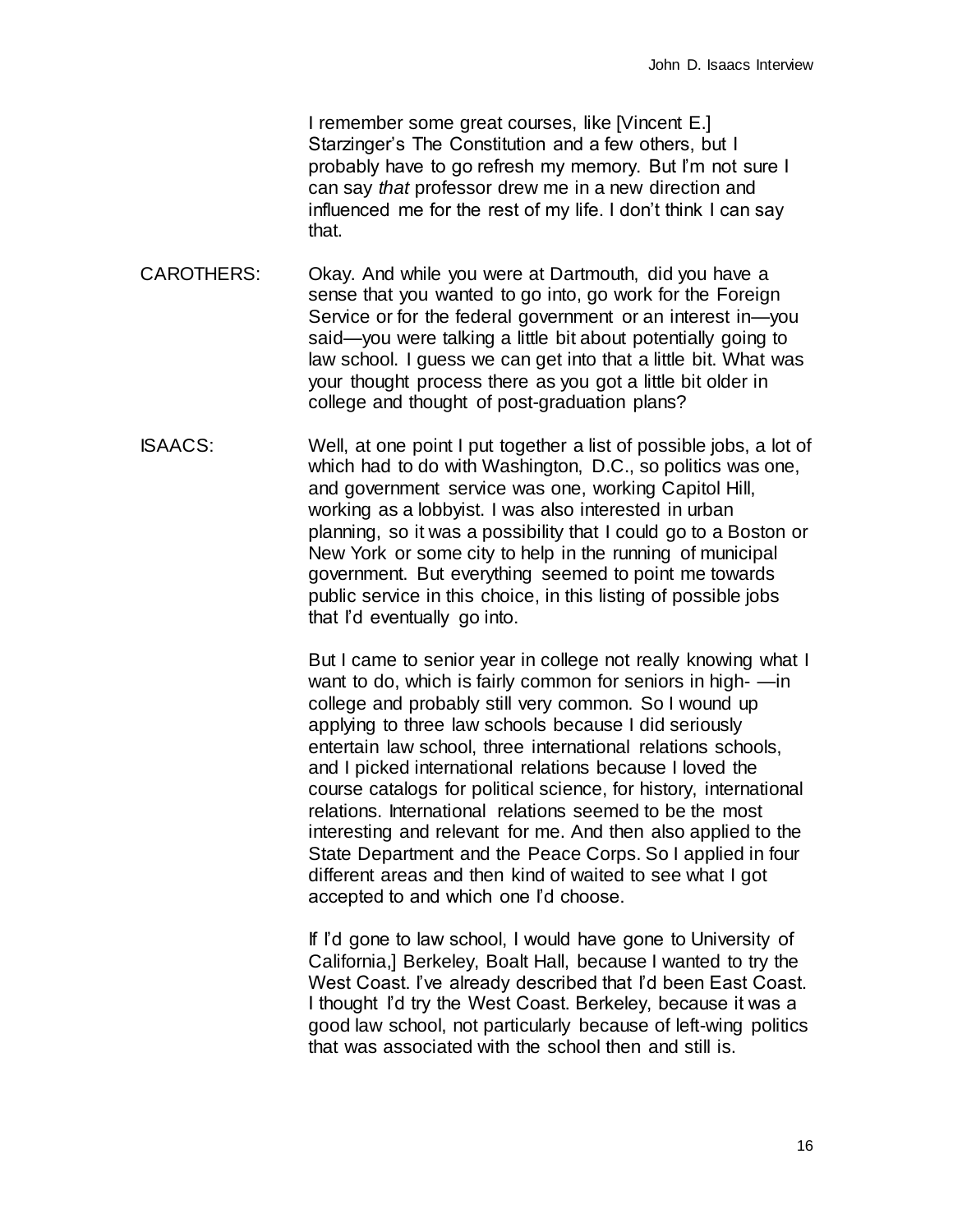The Peace Corps, I think at various points I was offered an opportunity to go either Morocco or Tunisia. The State Department, I certainly considered that as an option at some point, but probably not yet, but I took the various State Department exams, and, as I think I mentioned, I was a summer intern in the State Department.

So those all revolved around kind of public service kinds of opportunities, international relations, political science, politics, and then I thought—but I wasn't sure what I'd do, and I certainly wasn't sure what I'd do my year after college.

Let's see, it was Johns Hopkins School of Advanced International Studies [sic; the Paul H. Nitze School of Advanced International Studies] had a program in Bologna, Italy, where you could spend nine months traveling around Europe and particularly in Italy with a very international student body, half American, half mostly from other countries in Europe, having a wonderful time and moving towards a career that I thought was possible, as opposed to going to law school. When I spoke to a lot of people about law school, most of them hated it, hated law school.

And subsequently, in later life, I found a lot of people—my father notwithstanding—had a law degree and used the law degree but didn't practice law. I mean, there are obviously options in government law as well, working for the federal government. But a lot of people didn't find hanging a shingle and going to a law firm that much fun.

So law school was a serious option; second choice, Berkeley; but first choice, Bologna, Italy, and that's what decided me to go. That pointed me in a new direction.

CAROTHERS: Okay. Great. And before we jump into your experience in Italy, which I would love to talk about, just a little bit more about sort of what it was like being at Dartmouth in the mid- '60s, so in 1973 [sic] Ngô Đình Diệm and [President John F.] Kennedy are assassinated. In '64, you have the Tonkin Gulf resolu- [the Gulf of Tonkin incident]—

ISAACS: Sixty-three.

CAROTHERS: Sixty-three. Oh, yeah, yeah, '63, and then in '64 you have the Tonkin Gulf incident, and Americanization sort of begins the next year. What was the political atmosphere like on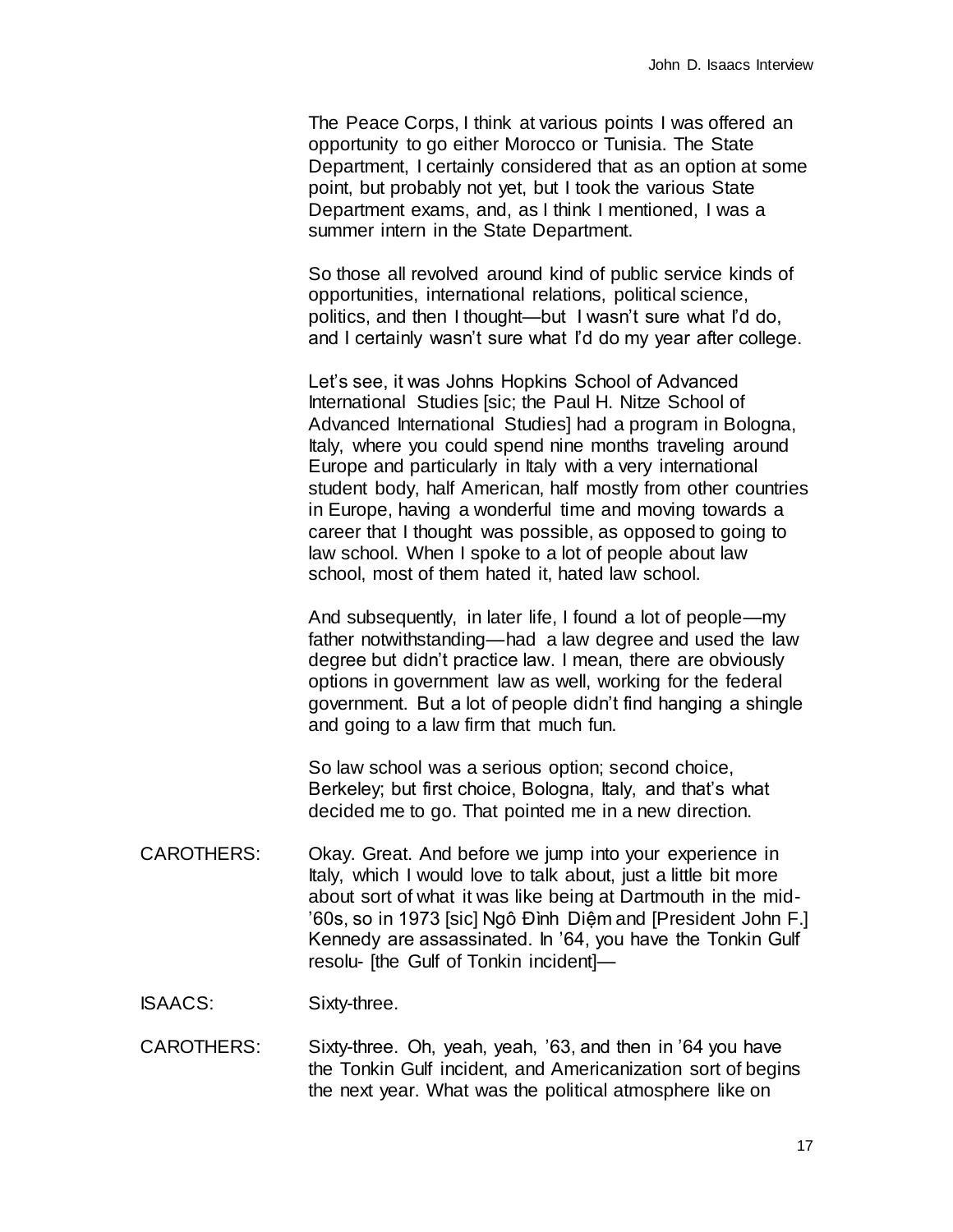campus, and what were your thoughts about what was going on in the world as someone who is very interested in international relations?

- ISAACS: Sure. Give me a ten-second break to get a bottle of water, and I'll be right back.
- CAROTHERS: Absolutely.

ISAACS: Firstly, the Vietnam War wasn't a major presence in the early years. I mean, I'm sure I followed it, and I'm sure I followed—well, the Kennedy assassination was one of those moments in history where I remember where I was, and most people remember where they were when they heard, sort of like 9/11 later [the attacks on September 11, 2001] and, for some people, [President] Franklin [D.] Roosevelt's death in 1945.

> And, of course, I and most others were very upset by the assassination. In fact, I was supposed to go to a debating tournament the next day, and we all debated: Should we stay here? Should we go to the debating tournament? And eventually we went and debated.

The Gulf of Tonkin and the Americanization of the war was happening, but I can't say that I paid great attention to it, and I'm not sure most classmates did. As you probably know, yourself, you're up in Hanover, the middle of nowhere, and some issues that might hit you in other areas didn't intrude too dramatically. We had what was called Great Issues courses, where important speakers were brought in, but even then, I don't remember—I don't remember being very focused on Vietnam.

I mentioned a course—excuse me. I'm preparing for a  $50<sup>th</sup>$ reunion, and people are writing reminiscences about the Vietnam War and other major movements over the last 50 years. Somebody remembered Gen. Lewis B. Hershey, who was the head of the Selective Service, coming to school and being asked a tough question about the Vietnam War and whether we should be changing course there. I don't even remember this, but another classmate did. I'm sure I heard the director of Selective Service, Hershey, but his reply was, "Well, in the middle of a war in Vietnam, you can't change leaders. You can't change policies like that." So some classmate apparently from the back of the room said, "Three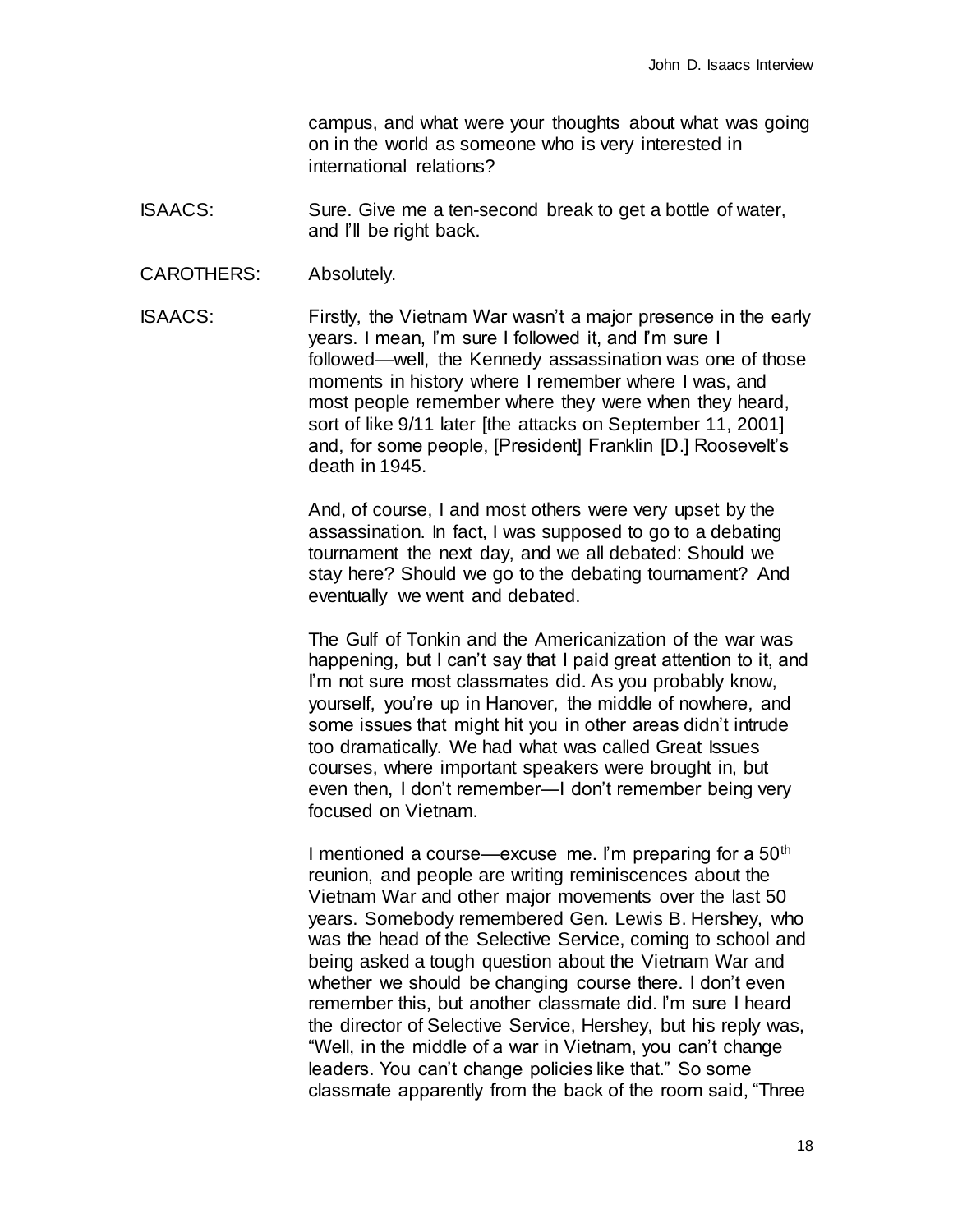cheers for the quarterback of the team. People like [Adolf] Hitler and [Heinrich] Himmler and [Joseph] Goebbels and their six million successful touchdowns."

But, again, the Vietnam War wasn't a big issue for me and for most classmates, probably until senior year. We had other speakers who'd come up, came up, including Gov. George [C.] Wallace of Alabama, who was controversial because of his segregation policies. I'd have to remember other speakers. So that got us somewhat engaged into our national issues. But it just was not big for me, and I don't think it was big for most people on the campus.

International relations in general and the Vietnam War in particular—and it didn't intrude in life. It wasn't a major concern at all till perhaps senior year.

- CAROTHERS: And then what happened senior year? So that would have been 1966, '67. What changed for you? What changed for your classmates then that made it a big deal?
- ISAACS: I think people—and I considered myself politically engaged, but I think there are people more politically engaged and more sensitive to what we were doing in Vietnam, and so the people organized a few protests, including maybe a weekly, quiet circle of people around the [Dartmouth] Green, to protest the war, during the ROTC graduation there's a protest, and I participated in those, but I didn't consider myself that active, and I didn't consider myself so antiwar.

Our government leaders—of course, Kennedy and then [President Lyndon B.] Johnson, were arguing that this is an important place to stop the communists, and if Vietnam falls, other dominoes in Asia will fall. The Gulf of Tonkin incident, in retrospect, as people learn more about it, became quite controversial, but people didn't realize what had happened at that time, thanks for the lies of the government, of course. And, in fact, when the Senate voted for the Gulf of Tonkin Resolution, I think it was unanimous minus two people, so liberals, moderates and conservatives voted on it. So neither the Congress nor the country, and certainly not Dartmouth and certainly not me, were that engaged in the Vietnam War.

Senior year, I think fatalities started—the numbers started growing. The media was paying more attention to what was going on in Vietnam and was reported what, in my judgment,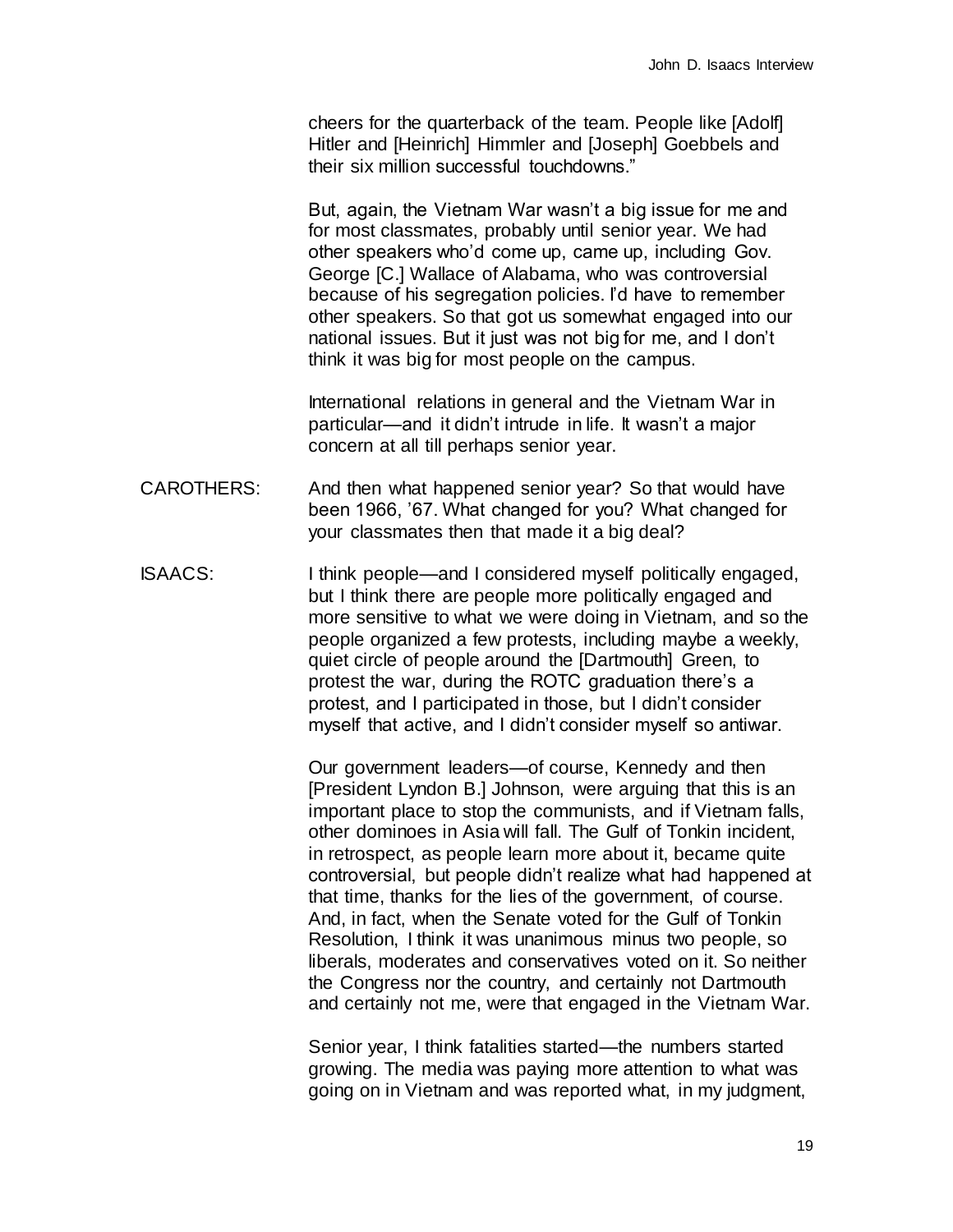was really happening, as opposed to what the government types were saying about everything was going fine. The war was brought home on tele- —people called the Vietnam War the first war that was brought to American television screens, and I'm sure that helped influence me and other people.

So it's as the war expanded, as we started sending more troops, as there were more casualties and as there was more controversy around the country, my interest and engagement and opposition to the war was growing, as were many classmates'.

But, again, by the way, the draft war had barely begun to intrude. In other words, I didn't think of the draft—a threat of being drafted at that time. I did in subsequent years, for sure. And the most I remember was going on the senior year well, a trip during my senior year down the Connecticut River, a canoe trip. One of the more uncomfortable trips in my life, but I had to break apart and leave the trip a little early, as did a few other people, to take some Selective Service exam.

So really the Vietnam War did not intrude in school and did not intrude in people's lives or concern, to a great extent. Again, it was expanding, but it was a few years later, when we got to graduate school and beyond that the war became a major divisive issue around the country and I'm sure at college and certainly for each of us who were faced with the choices being presented by the war and by the draft board.

- CAROTHERS: So at the end of that year, in mid-'67, you graduate Dartmouth and you go to Hopkins—correct?—the Hopkins program in Italy?
- ISAACS: In Bologna, Italy. And let me say one thing there but to go back for one second, before I forget it—Unless I've already forgotten it—[Pause.] I'll get to that point again.

Yes, and in Italy it was an unusual situation. First of all, we were really separated from the United States, and it was hard to get news, certainly on a timely basis. I mean, these days you get instant news through your computer. In those days, we depended on the *International Herald Tribune*. And then we had to decide if we wanted to protest the war, which we did at the Johns Hopkins—at the Bologna Center in Italy. But you're doing it in a foreign country, which is an awkward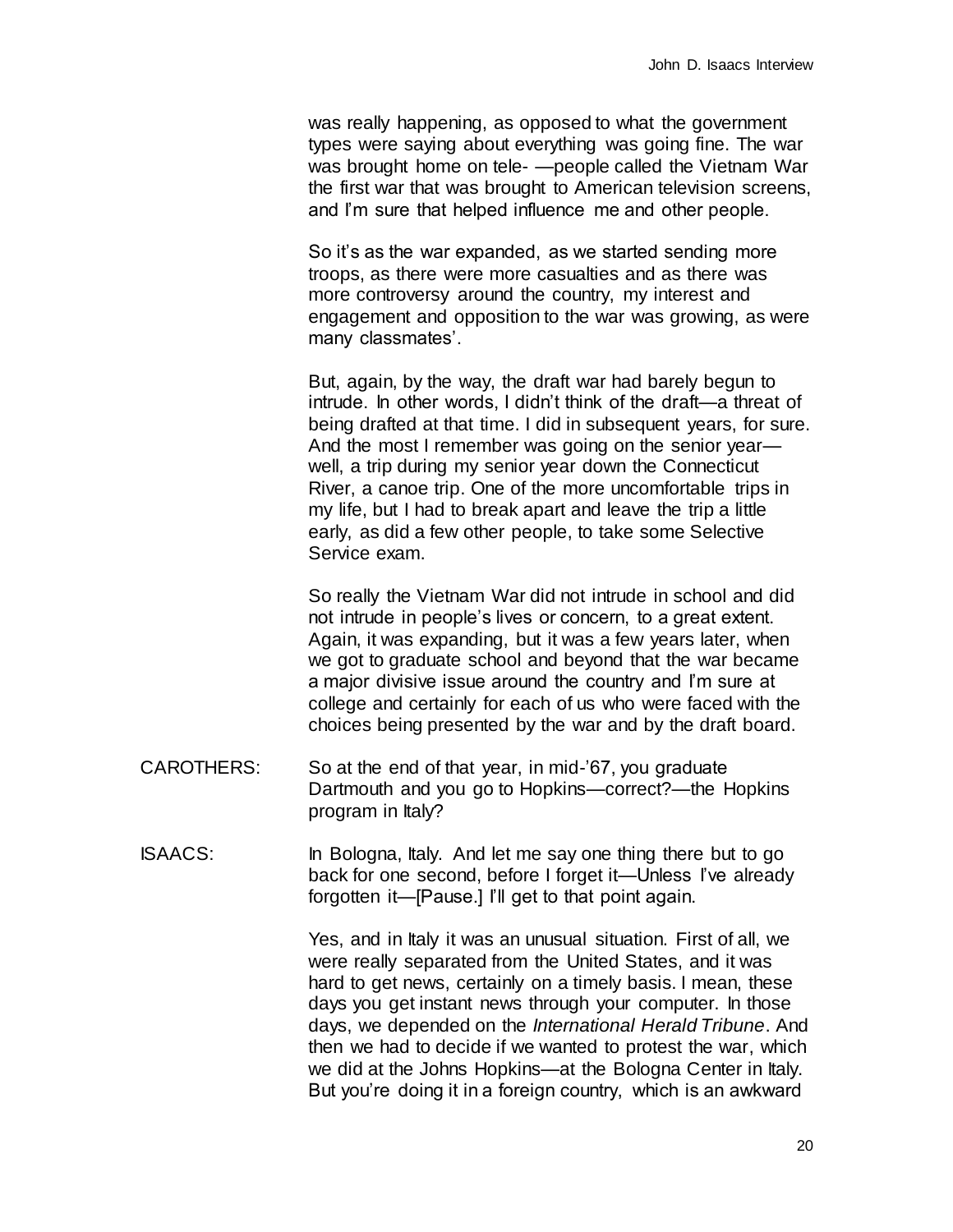position to be. But I think the students felt at that time that we wanted to show that not all Americans agreed with the war, that it was an American war but it wasn't a war supported by all Americans.

What I was trying to remember is—before, one summer, probably '66, '65 or '66, I served as a summer intern for Sen. Jacob Javits, and I mentioned that before, and Javits was one of those people in the middle on the war. In other words, he said, "I'm not a hawk, I'm not a dove, I'm an owl," and that line probably came from [unintelligible], who eventually became a very prominent foreign policy person.

And I tended to disagree but not vehemently. In other words, I was developing my antiwar feelings, but they weren't strong, and some of the people that I was working with were trying to find a middle ground, and I'm sure that had some influence on me. And I remember sometime after college going on a camping trip with a high school friend where he was vehemently and vigorously antiwar, and that helped influence me as well.

- CAROTHERS: And so in Italy—or, first, before getting into sort of the activism in Italy, can you tell me a little bit more just about this program in Bologna? Because it sounds like it wasn't necessarily a traditional graduate school experience. It was kind of a special trip.
- ISAACS: No, that's not right. It's like a lot of—well, first of all—I'm going back again; occasionally back and forth here—one of my best semesters at Dartmouth was a term in France, in Caen, C-a-e-n. And it was a great program, and I enjoyed it very much, the travel and the study over there. And so what this Bologna Center program was was Johns Hopkins was just transported with a bunch of students, both American and European, to Europe. But it's like a lot of the foreign study programs for undergraduates and graduate students today, so it *was* a traditional program. We had courses on wars and courses on French history and courses on what's going on in Italy and so on. So I would call it very much a traditional program, but a traditional program overseas.

I mean, these days—

CAROTHERS: Okay.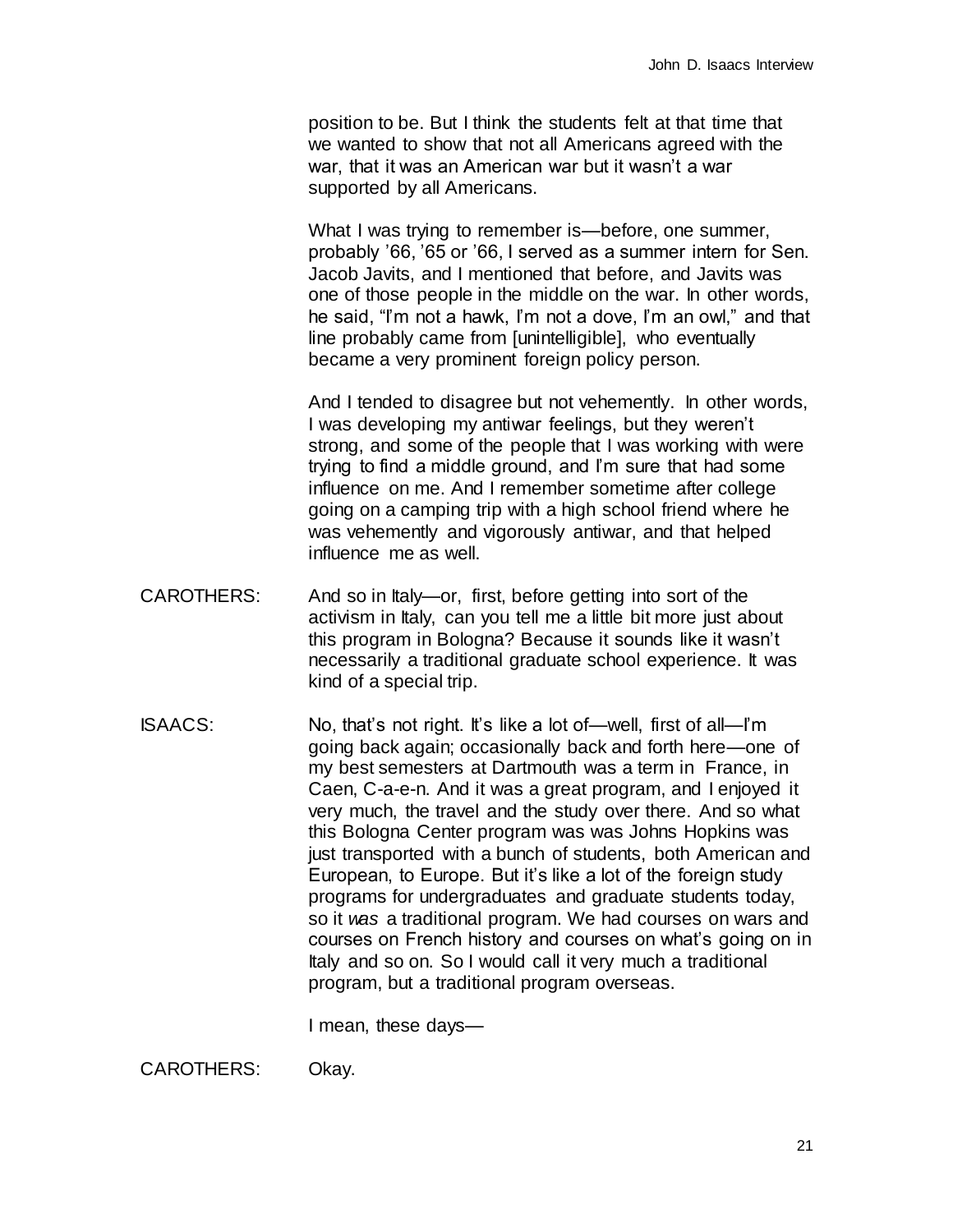- ISAACS: —it seems as though a very high proportion of Dartmouth students and other university students go off to study abroad, undergraduate and graduate, and that's what I did, but it was earlier than—it wasn't quite so common then as it is now, but I certainly wouldn't say that it's not traditional.
- CAROTHERS: Gotcha. Okay, okay, yeah. I guess I misunderstood a little bit there. And what made you decide to want specifically do this program abroad, Italy versus a comparable program in the States?
- ISAACS: As I said before, it ultimately became a choice between going to law school, which everyone I knew didn't like, and nine months studying but not studying too hard and traveling around Europe and doing a lot of skiing with the European group of students. Interesting courses, interesting times, but not too hard work. And eventually I came to realize that, you know, Dartmouth students on average were much higher quality than graduates in international relations. So it was more fun than law school would ever have been.
- CAROTHERS: Nice, nice. Did being exposed to a lot of European students influence some of your political attitudes and beliefs and how you looked at international relations?
- ISAACS: I'm not sure I can cite specifics, but I have to assume yes. I think most of the student body was anti-war, and the war was not popular in Europe. It was not popular in the rest of the world, kind of like our operations in Iraq and Afghanistan. The United States thinks we're doing a great thing and helping the rest of the world, and the rest of the world looks at it and say, "Why are you doing this?" So I think it must have had some influence, not that there was anything direct, but I think the hostility in Europe had some influence on me. And when you go abroad, you tend to look at the United States from a little bit of an outside perspective instead of solely from within.
- CAROTHERS: And through this process of going and looking from an outside perspective, that made you turn a little bit more strongly against the war? Is that correct?
- ISAACS: It was a gradual process. I'm sure that was part of it. And, as I mentioned, we had some demonstrations in Bologna. It jut kept growing and growing. As the war grew, we had a greater understanding of what was happening and felt—I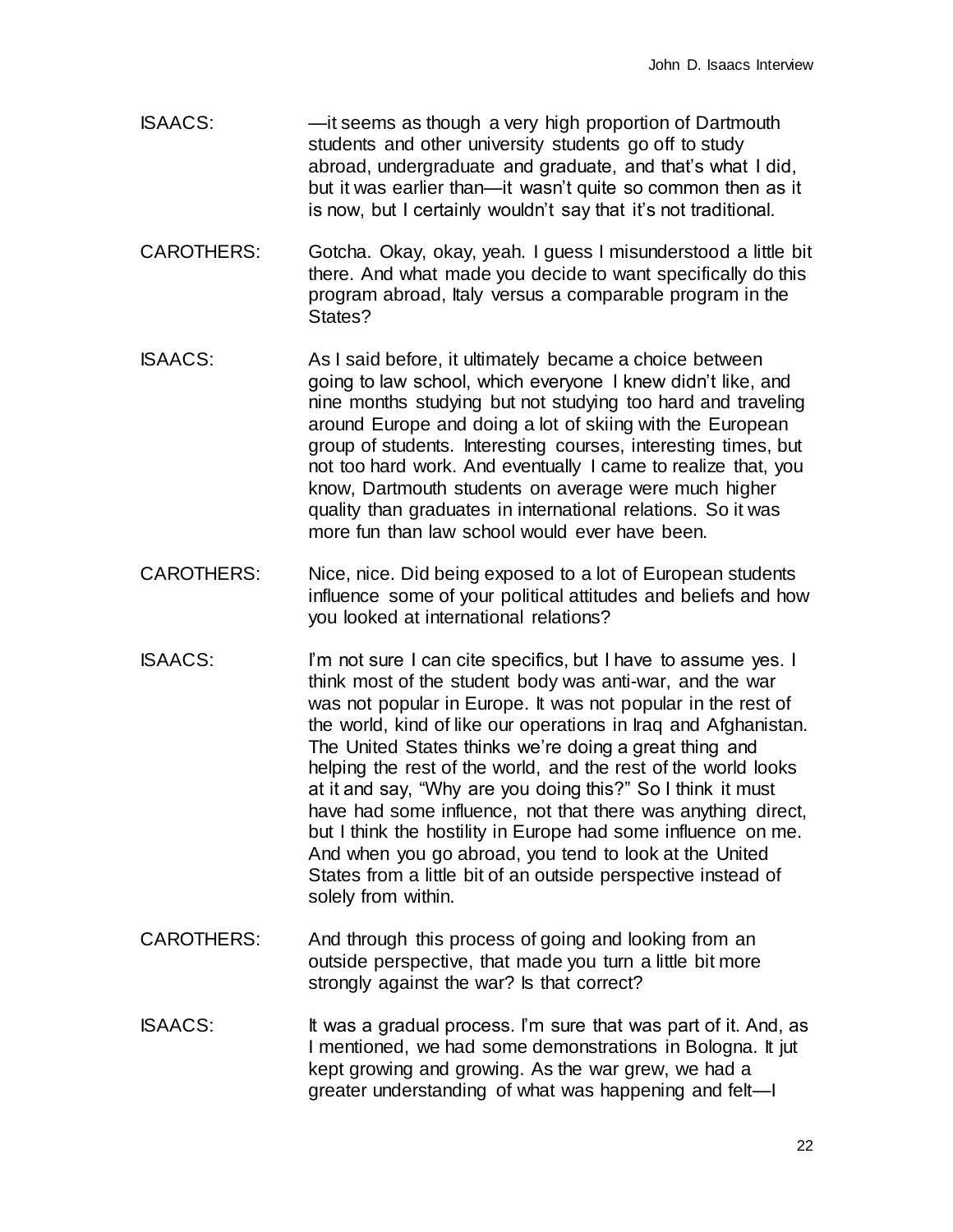think more and more information was coming out how the American leaders had misled the American people about the war, and we learned more about it.

I don't remember exactly when the My Lai Massacre occurred, but that was kind of one of the things that might have influenced me. The classic picture of an American soldier lighting the roof of a thatched hut and saying we had to destroy the village to save it. I mean, those things kind of kept growing. But ultimately—and so I was growing more and more antiwar.

Clearly, the draft and facing the prospect of being sent to Vietnam had a major influence, probably more than any other single factor. In other words, if there hadn't been a draft, if there hadn't been a possibility of going to Vietnam, I suspect I would have been strongly antiwar but not as strong and not as personally engaged as I wound up being.

- CAROTHERS: Gotcha, gotcha. And then, so, while you're at graduate school, you noted in your bio that that Foreign Service came knocking and offered you a position, so what was your reaction to the Foreign Service coming to you, and what was your reaction to the option of being able to go to Vietnam but through the Foreign Service and not through the military?
- ISAACS: Very mixed feelings then, very mixed feelings in Vietnam, very mixed feelings now. As I was debating what the heck to do if the draft board came calling, I talked to a lot of people. I talked to Quaker counselors. I considered going to Canada, considered a conscientious objector, considered all sorts of options. And whatever the choice was that I'd make wasn't a good choice, but it was being forced on me. No ultimate moving on beyond that.

I think all our classmates felt the same. We were forced to make tough choices, a choice among bad choices, and it was forced on us by the government and the system. I felt very conflicted. I certainly didn't want to go in the [U.S.] Army, and I certainly didn't want to fight, and I certainly didn't want to risk my life in the war. And yet being offered an opportunity to enter the Foreign Service and going to Vietnam, eventually to work with refugees, by the way, I felt, *Well, it's ironic that I want to get out of Vietnam by going to Vietnam*, but that's the choice I took.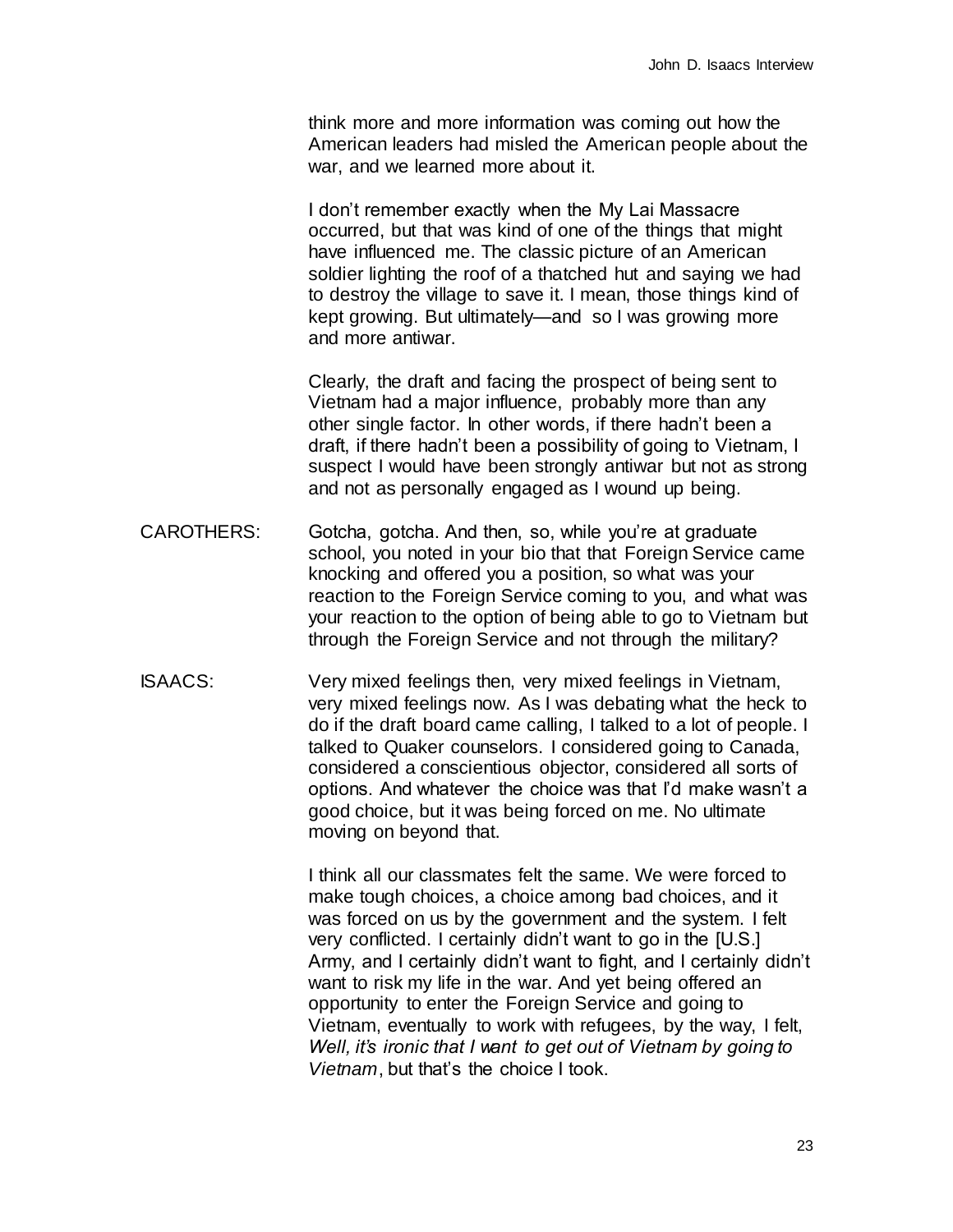So my senior year, I had mentioned before, I took the Foreign Service exam. I passed the written and passed the oral and had an opportunity to go in before that point, but when they came calling and said, "Didn't keep you out of the Vietnam War. We'll talk to your draft board if you're willing to go to Vietnam as your first tour of duty," it was a Hobson's choice [a free choice in which only one option is actually offered], and I took it.

- CAROTHERS: Gotcha. And so, then, after you accepted that position with the Foreign Service and you graduated from the Hopkins Center in Italy, you went back to D.C. for your training as a Foreign Service officer, correct?
- ISAACS: Right. The first year, by the way, of graduate school was in Bologna. The second year was here in Washington, near Dupont Circle, where the Johns Hopkins campus was and still is. So during that time, there were more and more antiwar demonstrations. I never participated in the—I was never radicalized. I never was part of the Weathermen [formally, the Weather Underground Organization] or SDS—I don't remember what SDS stands for—Students for a Democratic Society. I never was interested in pouring blood in the files of the Pentagon or violent confrontation. But I was more engaged in the peaceful protest of the war in Washington that second year.

And then—so the year after that, after the State Department accepted me, there was 13—oh, I don't know, about a year's training in Washington, D.C., either basic Foreign Service training, area studies and then Vietnamese language. So I spent '67 and '68 in Italy, '68-'69 in Washington with Johns Hopkins School of Advanced International Studies, and '69- '70 in Washington with the Foreign Service, being trained to go to Vietnam.

CAROTHERS: Gotcha. I didn't realize you had been back to Washington at the end of '68. So '68 was a big year, especially in Washington—right?—with the assassinations of Martin Luther King Jr., [Senator Robert F.] "Bobby" Kennedy, [President Richard M.] Nixon's election, and then a number of protests that did turn violent in cities like D.C. So what was your take on sort of the year of '68, where, at the end of that year, a lot of people in the country felt sort of like all hell was breaking loose in the United States?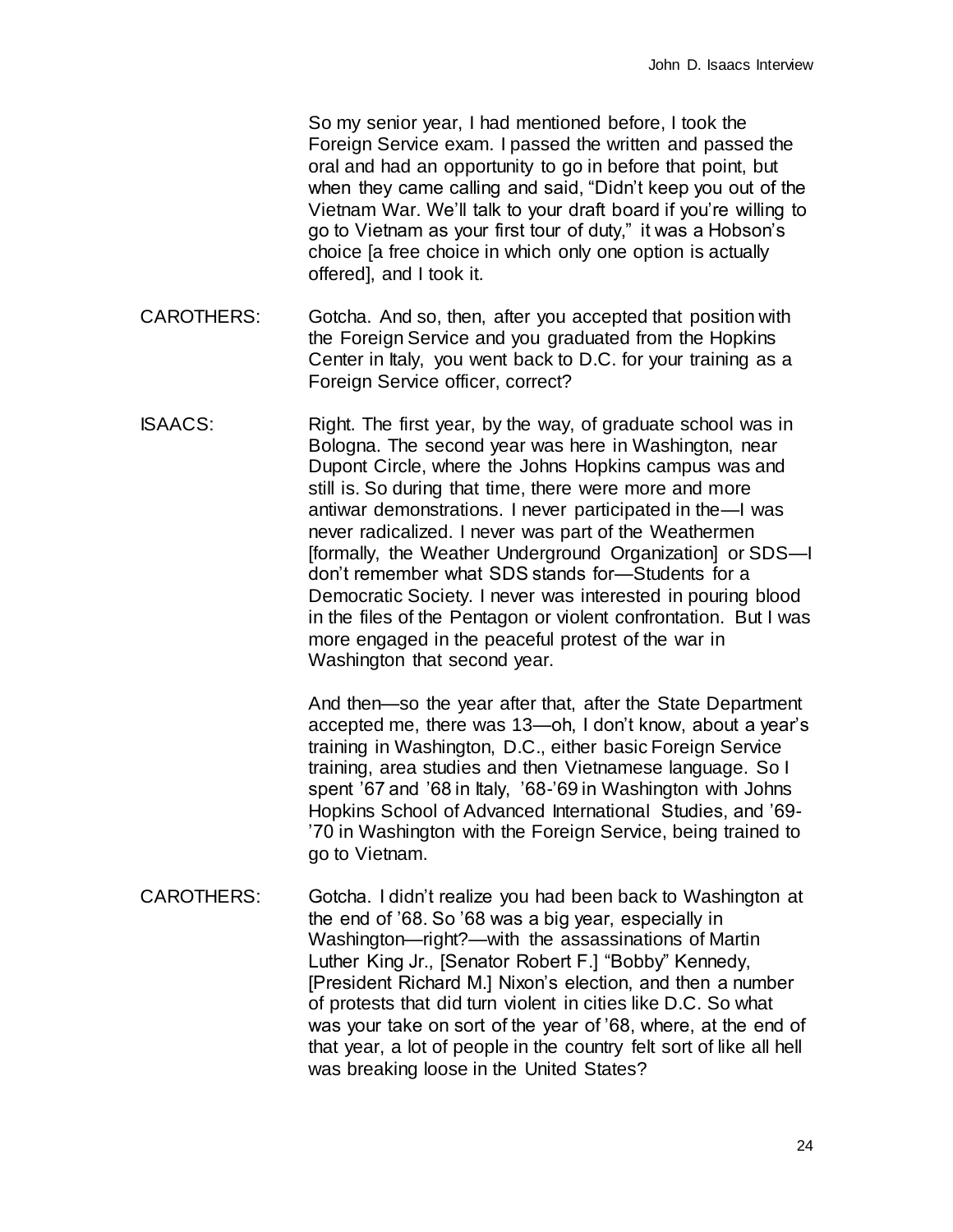ISAACS: That's because it *was* breaking loose. [Chuckles.] First of all, again, I was in Bologna '67-'68. I believe the Martin Luther King assassination—yeah, I don't believe, I *know* the Martin Luther King assassination and the Robert Kennedy assassination occurred when I was still in Italy. Now, that was the first half of the year. I don't remember precisely when. So I missed the direct, I don't know, impact of the assassinations, especially in Washington, D.C. After Martin Luther King was assassinated, there were major riots in Washington, D.C., riots that scarred the city for decades after, but I was in Italy for that. And when Robert Kennedy was assassinated, I remember seeing a headline in an Italian newspaper, saying, "Kennedy Assassinated," and I thought, *That was 1963. Why are they writing about it now?* I didn't realize that it was Robert Kennedy.

> By the way, in that year in Italy, I became more and more interested in dealing with the war through politics and was very interested in the [Sen.] Eugene [J.] McCarthy campaign then, and I don't know how well you know the history, but McCarthy got in when no other establishment politician wanted to challenge [President Lyndon B.] Johnson for presidency in '68. And Robert Kennedy, among others, had declined to run. Eventually, Kennedy did get involved, but, again, I was still overseas, and it was very hard to find out what was happening in the United States, in Italy, without Internet—not in existence.

> But, yes, '68 was a dramatic year, not just in this country. There's a book written about 1968. There were major revolutions, unrest, violence, demonstrations in the United States but also in many other countries, including Mexico and I think Czechoslovakia, and France had the overthrow of its—of Charles [A.] de Gaulle. I mean, it was an incredible year around the world, not just in the United States.

> I came back from Italy and participated in the—because this is after the Kennedy assassination—in the Eugene McCarthy effort in Westchester County [New York] for the summer before coming the second year in Washington, to Johns Hopkins.

I think I've gone out of order here, but I hope it'll all come together at some point. But '68 was a great trauma. I just didn't realize how much of a trauma, being off in Italy when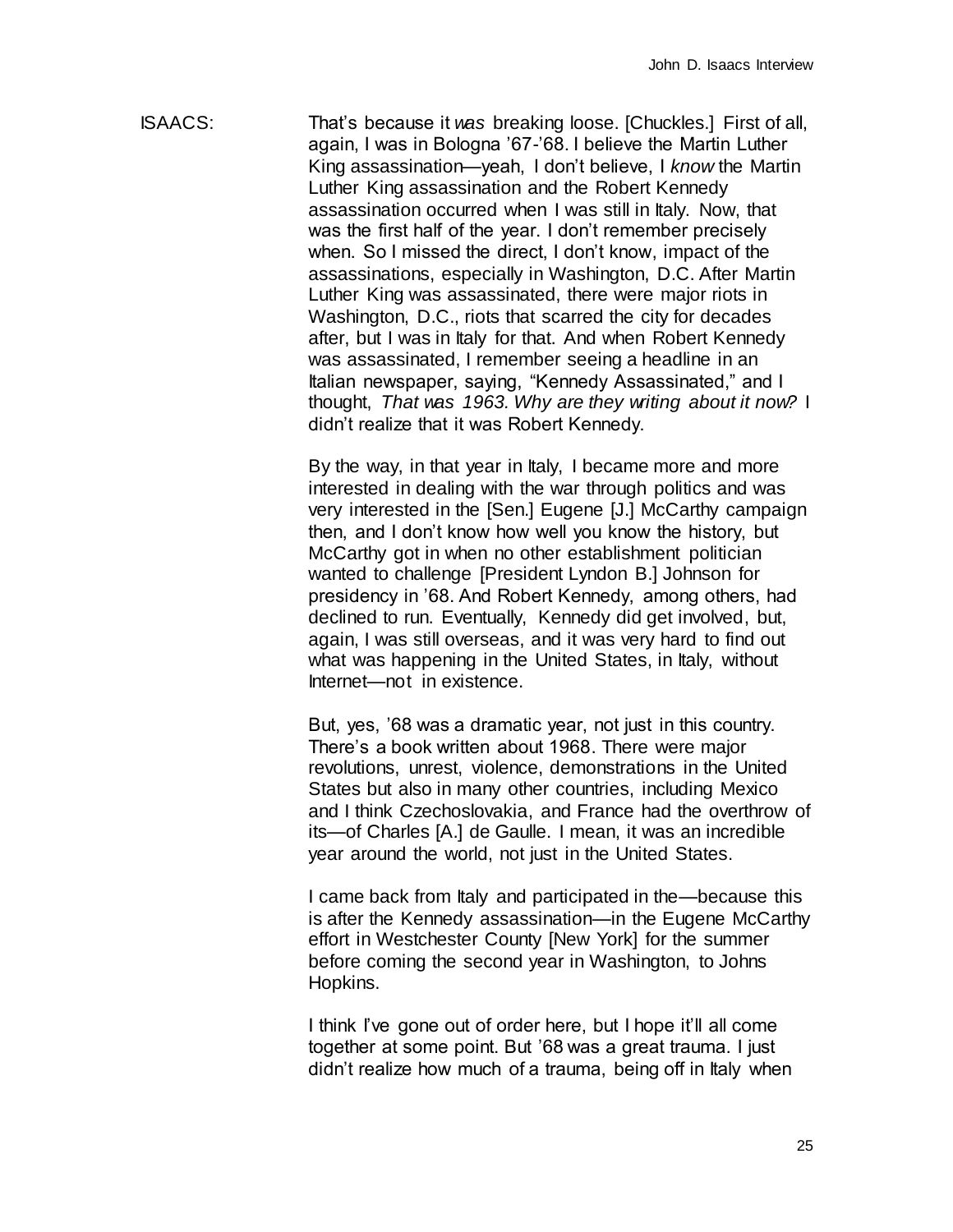King was assassinated and then Kennedy was assassinated.

- CAROTHERS: And so you returned from Italy in the middle of '68, are up in Westchester for the summer, come back, have a year at Dupont Circle with Johns Hopkins,—
- ISAACS: Mm-hm.

CAROTHERS: — —and then after that, in '69, begin your year of training in D.C., in preparation for going to Vietnam.

- ISAACS: Right. Actually, one other thing that happened during the second year—the second year of Johns Hopkins in Washington, D.C., at Dupont Circle, was I went for my Army physical in Fort Holabird, Baltimore. That also helped bring the war closer to me personally.
- CAROTHERS: Right. And then I saw you noted in your bio that you did not get a medical exemption there, so that made the draft a little bit more real.
- ISAACS: It definitely was real. I mentioned Quaker counseling, and I mentioned a lot of us were searching for any possible way to avoid the war, including physical—some physical deformity, like flat feet, but none of that seemed to apply to me, so it seemed to me I had the choice: I was pretty sure that the draft board would draft me, and I wasn't sure what I'd do in response to that until the State Department came along.
- CAROTHERS: And in 1969 what training did you get in preparation for going to Vietnam?
- ISAACS: Well, some of it was how to be a Foreign Service officer, what diplomatic life was like and that sort of thing. An awful lot of it, the predominant part of the year was Vietnam language training. And while I was doing this Vietnam training, I participated in some of the—a couple of the great protest marches in Washington, D.C., usually as a—oh, it was marshal; in other words, someone to help keep things moving along, keeping things peaceable.

As I mentioned, I have been for a long time an activist but not a radical activist, so peaceful demonstration was my was the kind of thing I participated in, in helping to organize—I didn't organize it, but helping to be one of the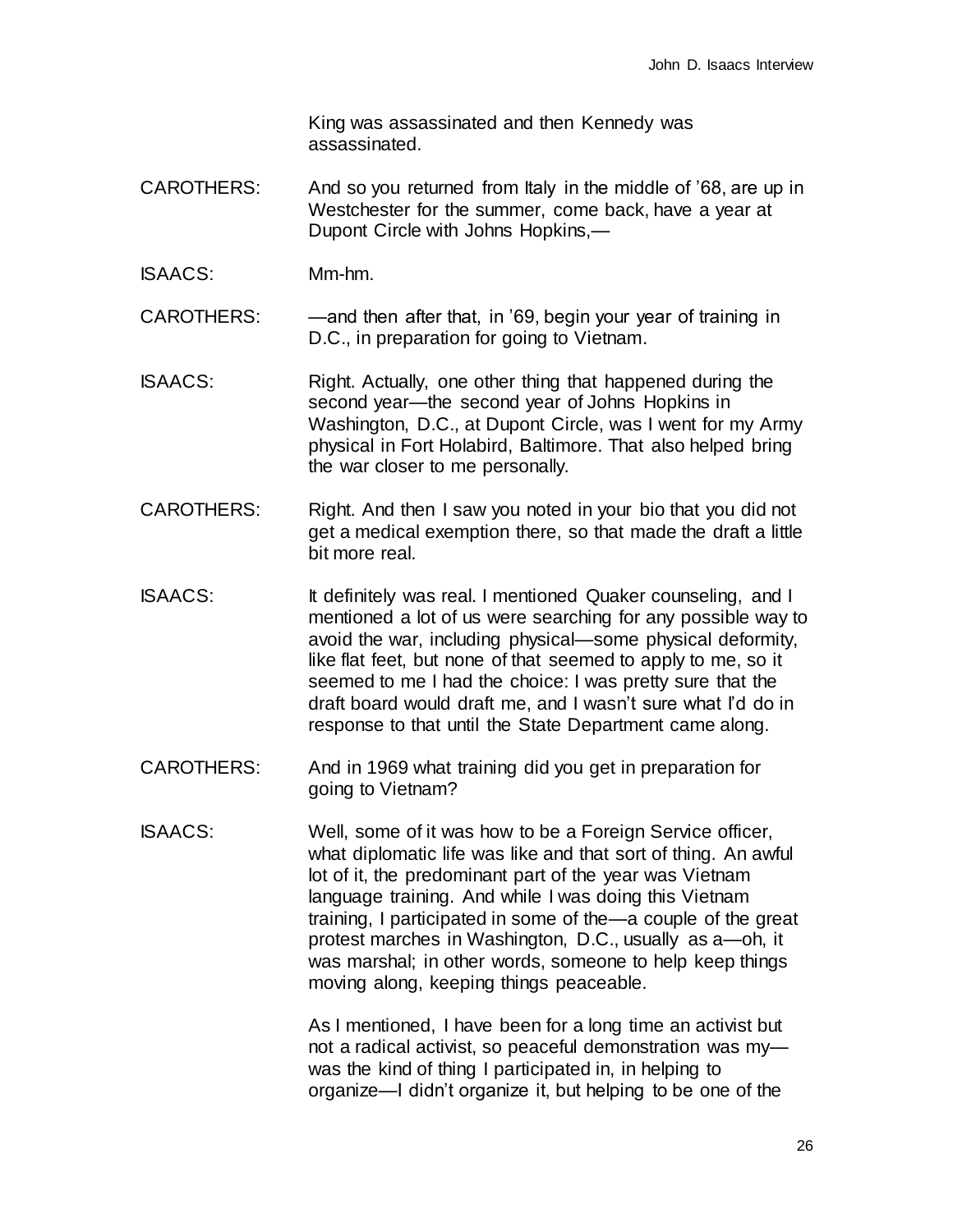marshals along the route was the kind of thing that I did. And I did this when I was in the Foreign Service in Washington, D.C., and I was there when President Richard Nixon launched the cross-border operation from Vietnam into Cambodia, and I organized a letter of protest against that, a letter that somehow wound up in the newspaper and somehow drew the attention of a White House adviser, who wasn't happy with me, and the others.

I mentioned I'd been an organizer kind of most of my adult life, and that was one of the things I organized, and we were called on the carpet by senior State Department leadership, to dress us down, the second time that it happened when I was in the State Department. The first time was when I—I mentioned Vietnam was offered as an option to keep us out of the Vietnam War, and we certainly were led to believe that the only way you can go to the Foreign Service in 1969 was agreeing to go to Vietnam.

When we arrived in Washington on the first day of that training program, learned a lot of people—two-thirds of the people who were there were *not* coming to Vietnam, so we were kind of misled, and I organized a letter of protest at that, which also brought a dressing down from the senior State Department leadership.

- CAROTHERS: And were there ever any more consequences or a threat of consequences for this protest action from your superiors at the State Department?
- ISAACS: Well, it certainly didn't stop them from sending me to Vietnam to work for thirteen and a half months.
- CAROTHERS: [Chuckles.]
- ISAACS: And I believe I was told that if I continued in the Foreign Service, I would have gone to my next post to Tokyo, Japan. I don't know that there were any consequences, but what might have been put in my file, I don't know. And I've always been tempted to try to look at my file and see what might have been put in there, but I don't know. I mean, could these protests have been a black mark in my record, permanent record and hindered a career? I don't know that. I wouldn't be surprised, but there's no evidence one way or another.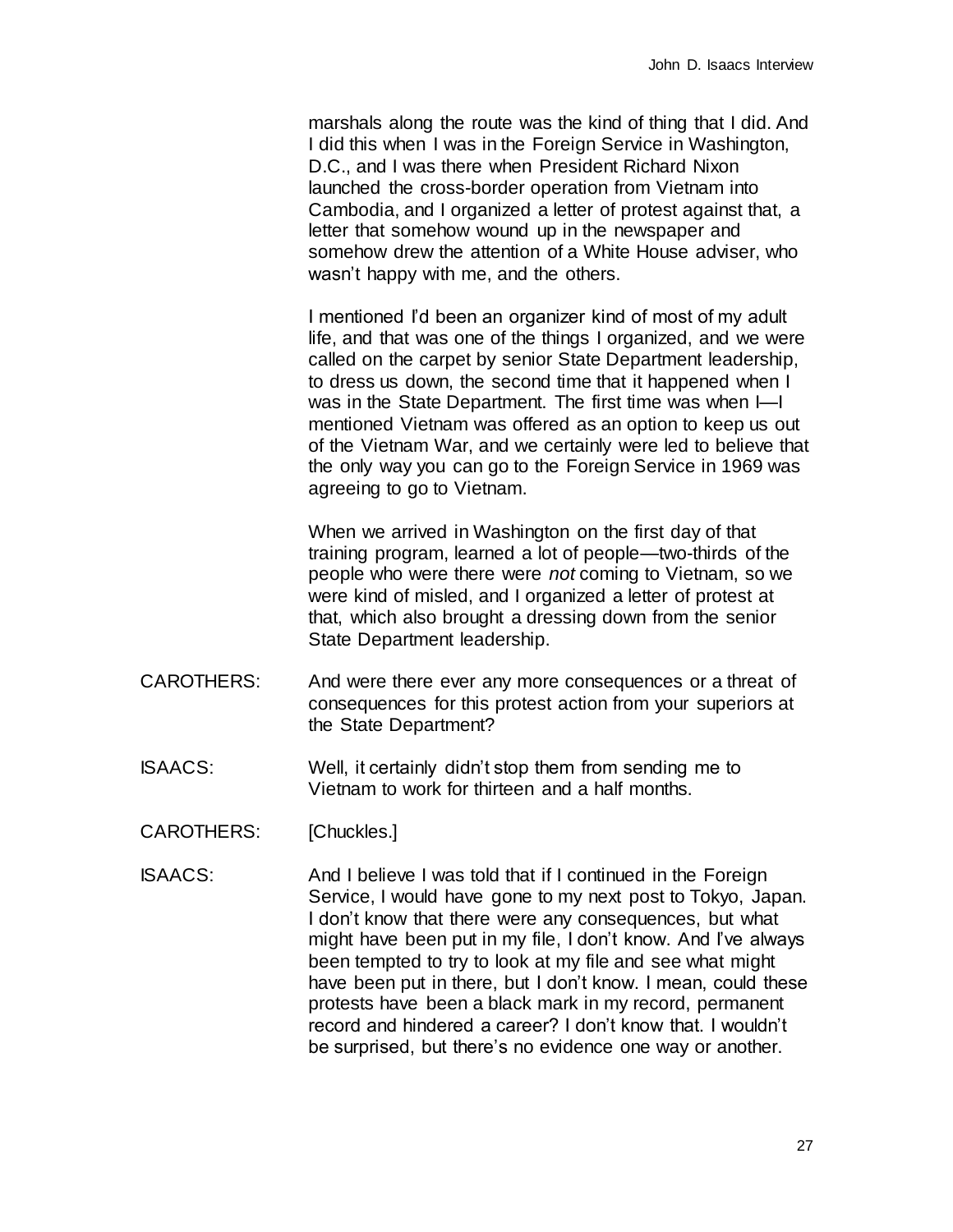- CAROTHERS: And clearly there were some other Foreign Service officials who were also protesting and, you know, who signed onto this letter, and did you find—amongst the people who were working at the Foreign Service, did they generally tilt one way? Were they pro-war, antiwar? What was the political environment like at the Foreign Service?
- ISAACS: My major objection to Foreign Service officers during those days was predominantly they felt the war couldn't be won; it was a dumb war, but they didn't feel the war was wrong. In other words, by that point I felt that what we were doing in Vietnam was morally wrong, was evil. We were killing a lot of people for a cause, and people should have been objecting to the war because—right or wrong, not because we're losing the war. So in other words, I think people have kind of give up on the war, but they weren't morally opposed, and I felt that was a distinction that I felt personally.
- CAROTHERS: Gotcha, gotcha. Okay. And then—
- ISAACS: I'm just trying to think: '69, '70, and Nixon obviously had been elected by 1968. I don't know exactly when Vietnamization began, the process of, in theory, turning the war over to the Vietnamese and start withdrawing troops, but I think it was widely accepted, at least among the Foreign Service officers, that we weren't winning the war and it was time to begin getting out.
- CAROTHERS: So was the sense amongst the Foreign Service that Vietnamization and decreasing American involvement was less turning it over to the Vietnamese so that they could win but turning it over to the Vietnamese so that when we withdrew it looked like it was a Vietnamese loss and not an American loss?
- ISAACS: I would say I and others probably felt this more in retrospect than during that time. I mean, we spent many years building up a Vietnam military, building up a government, building up the economic infrastructure, and we knew the U.S. troops were withdrawing. We had—I felt, at least personally, and I expect most people had no idea what would be happening. I'm sure to some people it was clear that what we were doing is a cover for getting out, but we're doing it slowly, and people knew the war was lost. But I'm not sure people—I assumed that once the U.S. got out, that the South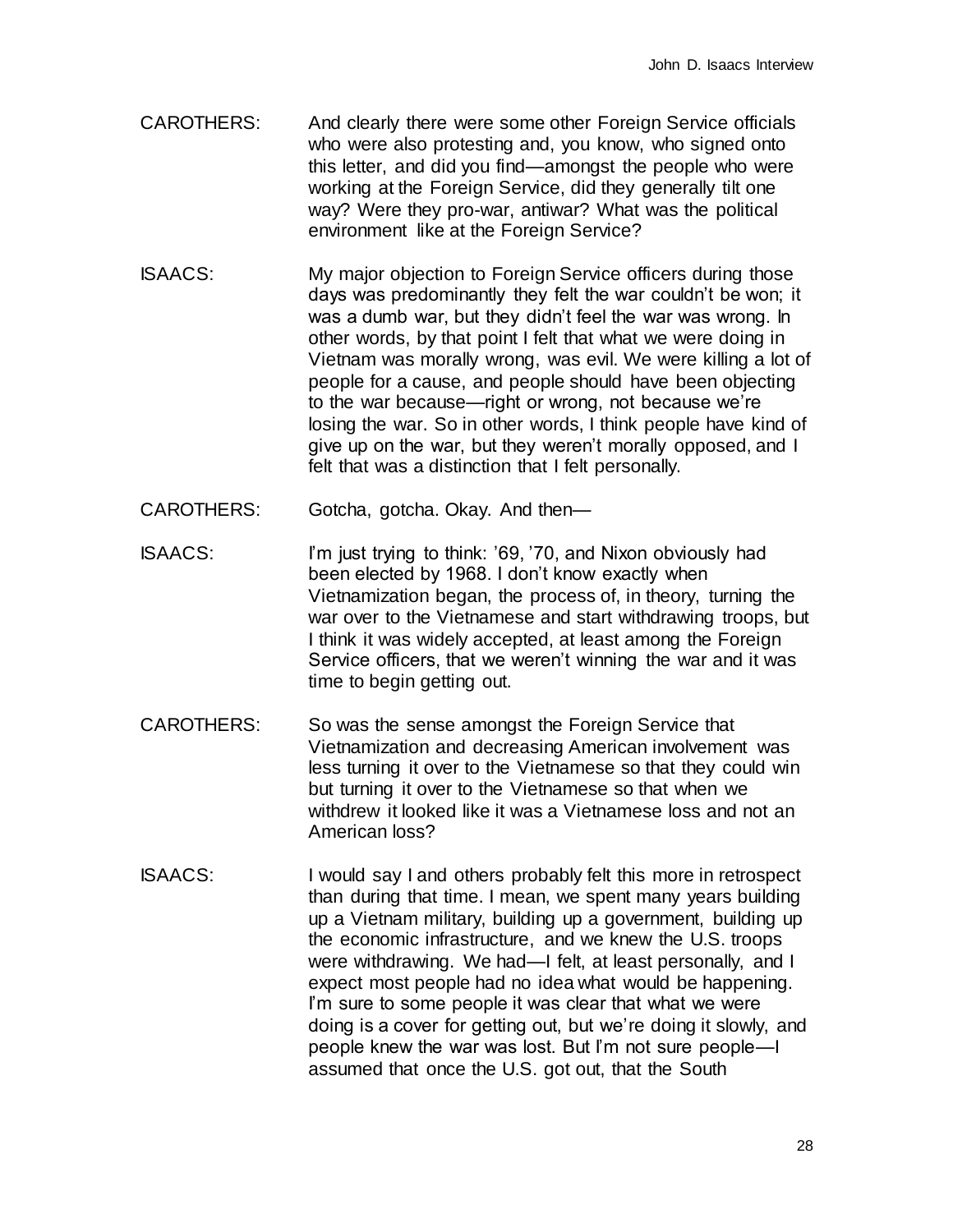Vietnamese Army and the South Vietnamese government would collapse.

So I'm sure there's a little cynicism, but basically felt we couldn't win the war. I'm not sure people felt strongly at that point that the North Vietnamese would definitely prevail against the South Vietnamese.

- CAROTHERS: Got it. Got it. So let's—you know, we've been talking for a little over an hour. Let's jump into Vietnam. First, do you want to take a quick break at all, or should we keep going?
- ISAACS: Keep going unless *you* want to take a break.

CAROTHERS: Let's keep going, then. So let's jump into Vietnam. So you arrived in Vietnam in early 1970? Is that correct?

- ISAACS: Yes.
- CAROTHERS: Yes, okay. So you arrived in Vietnam in early 1970, and what was the experience like of arriving in Vietnam?
- ISAACS: Well, in retrospect, I always was amazed how my parents never communicated worry. Here, I was going to a war zone, where a lot of people were being killed, American and Vietnamese, and yet I never felt they were afraid for me. It's interesting in retrospect. I don't know why.

One factor in the protest that had a direct result on my path in Vietnam was they decided, okay, we wouldn't send you so much into a war zone; we would put you in a pacification program. But the pacification program included eight different kinds of programs within that broader pacification, otherwise known as CORDS, Civil Operations for Rural Development Support [sic; Civil Operations and Revolutionary Development Support], I think it was, one of which was working with refugees, one of which was economic development, one of which was getting the people in the Viet Cong to try to desert and come over to our side, one of which was the very controversial Phoenix Program, which was assassinating some of the North Vietnamese and Viet Cong leaders.

I think because of my protests, they agreed to put me—to get me to work with refugees, recognizing that wouldn't be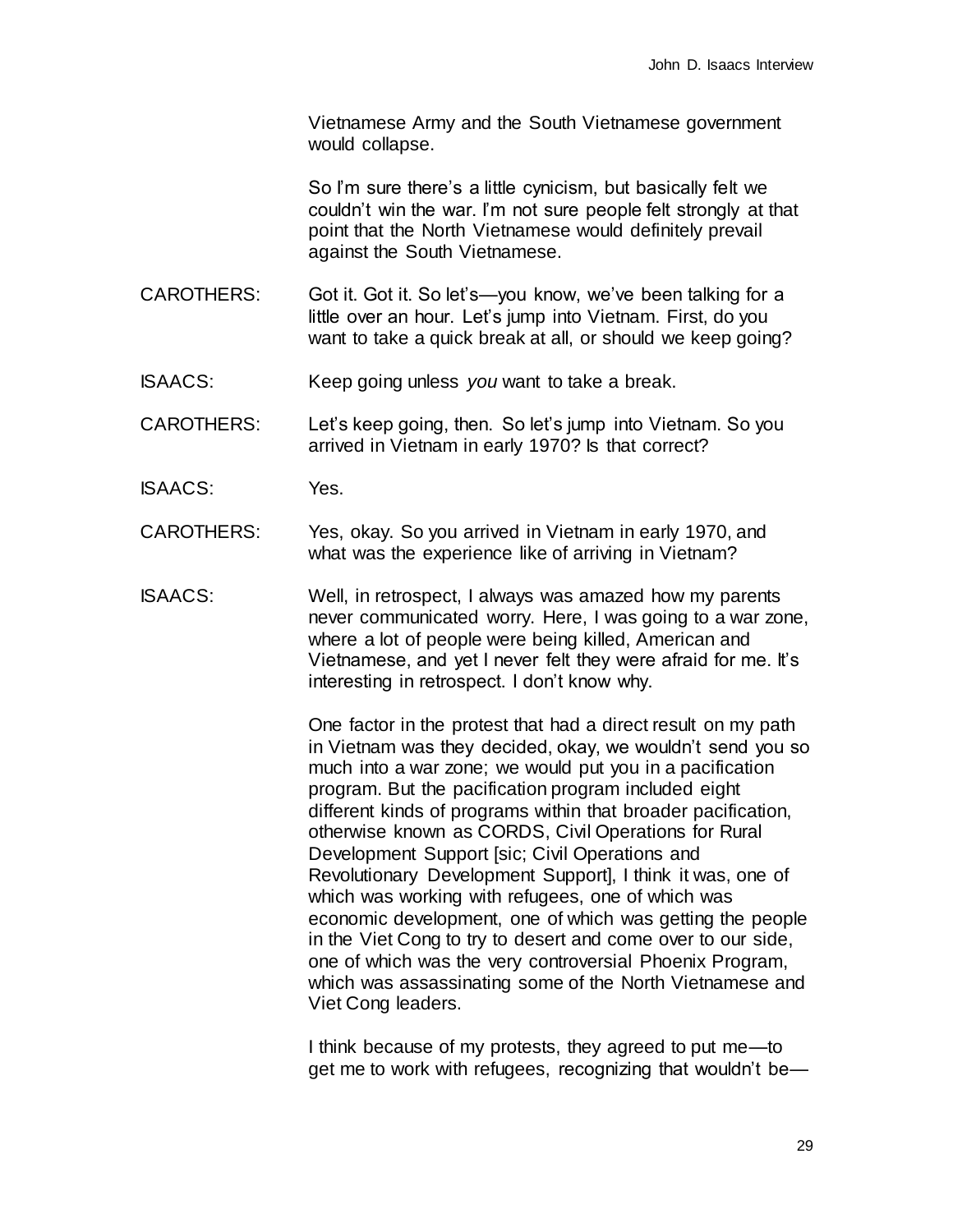that's something that would be more compatible with my beliefs than some of the other jobs that I could have gotten.

Now, the pacification program, in the early days in the war let's say '62, '63, '64, '65—you had Foreign Service officers—it was a combination of Foreign Service program, Agency for International Development [AID] military and CIA. And CIA—as I arrived in Vietnam, William [E.] Colby was the head of the program, just for the last week—his last week or two. He eventually became head of the Central Intelligence Agency. After him was Robert [W.] Komer, who, again, was CIA but I think had other jobs in government as well.

But I think, again because of the protests, I was assigned to work with refugees, and specifically—I mentioned the crossborder operation which occurred just a few months before I went over. A number of ethnic Vietnamese who were living in Cambodia were kicked out of Cambodia. A few, killed. Mostly were just kicked out and were sent back to Vietnam to live, against their will, of course. And those Vietnamese, tens of thousands or so, I think, were being sent around the country in South Vietnam to be settled.

So I was sent to a province to help resettle about 800 Vietnamese who arrived in the province only a few weeks before I did. When I landed in Phnom Penh—not Phnom Penh—in Saigon, by the way—and I think I—I know I put this on the essay I wrote—I learned a quick lesson about media and war. Media covers where there's things—conflict, disasters, people being killed, disruption. And it could be a place where 95 percent of everything—98 percent is very quiet, and five or two percent, things are going on.

I expected to land at the Saigon airport, that the rockets would come firing down the planes as they landed and we would have to duck and quickly get out of the plane and go to a shelter. It was like any other airport—peaceful airport. In other words, there was certainly a heavy, ongoing war, but only in certain places, and not in Saigon, not the airport. And that was, again, the lesson I learned in other wars, in Northern Ireland and elsewhere, that the media covers the dramatic action and death and destruction, but most of the country may not be directly affected by that.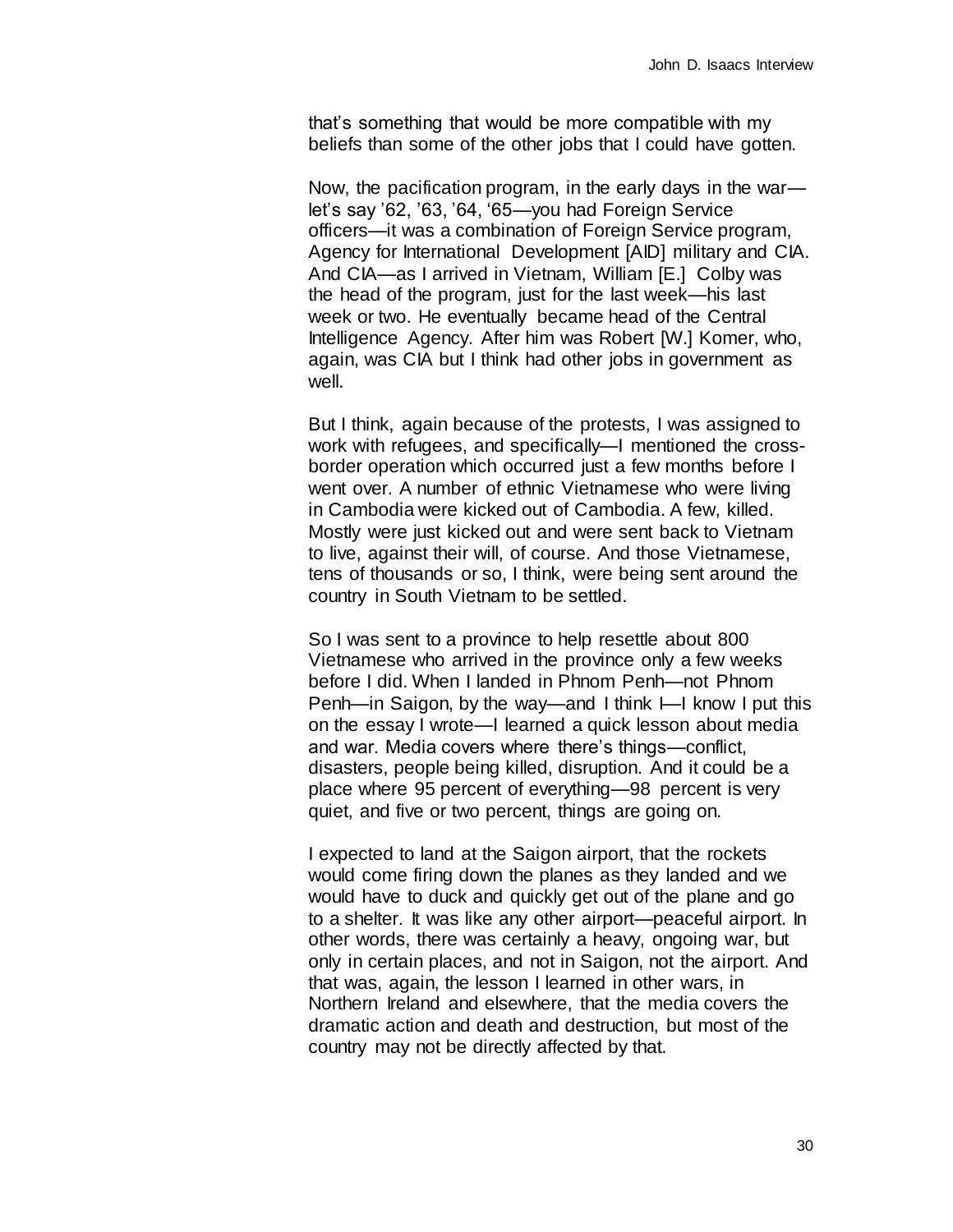But in any case, I was immediately—from Saigon, I went to this small, rural province along the Atlantic—Pacific coast. (Sorry, I get my oceans confused.) Not very populated, not much going on. During the well-known Tet Offensive in '68, which helped to lead to—eventually to the so-called Vietnamization and an end to escalation, the province I was in was not hit. I think two-thirds or so of the provinces were hit by the North Vietnamese and the Viet Cong, but not the province I was sent to. This occurred before I arrived, the Tet Offensive, but nonetheless indicated that the province was so unimportant that the North Vietnamese and the Viet Cong didn't care that much about it. Either that or the North Vietnamese controlled the province and I didn't know.

CAROTHERS: [Chuckles.]

ISAACS: So it was a very peaceful life in that province. Eight hundred refugees had been sent there, as I say, from Cambodia, by the South Vietnamese government. My job was to help to resettle them, moving from tents, which were there when I arrived. Eventually, they were given housing allowances and tin roof[s] and wood to build their own houses.

> So I traveled all over the province with the refugee official, the South Vietnamese refugee official, and I was the American adviser. Not that I'd ever seen or worked with a refugee before and knew what to do, but that was part of the arrogance of power of the United States, that any American would undoubtedly know more than the local officials in trying to help resettle these people.

CAROTHERS: [Chuckles.]

ISAACS: So anyhow—I sort of rambled here. But sent to Vietnam. First stop is the airport. Very quiet, peaceful. Central province. Very quiet and peaceful. Eventually—I was there about six or eight months in that province. Able to travel all over the province during the day. Not at night, because the Viet Cong controlled the night. Went into town, met people, had meals, we went swimming in the ocean. This is combined—a few soldiers and a few, just two or three of us civilians. And we went swimming with a couple of soldiers just keeping an eye on things with their guns handy, but nothing ever happened with that.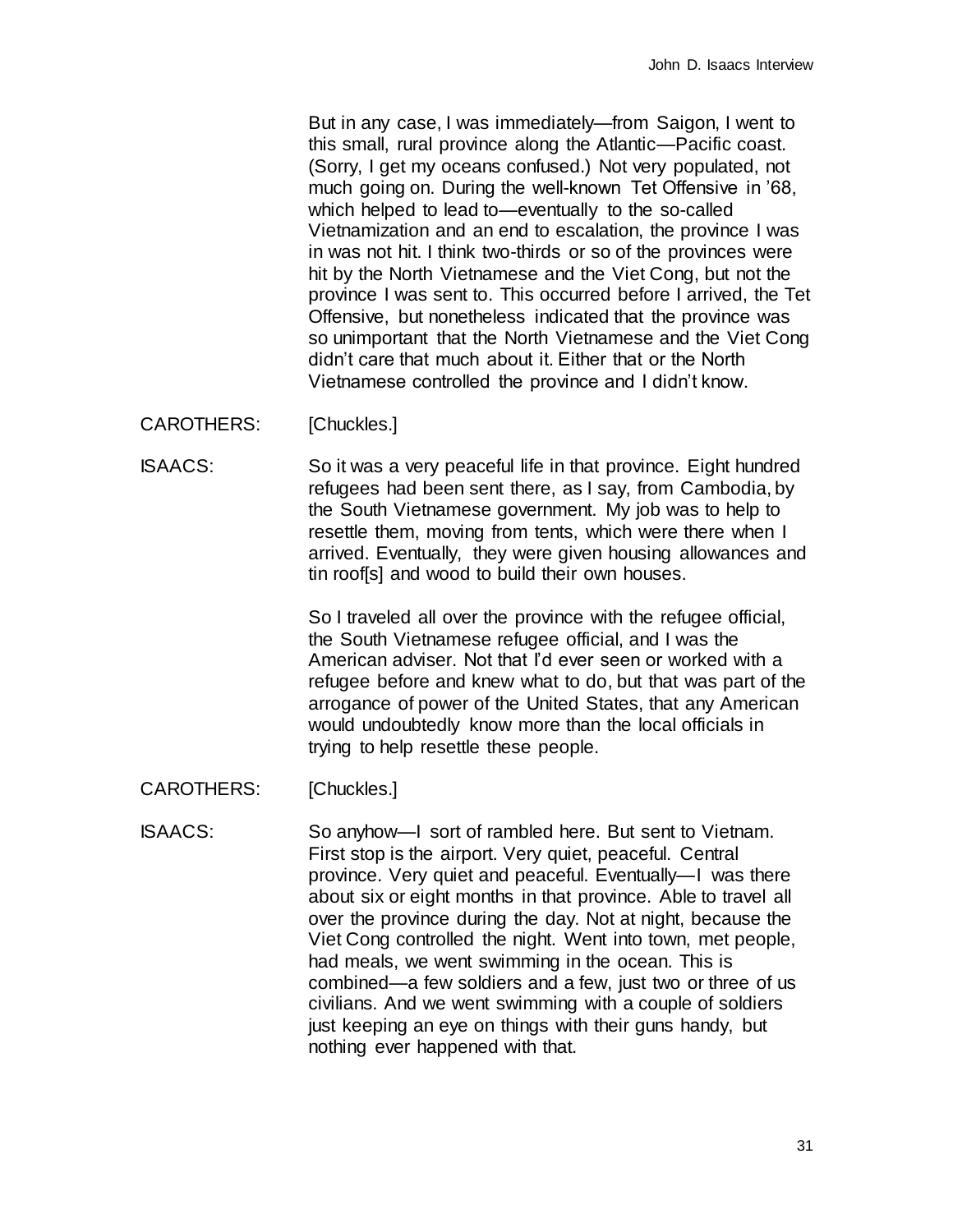And ultimately, thirteen and a half months in Vietnam, I saw dead bodies once when I was in that province. There was a skirmish not far from where we were, and there was very much nervousness, from me and others, where we were, and the next day there were three dead Viet Cong laid out on some central area. That was the only time I ever felt nervous aside from being in helicopters and small planes, flying all over the place.

So anyhow, you should follow the questions. I sort of rambled on.

- CAROTHERS: Sure. And just to clarify: Which province were you in, in Vietnam? What was the name of the province?
- ISAACS: It was called Binh Tuy, B-i-n-h; second word T-u-y. Along the east coast. The province to the south of us was called Vung-Tau, V-u-n-g, T-a-u, and that was a province managed by the Australians. In other words, the United States was the predominant foreign power in the country. Australians were managing one province, and the South Koreans were active in other parts of the country. But, again, along the coast, in a very rural area.

I then got other assignments, but I'll get into that when you further.

- CAROTHERS: Sure. And Binh Tuy was south of Saigon?
- ISAACS: Pretty much due east.

CAROTHERS: Due east, okay. So on the coast, due east.

ISAACS: Right. Some of the most dangerous areas and the heaviest fighting were along the demilitarized zone between North and South Vietnam, which was an awful place to be and then in the delta, the very southern part, south of Saigon, again where the Vietnam were very strong. I suspect there would have been more war, more engagement in the province I was in and the region I was in, but the Nixonordered cross-border operation—again, I think it was 1970, while I was still in training—pushed the war to the west, so I was an accidental beneficiary of pushing the war to the west. I objected to the military incursion into Cambodia, but I directly benefited from it.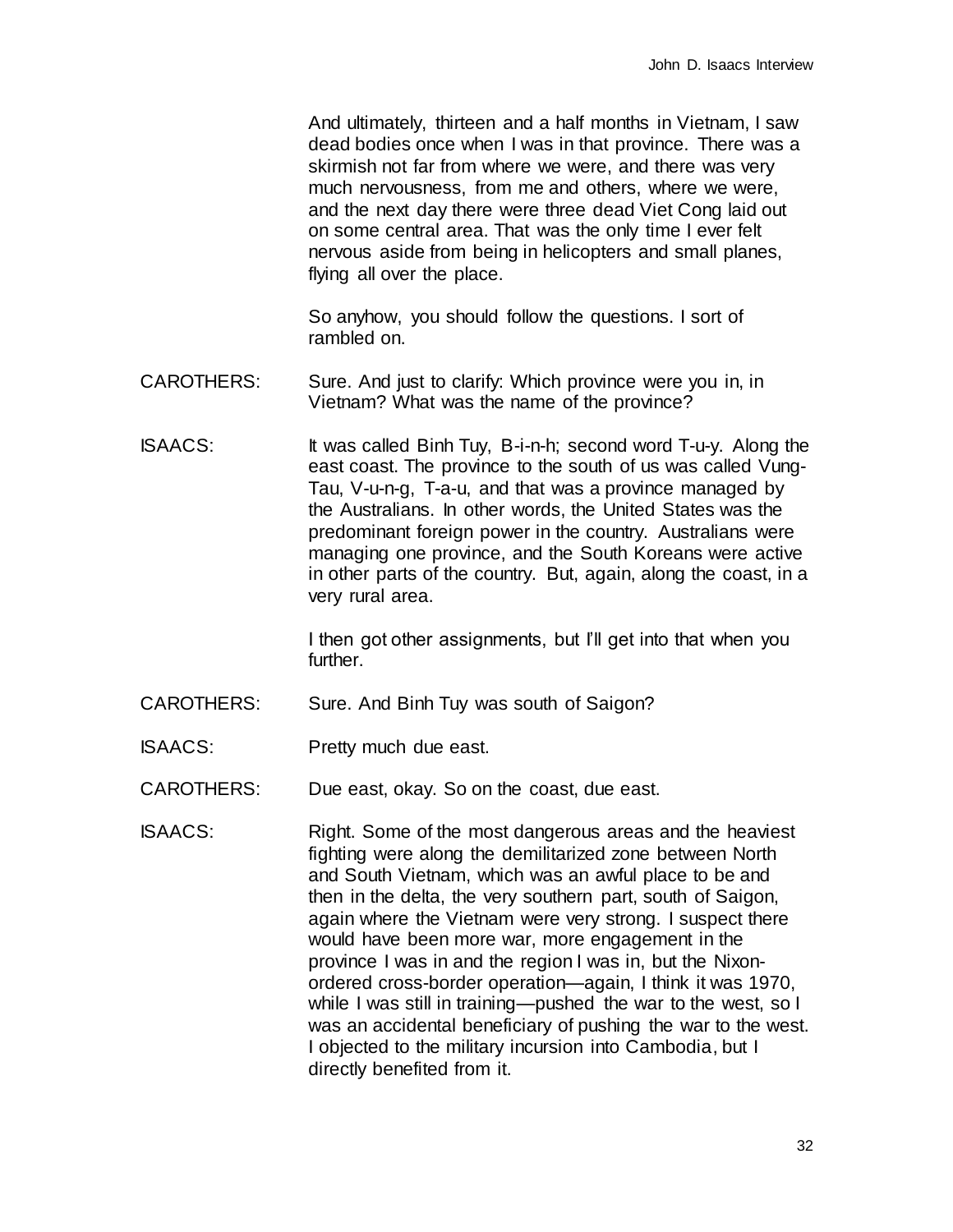- CAROTHERS: Gotcha. And why you were helping resettle these refugees, what was sort of your day-to-day work like, and what were your main interactions with the refugees, or were you often interacting with the refugees, themselves, or—
- ISAACS: Yes. Directly, we were visiting the tent camps and then visiting the settlements as the people were trying to build a house elsewhere, so, yes, I would go along as an American adviser, along with a refugee official, with whom I had a pretty good relationship, and we would talk to the refugees and see what we could do to help them out and help get some of the programs, American aid programs, directly to the people.
- CAROTHERS: Great. And in the refugee—I forget the title that you said that he was, the refugee official. He was a South Vietnamese official?
- ISAACS: Yes, mm-hm.
- CAROTHERS: Okay. And in terms of—what did these interactions with these refugees change how you were thinking about the war? What was sort of your emotional response to working with these people who had been displaced from Cambodia and were now back in Vietnam?
- ISAACS: What I learned most about these refugees as well as most South Vietnamese people is they didn't favor the North Vietnamese or the Viet Cong. They didn't favor the South Vietnamese. They just wanted to be left alone, to get along with their lives and build towards the future. In other words, there was a strong ideological feeling in the government and the military, both Vietnamese and American, but for ordinary Vietnamese, they didn't favor either side. They just wanted to be left alone. So that was one strong feeling I developed very quickly.

Another one was the futility of the U.S. aid programs. Two examples: One, American politicians—and here, my political science came into focus—American politicians tried to steer contracts and buildings—veterans hospitals and post offices and rebuilding bridges—to their districts and states and believed they'd get votes that way. We tried to duplicate that experience in Vietnam, building schools, building roads, building bridges, and with the Vietnamese culture, when an American official said, "Would you like this school? Would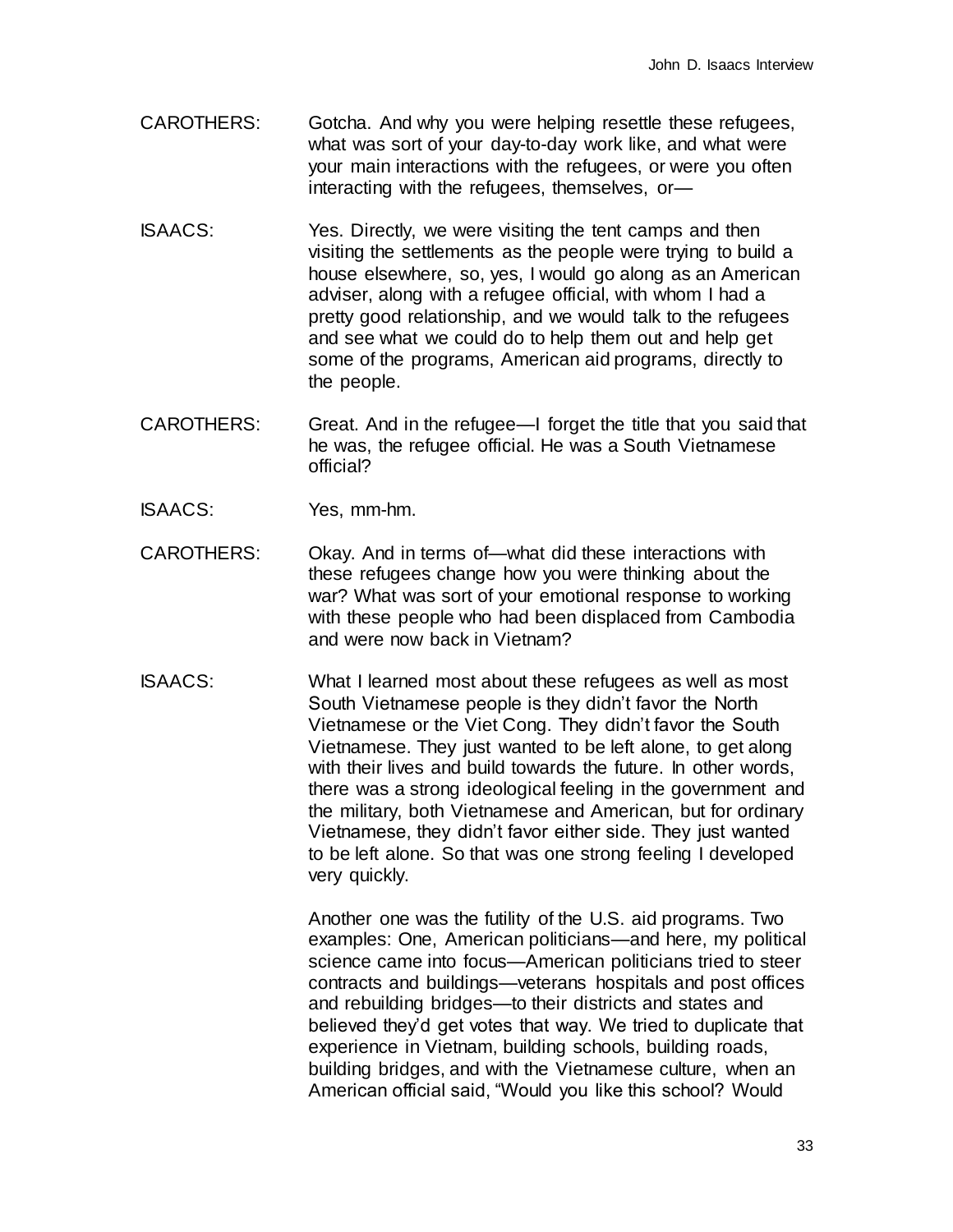you like this road? Would you like this bridge?" they always would say yes. In other words, it was impolite to say no to this kind of thing. But it did nothing to build support among the Vietnamese people—for either the Vietnamese government or the South Vietnamese government, or the South Vietnamese people.

Again, it was an example of our trying to transfer our experience in this country to a foreign country, where we really didn't understand the culture, didn't speak the language, and trying to help the Vietnamese when we weren't really helping. That was one strong feeling I had.

Another strong feeling I had was how different American AID (Agency for International Development) programs conflicted with each other. One of the programs was to ship in excess bulgur wheat. Don't ask me what it is, but anyhow.\,—

- CAROTHERS: [Chuckles.]
- ISAACS: —it was something designed for Vietnamese people to eat, but they wouldn't eat it, so they fed it to their cows and their sheep and other animals.

Another AID program was trying to get various agricultural programs going, including getting the Vietnamese to grow products that they could feed to their cows and their other domesticated animals. So one program, designed to foster self-help among the Vietnamese, was directly undermined by another American program that undermined the market that they were trying to create.

And I guess the third quick lesson I drew was the reports being prepared by American officials on how the war was going, even then, in '70, '71 were false. We know, especially after the Pentagon Papers, how American officials were lying about how the war was going, and that's what—a number of Americans reporters became famous by finding out the story behind the story and finding that the statistics and the confidence American officials were showing was false, and the war wasn't being won.

I was seeing this on a more local basis when reports of how pacified, how quiet the province was, how supportive it was of the South Vietnamese government—that's all reported, but in reality, the North Vietnamese and the Viet Cong were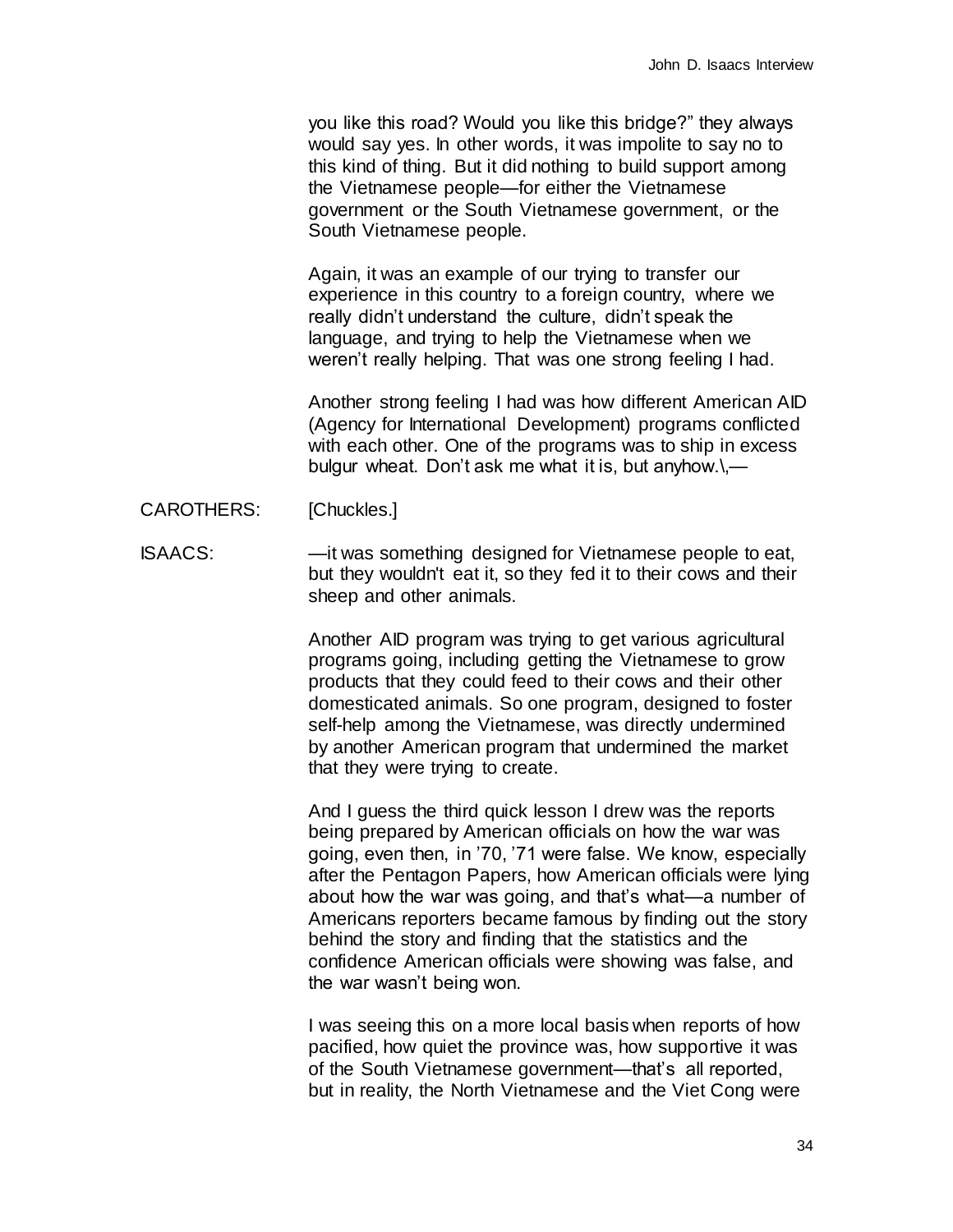much stronger than the American officials would put into their reports.

And I'm moving on to another Vietnamese experience in Vietnam, but I eventually started working with several reporters. I had been advised, before I went over there, that one of the things I could do usefully is report what's going on behind the scenes. I wasn't in the upper levels of either the South Vietnamese or the American government, but I could see things that were going on. And so when I saw a province report, an official report by some American advisers of how well things were going in the province, and statistical measurements of the success in that province, and I saw the reports by the American military staying how unsafe the roads were at night and how we might do well during the day but the other side controlled the night—the contradiction between what we said publicly and what was reported by U.S. military behind the scenes, I made sure some reporters got a hold of that and started writing it up as kind of contradictions.

And there's a whole history of the war that [Secretary of Defense] Robert [S.] McNamara went from Ford Motor [Company]?—or I don't remember which motor company.

- CAROTHERS: I think Ford, yeah.
- ISAACS: Developed all these measurements of success: hamlet evaluation system and other systems that might have worked for Ford or might have worked for the auto industry and did not work in Vietnam. And so, again, one of the things I was able to do is point to the lie of those statistics.
- CAROTHERS: And, yeah, I would love to get into the interactions with reporters. That was one thing I was reading in the essay that you wrote. Was that essay for your  $50<sup>th</sup>$ —for the  $50<sup>th</sup>$  reunion magazine?
- ISAACS: Yes, the essay I wrote was about that. And, again—I've already said this. I had mixed feelings before I went to Vietnam, when in Vietnam and still have mixed feelings. But one of the ways I was able to—and I'll use the term "assuage my guilt" was working with reporters to provide useful information to them on what was really going on in Vietnam.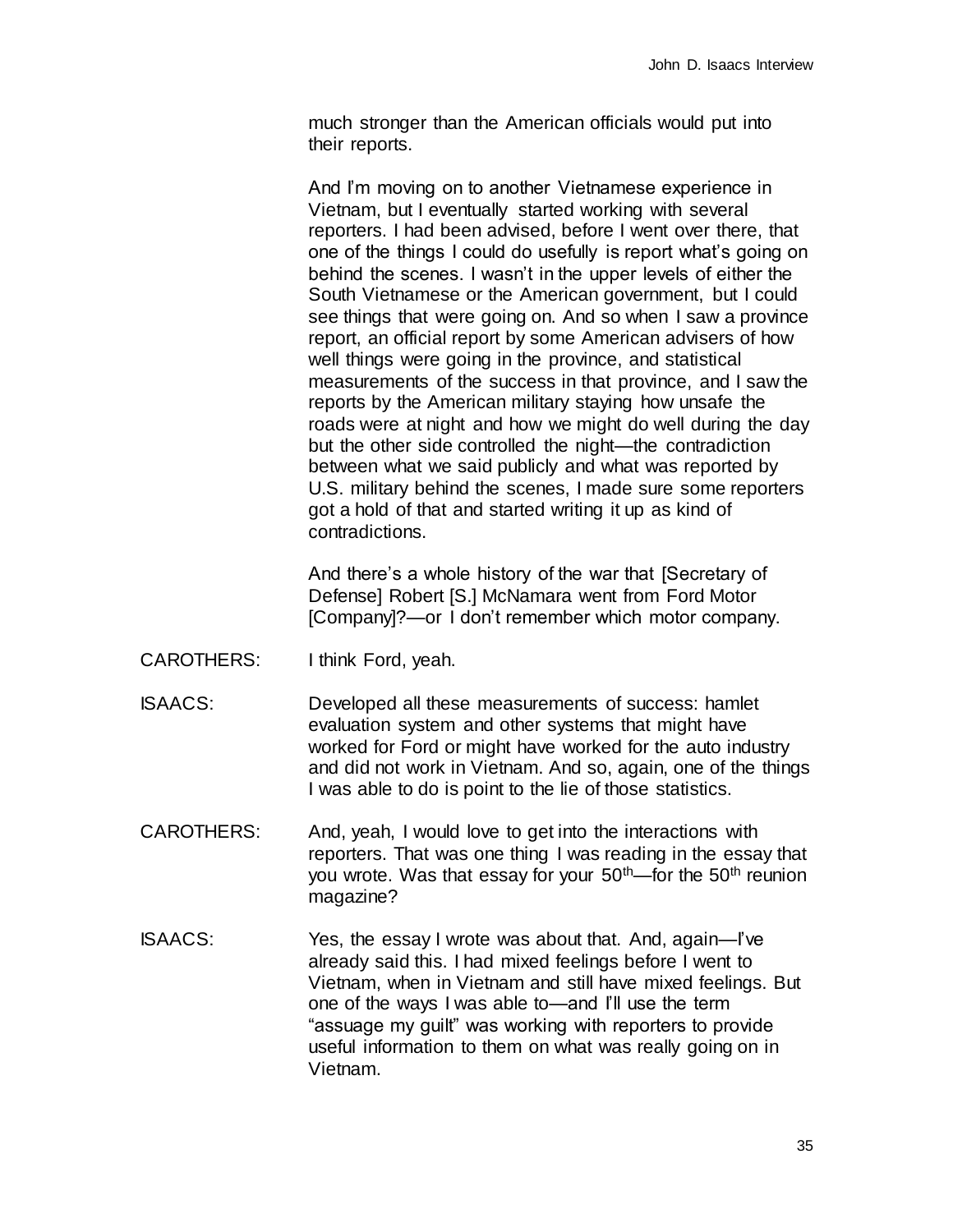- CAROTHERS: And how did you—so what was the thought process behind wanting to speak with reporters? So part of it was assuaging guilt, and was that the main driver behind wanting to speak to reporters?
- ISAACS: When I had signed up for the program and was going Vietnam, I talked to people about going and whether I should go or not, and I don't remember exactly who, but some people suggested, "You know, one of the things you could do is report from within." I don't want to compare myself to [Edward] Snowden, and I don't like what Snowden did in revealing all the secrets [regarding the types and volume of data collected by the U.S. National Security Agency], but the argument was being made to me, and I accepted it, was in some ways you can do more from within the "Green Machine" (and I don't mean Dartmouth but the Army) than from without, that there's always—these days we use the term "whistleblowers"—there's always room for whistleblowers to tell people what was going on. So it was both assuagement of guilt and I was told that I actually could provide a useful service.

And it was one specific service—story—I had moved on to a regional refugee office by this time, and there was a plan to move a lot of Vietnamese from their villages to a line that would kind of provide a break, a defensive shield against the North Vietnamese incursions. Needless to say, the people who would be moved didn't know about it and wouldn't have been thrilled by it. But I learned of the plan, gave the information to *The New York Times* reporters, and it was reported I think on the front page of *The New York Times*. And the publicity from that article I believe helped stop that forcible movement of Vietnamese.

- CAROTHERS: Wow. And how did you find these reporters to get in contact with?
- ISAACS: Again, I think it was some people in Washington, D.C., who told me, "Here are some reporters you could look up." One of the reporters worked for sort of a news service, probably a left-wing news service. I must have been given a couple of *New York Times* and *Washington Post* reporters' names. And I wrote about this in the essay. I had a lot of interactions with media since—at that time and since.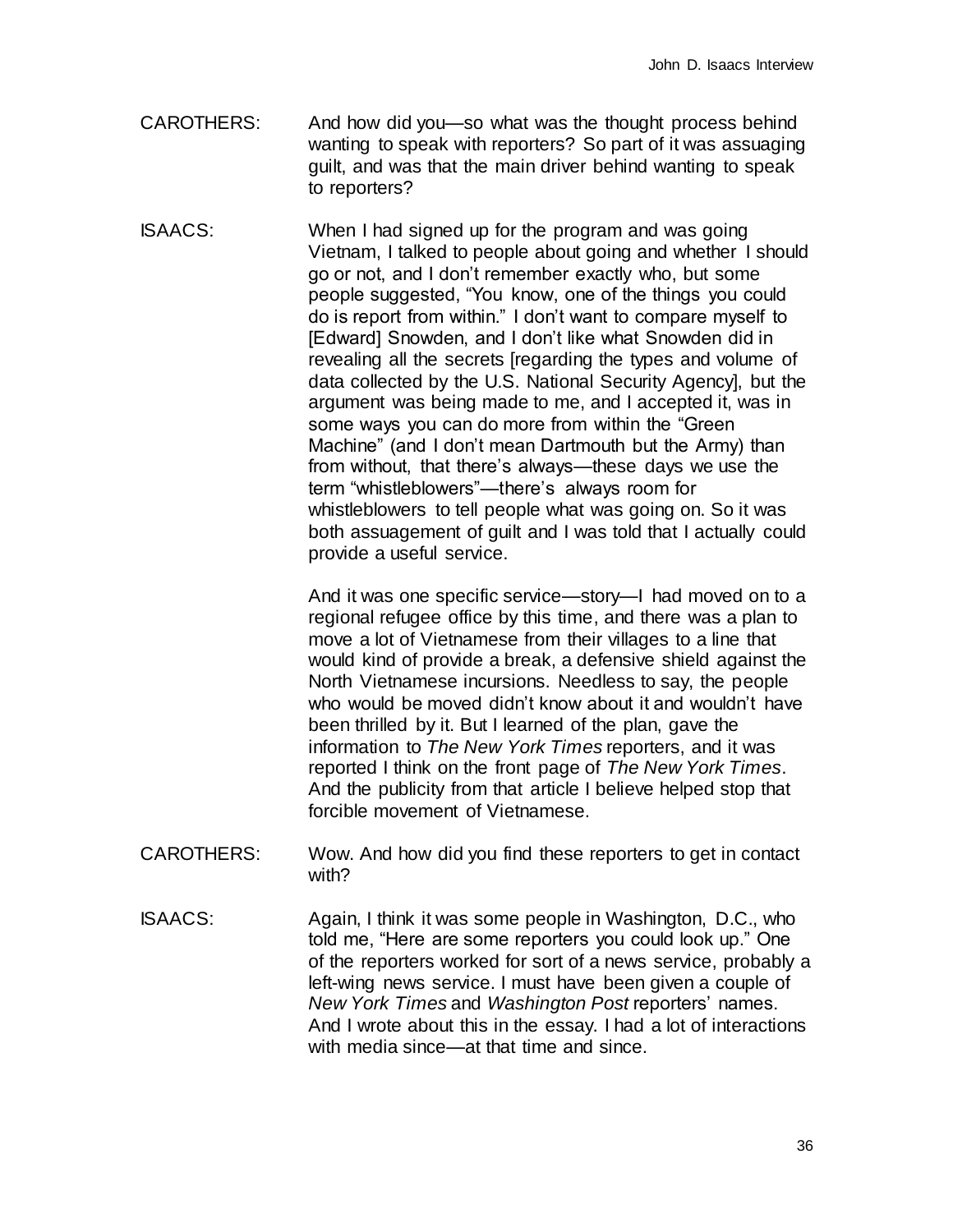But one of the things I learned while still in Washington happened—I learned about the power of the press and the power of the leak. When [Gen.] William [C.] Westmoreland at one point—when we already had five hundred and some thousand—500,000 troops in Vietnam, William Westmoreland, the American general in charge of the Vietnam War at the time, said, "Just give me another 207,000 troops, and I can win the war." Quite frankly, there had been a whole series of these kinds of military requests, "just another 30,000," "another 50,000," another escalation of some number of troops that'll make the difference and win the war.

When Westmoreland made this request—and this had nothing to do with me; in other words, I wasn't involved in this—somebody leaked the request of—207,000 additional troop request to *The New York Times*. Again, it became a front-page story. Lyndon Johnson was someone who hated leaks. And when something appeared in the press, even something he was doing that might be a good thing to do, he sometimes went exactly the other direction because it was leaked to the newspaper. And he cancelled—he decided to reject the request for 207,000 troops to be sent to Vietnam. I think he sent a smaller number, like maybe 35,000, but it was clear that one leak helped prevent a much greater escalation than the American military wanted at that time.

So I learned the power of the press and the power of the leak at that time.

- CAROTHERS: So clearly in Vietnam leaking was one of the most powerful ways that you could contribute, but what was the risk that you were taking on by leaking this information to the press?
- ISAACS: Well, I could have been caught. [Chuckles.] I could have been kicked out of the Foreign Service. I could have been kicked out of Vietnam. I mean, that's the risk. If I had wanted a career in the Foreign Service, and I was always dubious I'd stay in for a full career, that career hope would have been terminated. And when I gave the story about the plan to move—oh, I don't remember—tens of thousands of Vietnamese around as a defensive maneuver, someone suspected me of that, but nothing ever happened.

I mean, I was able to photocopy a lot of documents and give—in those days, of course, we didn't have Internet. I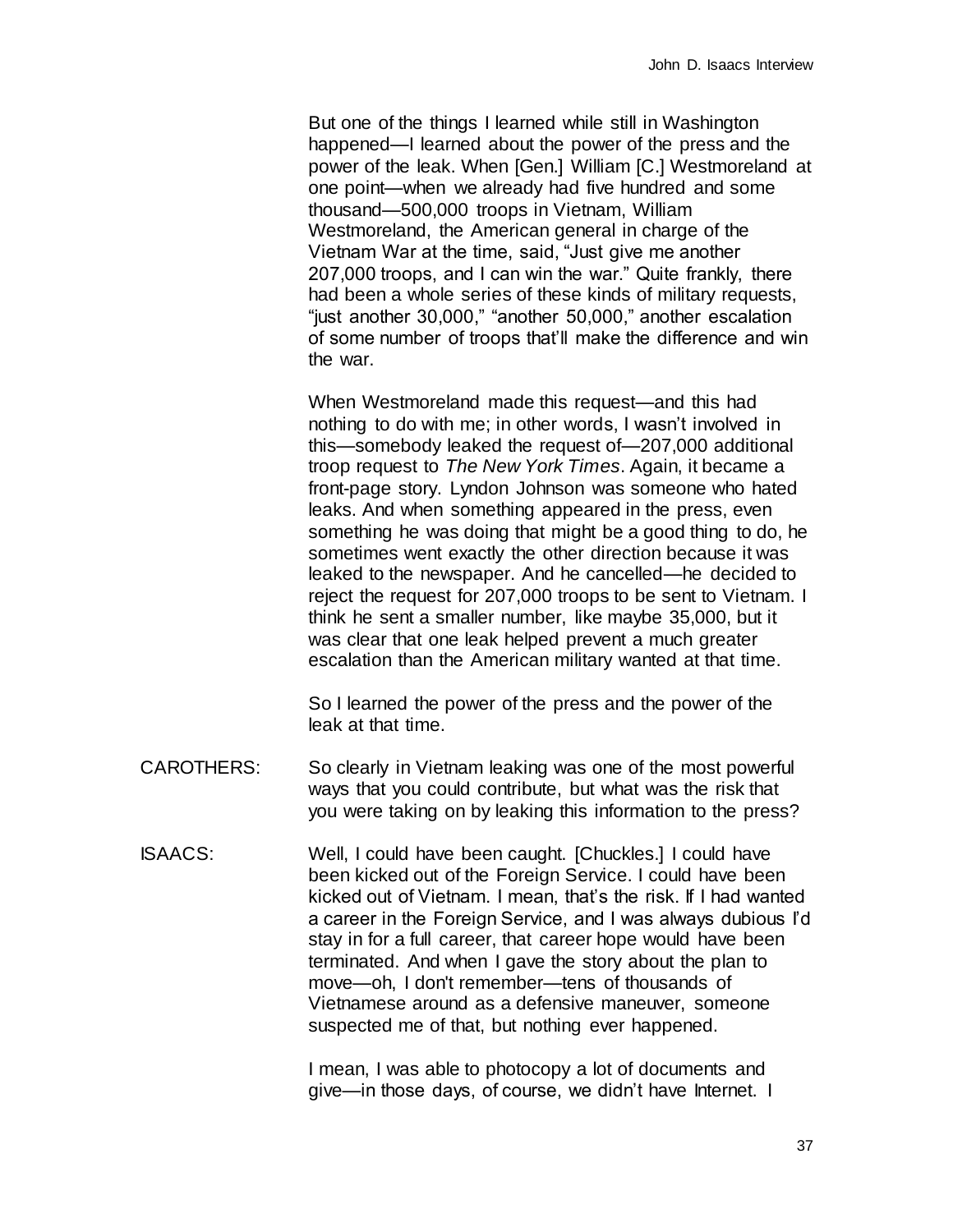couldn't download massive piles of information, but I could photocopy some documents and turn them over to reporters. So clearly I was risking a career, but not ever being convinced I was going to stay in the Foreign Service for a career, I didn't feel I was risking the rest of my life—In other words, ruining my life by leaking some information.

- CAROTHERS: And what was the experience like being able to see information that you had leaked make it onto the front page of *The New York Times* and have a tangible impact on the actions of the U.S. government in Vietnam?
- ISAACS: To use the term again, it helped assuage the guilt. I felt I was doing some good, even though I was part of a system that was not doing good. So the American military and the pacification program were negative, but I was able to undermine, in a small way—I don't want to say it led to the end of the Vietnam War or anything like that—but in a small; way, I was helping to undermine the war.

And jumping *way* ahead, one of the first things I did when I got back to Washington in '72 and started working was getting involved in antiwar legislation, but that's—I'm getting ahead of myself there. So it was sort of a continuum: from protest to undermining from within to working legislatively to stop the war.

- CAROTHERS: And was leaking to reporters—was that a relatively common practice within the Foreign Service? Did you know other officials in Vietnam who were doing it at the same time as you or what can you say about that?
- ISAACS: I don't know anyone else who was doing it. I can't believe I was the only one, and if not—there could have been leaking also by American military officials, not just Foreign Service. And a lot of very aggressive reporters were going around, getting information on what was going on. I don't know if you would consider it leaking, but I think a lot of people were talking to reporters, but I do not know of any other Foreign Service officer who took the path I did.
- CAROTHERS: Got it. And just to sort of go back real quickly—a question that I had about CORDS and sort of U.S.-South Vietnamese relationships—South Vietnamese, other—sorry relationships, it sounds like there was a whole lot of cultures trying to work together here, but between the American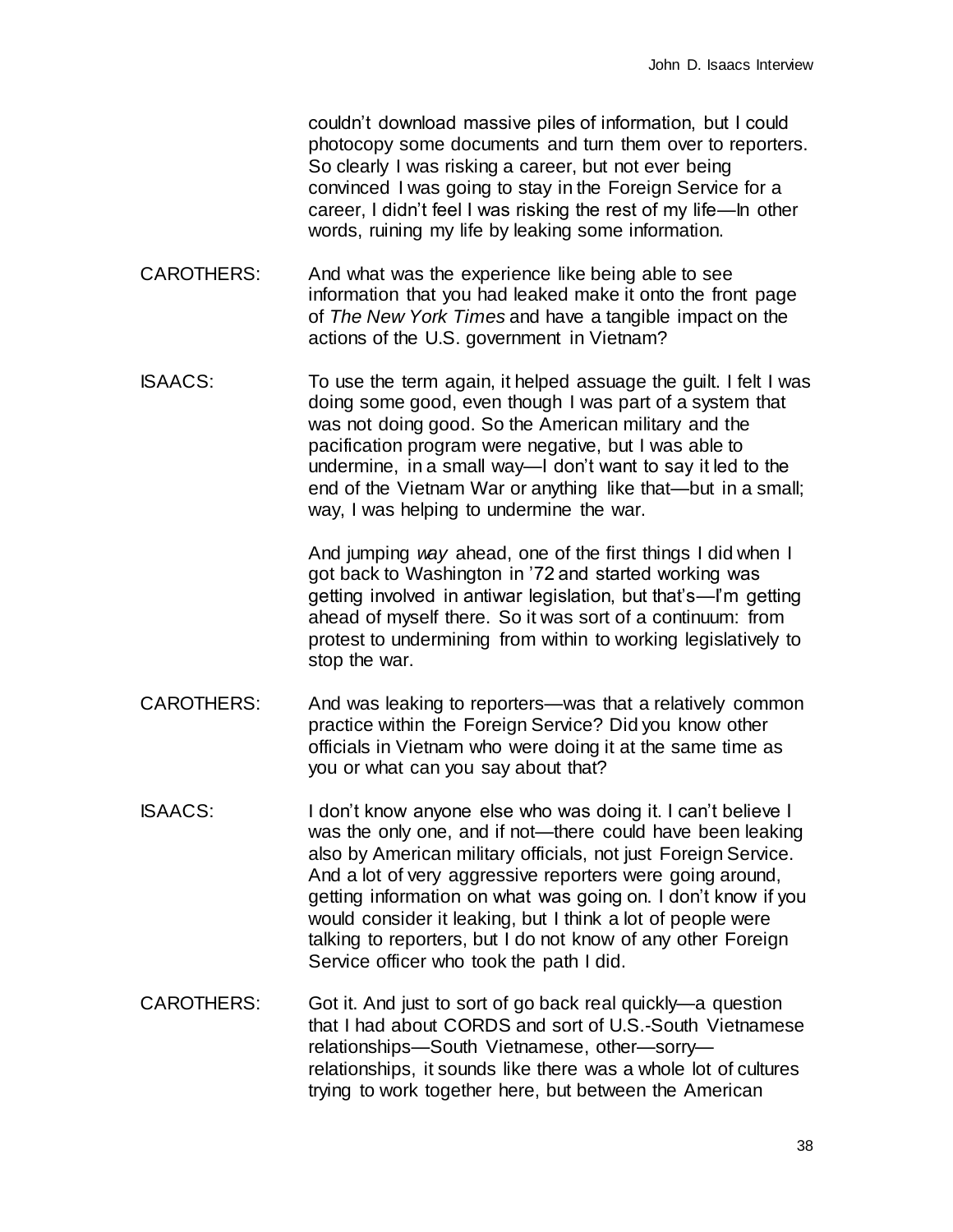culture and the South Vietnamese culture and then the different cultures of the variety of government organizations that were working within the pacification program, so what was the balance like there? It sounded like you were saying that the balance between—there was a cultural disconnect between the South Vietnamese and the Americans, but also what was the balance like between the variety of different American groups?

ISAACS: Good question. Can I have a two-minute bathroom break?

CAROTHERS: Absolutely. Sure.

ISAACS: Can I just leave the phone off the hook and just come back, or do you want to take a break, too?

- CAROTHERS: Sure, we can just leave the phone off the hook. I'll pause the recording real quick, and then we'll pick it back up.
- ISAACS: Okay. Thank you.

[Recording interruption.]

- CAROTHERS: And we're good to go.
- ISAACS: There were vast numbers of Americans there in Vietnam, South Vietnam, with a variety of roles. And obviously, not surprising in such a situation, there's confusion, disorganization and conflict among the various branches. For the United States, the five hundred—and I think it peaked about 540,000 American soldiers, that was the top of the chain, the food chain. But those soldiers were divided into various ways, including some fighting the war, an awful lot back in bases and back in coordination efforts, but also in every province and every district there was supposed to be an American team that was shadowing, shall we say, the South Vietnamese people.

And those teams included civilians. As I said before, Foreign Service officers, the Agency for International Development, Central Intelligence Agency, Army—and I think things were—people got along fairly well, but it was a big bureaucratic nightmare anytime—you can figure five, six hundred thousand foreigners, including all the civilians in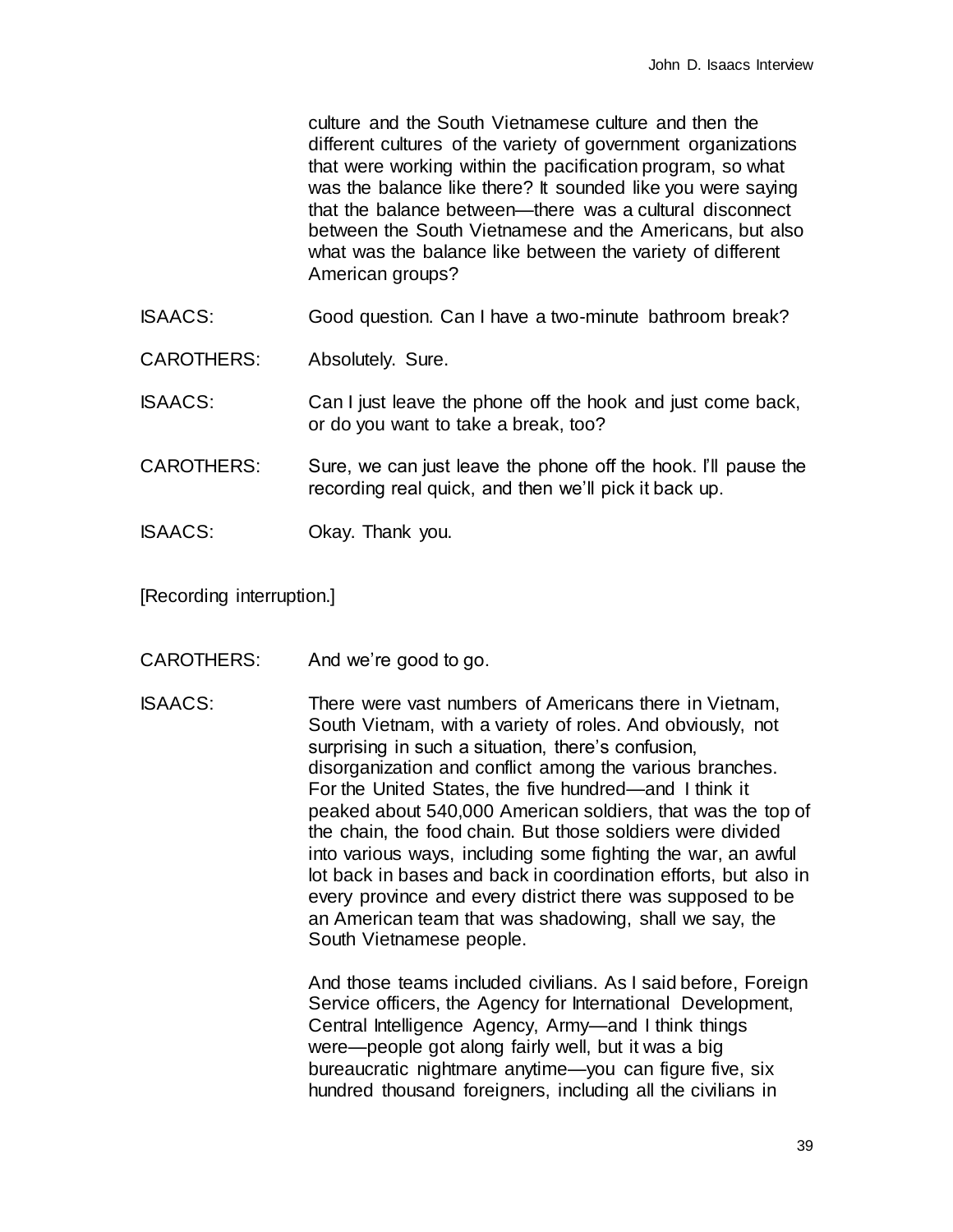Vietnam. The American ambassador was a civilian, was in theory [in] charge, but it was really the American general who was leading the American effort. That, plus the politicians back at home.

And then you also had a number of civilians there as civilian agencies: CARE—I don't remember what it stands for— [Transcriber's note: Cooperative for Assistance and Relief Everywhere]—but one of the international development type organizations; the Catholic Relief Services was there, and other civilian agencies. People were there trying to help the people with food or with building up small businesses or other kinds of things they were doing.

So there were a lot of conflicts, but I'd say by and large, the military were top dog, and they really managed things and what they decided was by and large what Americans decided in Vietnam.

- CAROTHERS: And the different elements of the U.S. effort in Vietnam gave different objectives for what they wanted to prioritize in the counterinsurgency effort, or were people pretty uniform in what they thought the best course of attack would be?
- ISAACS: No, there were major differences over military strategy, and there were major differences between the objectives of the military and civilians. This is a debate that was carried on then, and since then it's been extended to Iraq and extends to Afghanistan. Do you win wars through brute military force or do you win wars by civilian assistance programs, trying to build up the infrastructure, the South Vietnamese infrastructure, economic, military and government? The military, of course, tends towards military solutions; civilian tend towards non-military solutions. But disagreement over the best way to proceed—again, that has been reflected in future wars.

Gen. [David H.] Petraeus in Iraq was given a lot of credit for trying to build the governments and not just have a military effort but a lot of non-military effort involving both American military and American civilians, but it's a question of emphasis, which is predominant, the military efforts or the non-military efforts? And that—I don't think we've ever quite gotten the balance of that right in any of our wars.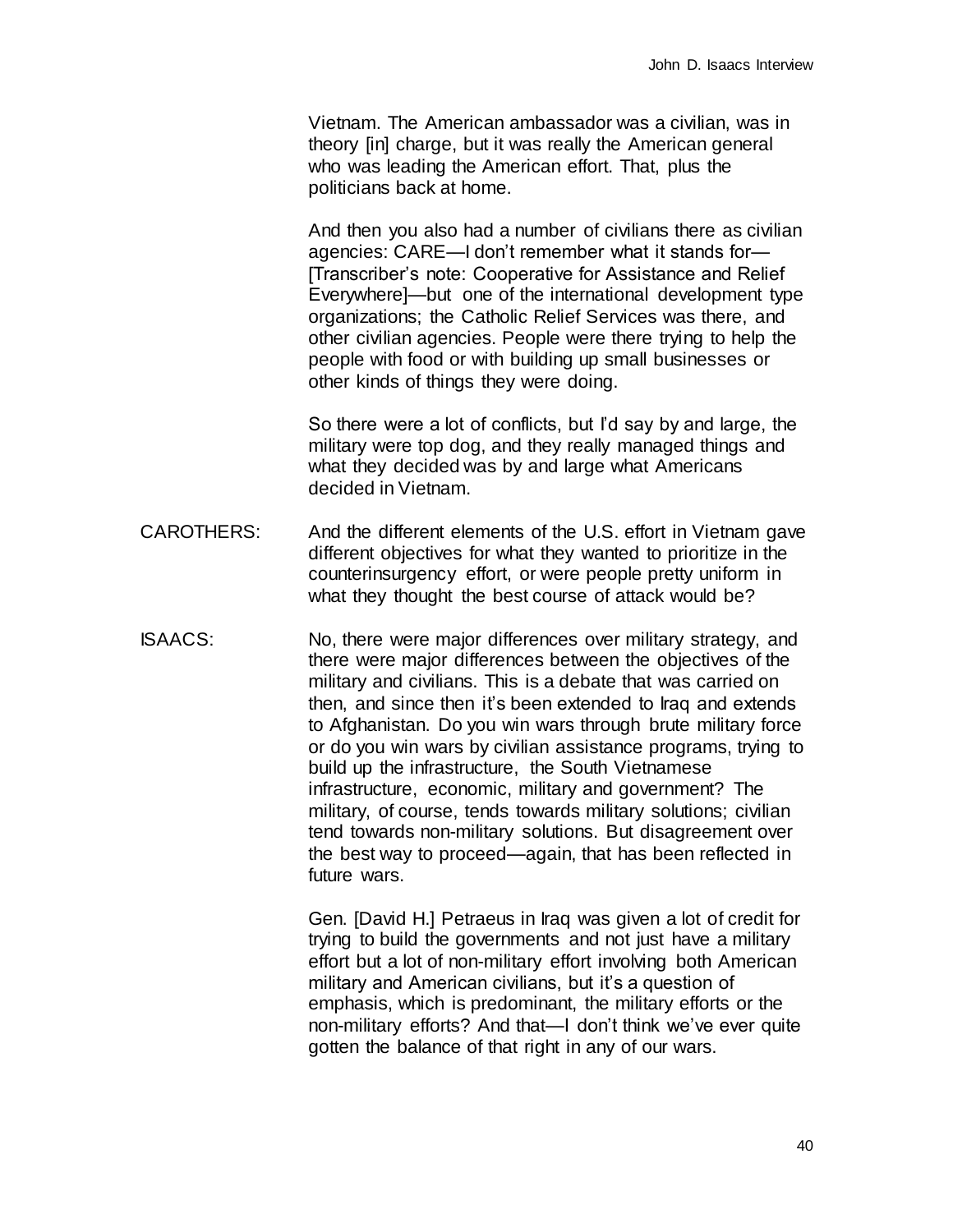I tend to believe—going a little bit beyond my philosophy at this point—is that foreigners have a lot of trouble in these kinds of wars. We did very well in World War I and World War II fighting a military battle. We weren't trying to win the support of the people in Europe; we were trying to win the war.

In an insurgency, it's a very different situation, something the French had trouble with in Algeria. The colonial powers— France, Britain, to some extent Germany and Italy—had problems in managing local insurgencies. The United States thought we could do better. We knew more, we're better, we're smarter, we know how to do things, but we have the same kind of failures in Vietnam as the colonial powers and that we had subsequently, I believe, in both Iraq and Afghanistan.

In other words, there are some wars, l believe and a lot of other people believe at this point, the United States has no business fighting, because we can't win. Yet when there are conflicts that come up, there sometimes seem to be no solution but sending the troops. Today, of course, we have the issue of the I-S-I-L [ISIL, Islamic State of Iraq and the Levant, also known as ISIS] in Iraq and Syria and what to do about them. And there are people that say, "Well, a military solution won't work", but ultimately the government decides a military solution, at least the bombing, is the best way to go.

Anyhow, those kind of conflicts played out in the Vietnam War. It was the first war, major war the United States ever lost, and it was a great shock to the system that we could send 540,000 troops over there, plus a lot of civilians, provide billions of dollars in assistance and ultimately it came to naught.

- CAROTHERS: Right. So the pacification program, then, did not win the hearts and minds of the Vietnamese people.
- ISAACS: Precisely. And it became ironic in more recent times when George W. Bush, as president, talked about winning the hearts and minds of the Iraqi people. And some people involved in the management of the Iraq and Afghanistan conflicts talked about this CORDS program, this pacification program in Vietnam as the model for what we could do in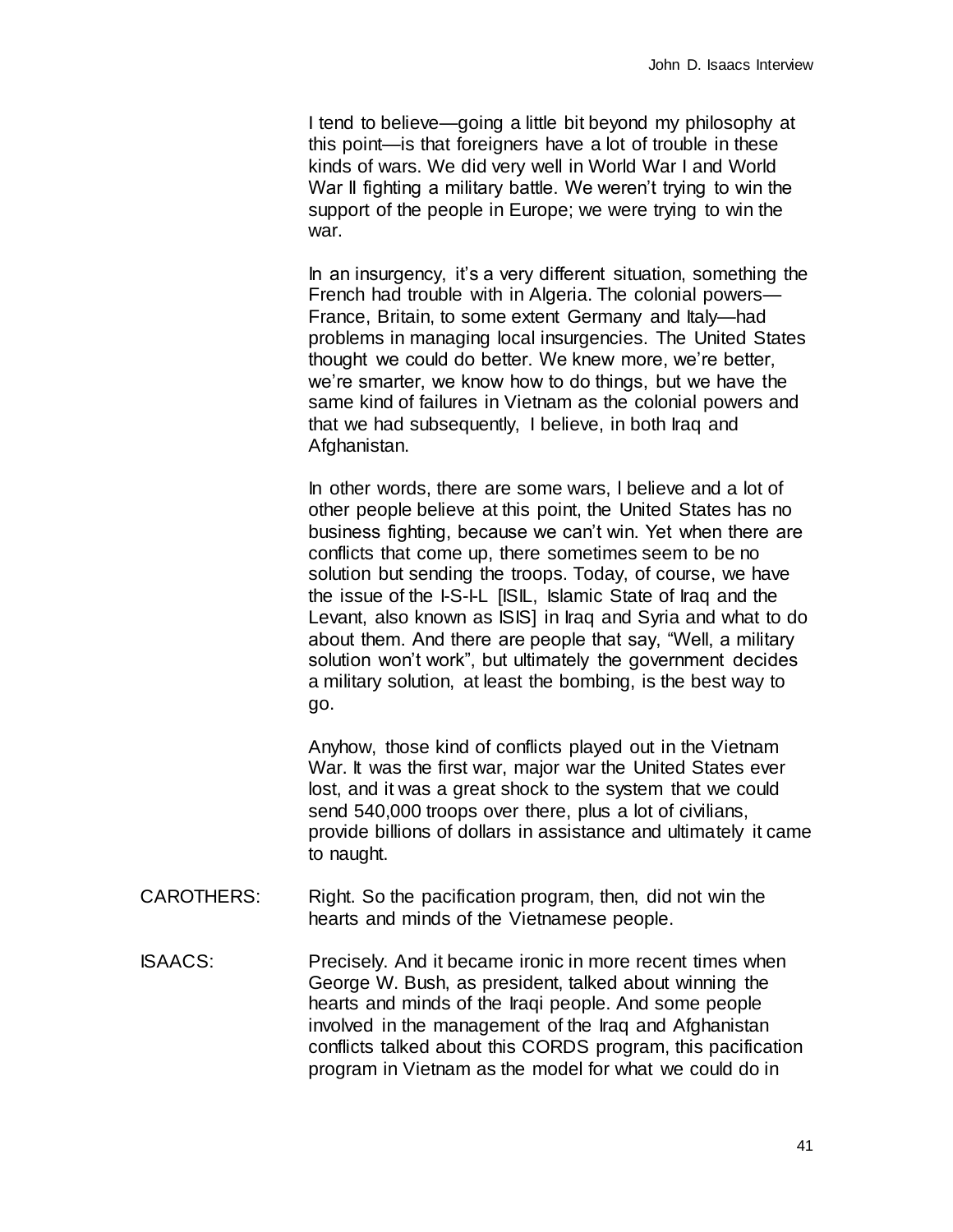Iraq and what we can do in Afghanistan. But to me, if that's the model, it's a failure model. We were totally unsuccessful.

And I've already pointed out in my view, the Vietnamese people didn't tend to favor the North Vietnamese and the Viet Cong or the South Vietnamese. They wanted to be left alone. And our efforts to try to build support for the South Vietnamese government, which was largely corrupt and largely built up the political and military system around loyalty to the government leaders—that's a system where the U.S. can't operate in and where pacifications programs just don't work.

Now, we could show all our good-heartedness through our programs and dump a lot of money in, but that's not the kind of thing ultimately that wins support for the government involved—in this case, in Vietnam, the South Vietnamese government; in Iraq, the Iraqi government and even in Afghanistan.

- CAROTHERS: Great. And so before we move on from Vietnam, is there any sort of gaps in your experience in Vietnam that you want to touch on before we move on? Those are sort of some of the main ideas that I had.
- ISAACS: Sure. You asked about the leaking, if that had many consequences, and the answer is I don't believe it did. I mentioned I started out the first six or seven months in Bình Tuy, a small rural province. I was then promoted to regional refugee head in the town or city of Biên Hòa, which was about an hour from Saigon. So whatever I did in the province didn't seem to negatively affect my chances for advancement in Vietnam.

And then in the last couple of months, I was promoted to the central refugee headquarters in Vietnam. So I was progressing in that career. What ultimately would have happened in my Foreign Service career, I don't know.

The other thing is, as a civilian—I was part of a militarycivilian team in the province, starting out. That was the most basic experience I had. It probably was about 30, 40 military and three or four civilians. They kind of didn't care what I did as a civilian. I mean, I was refugee adviser. I kind of did what I wanted each day in working with a Vietnamese official with refugees. But I was also able to travel over a fair amount of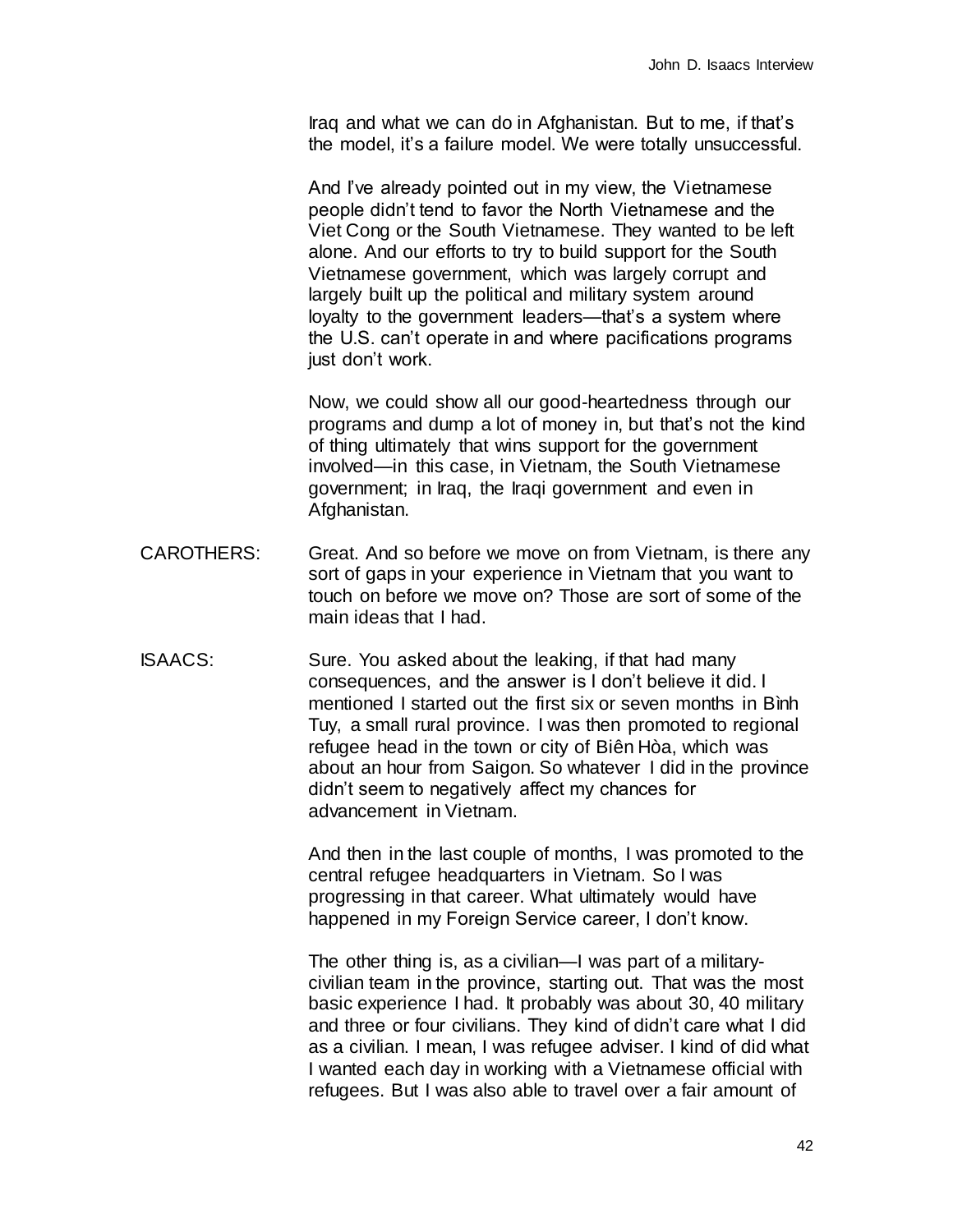the country and even talked to a Dartmouth Class of '67 classmate, who was in the Navy's Beach Jumpers unit somewhere else, and we were able to chat over the phone periodically.

I would go to Biên Hòa, to Saigon, to pick up groceries and bring it back to the province in a small Air America plane. So I was able to visit Nha Trang, one of the cities north of Saigon and lots of other places, so I was able to travel around the country. It is a beautiful country, if you ever have a chance to visit. You could see that during a war, how you have places right between—with the ocean on one side and mountains from the other, great beaches and just a beautiful place. So I was able to appreciate that, despite being in the middle of a war, in part because I was left to my own devices to do whatever I wanted.

Again, I have to say I was extremely fortunate in so many ways. One, I was never shot at. Two, I didn't carry a weapon. Three, there's only one time where I had any real fear for my life, when we were afraid that the small province headquarters where I was stationed might be attacked, but it wasn't. And four, I was just able to travel all over and appreciate a side of the country that most of the military, either in very difficult fighting situations or ensconced in huge military bases, just didn't have that opportunity.

- CAROTHERS: And so going off of the safety element in this, one thing you touched on earlier was that the South Vietnamese and Americans controlled the day and then the Viet Cong controlled the night. So what was that experience like?
- ISAACS: At least in the province I was and I suspect lots of other places in the country, but I'm sorry. Keep going.
- CAROTHERS: What experience was that like [sic], knowing that you could work with these refugees during the day but then as soon as, you know, sunset came around, the Americans really didn't have that much power to, you know, influence the people that we were trying to help and that oftentimes, you know, as much as the United States would try these pacification efforts, as soon as night came around, the Viet Cong would come in and could be more influential to the population. So what was your reaction to that? And did that contribute to this feeling that what we were doing was kind of futile?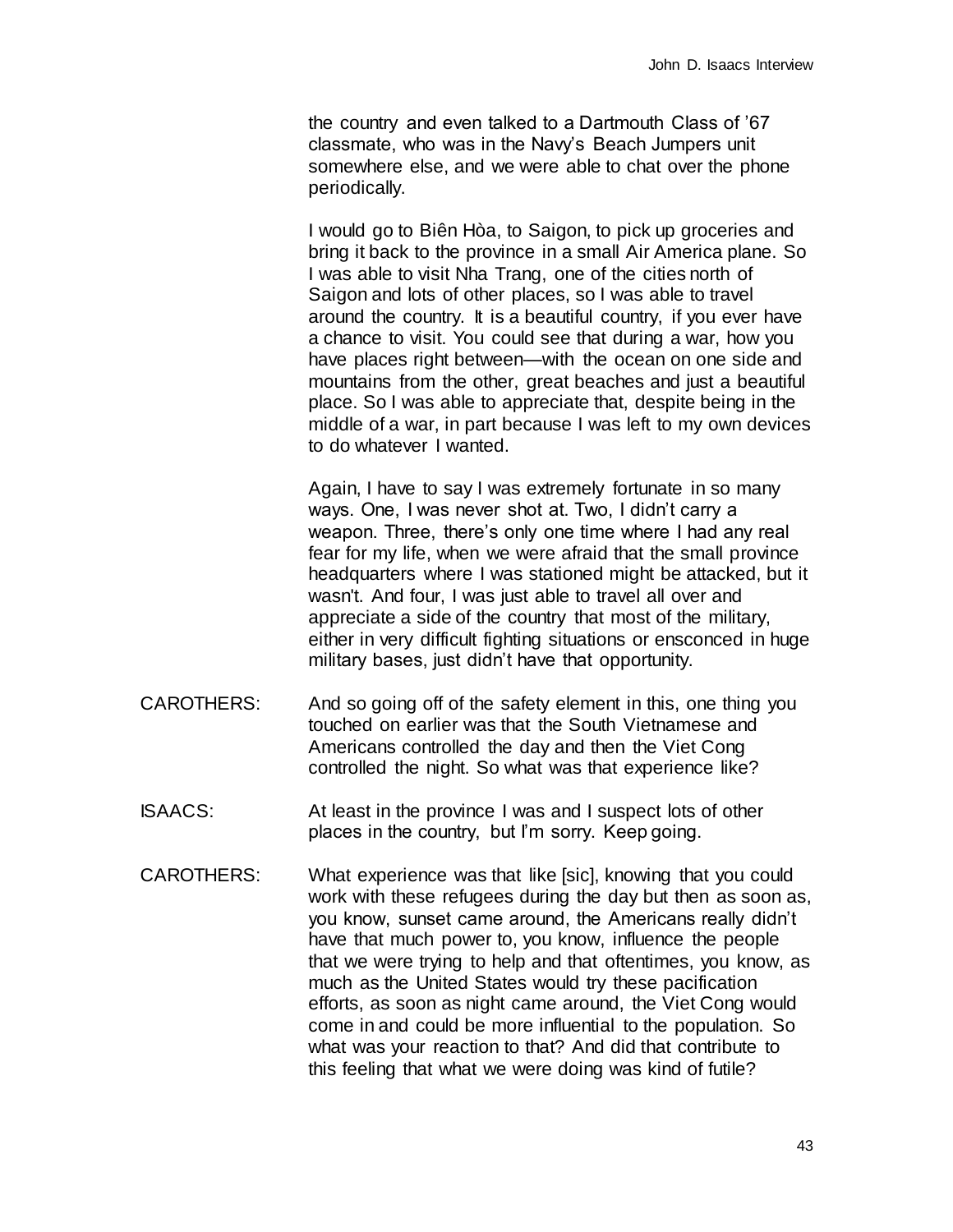ISAACS: Absolutely. It certainly contributed to that feeling. It isn't that the Viet Cong did come in every night, but you knew that they could. If I would have dinner with some Vietnamese friends in the small town in the province I was in, when it started getting dark I said, "You better get home." And it was practical evidence that we weren't winning the war. We could be safe at certain times and certain areas, but we did not control the country, and especially we didn't control the night.

> So, yes, it added to my feeling that this war was useless. We were not winning the war. It wasn't exactly we were losing, and in fact I felt we could have stayed in Vietnam long after the 1973, '74—when the last remaining troops were withdrawn, and we could have occupied it. We could have had very safe bases, as we could in Afghanistan and Iraq, but winning the war was something beyond our power, beyond the power of the single-most powerful country in the world. There are just limitations of what we could do, and limitations of what an advanced country can do in a developing country, where there's this insurgency in effect.

- CAROTHERS: And did any of the refugees and Vietnamese that you were working with tell you about any experiences they had had with the Viet Cong coming in at night?
- ISAACS: No, no one told me. One of the things I'm not proud of is, although I spent a year learning Vietnamese, I didn't learn it very well, especially when I realized what the program was really like. So it wasn't as if I could walk up to people and say, "Tell me about your experiences in Phnom Penh," "Tell me about your experiences with the Vietnamese officials." I didn't have that ability. And when I was talking to people, Vietnamese people in those villages and the tent city and the houses, I was doing it with a Vietnamese interpreter, and it worked fine, but it wasn't as if I could get the story behind the story. And I did not.
- CAROTHERS: Got it. Got it. And were there ever any instances where you were worried for your safety because of the Viet Cong's power at night in this province?
- ISAACS: No. The only time—I mentioned the one time when there was an attack nearby in our province senior headquarters We had 30, 40 military and a few of us civilians. We thought we could be—in fact, that was the one time they told me—I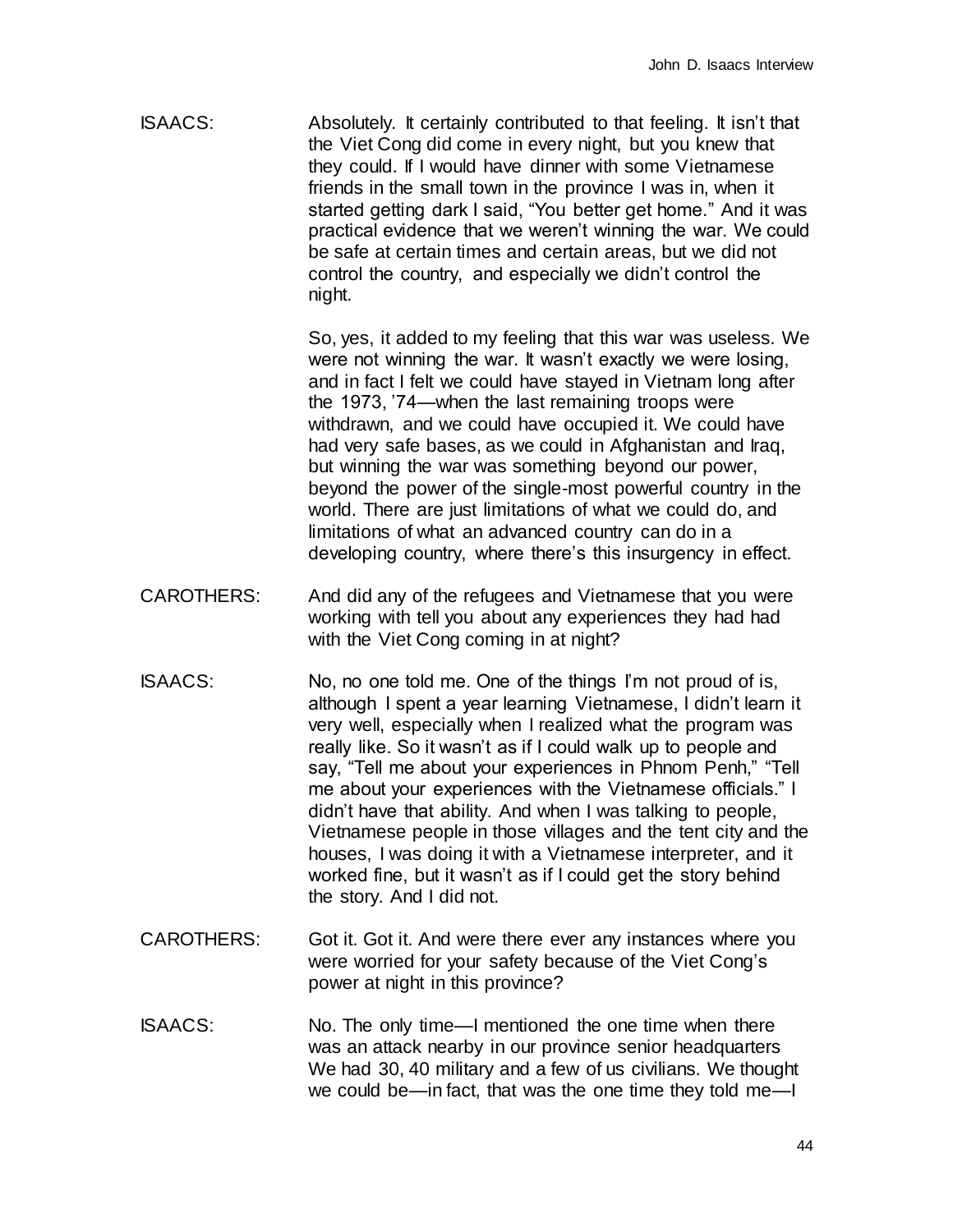was armed, at least with hand grenades. I was more afraid I would blow up me rather than anybody else.

## CAROTHERS: [Chuckles.]

- ISAACS: And I think I mentioned I didn't carry a weapon. So that *was* a time of nervousness. And the other time is traveling over the jungles in helicopters. I always felt, and others did too, you're vulnerable to get shot down. That probably happened infrequently, but it certainly happened. So those the main personal feelings of fear of being shot at or being killed that I felt. Most of the time, almost most of the time, almost all the time, I did not feel that way.
- CAROTHERS: Got it. Got it. Okay. So let's move on, if you feel like we've adequately covered that experience in Vietnam, to your journey out of Vietnam, because you had an interesting route to leaving the country.
- ISAACS: I knew enough about bureaucracy that if I quit in Vietnam, I'd be called in for two weeks of meetings with all sorts of officials, trying to find out what my motivation is, why I was leaving, trying to convince me I was making a mistake, and making my life kind of difficult for those two weeks. So in consultation with a couple of friends, including a reporter who, by the way, since then worked for the *National Catholic Reporter* in Kansas and still works there, worked out a situation of, nothing better to call it than deception—they regularly pay for R&R (that's rest and recreation trips). And one time I went to Australia; one time I went to Malaysia, for example.

In this R&R trip, as ostensibly planned, I was going off to India and Kashmir, as I recall. And so as far as the government knew, I was leaving the country for R&R and I was coming back. So I told a couple of close friends in Vietnam I was leaving the country, and as I left, I wrote a very strong five-page-or-so letter about my feelings about the war, how it wasn't being won, how the U.S. government was still not telling the truth, how the pacification program was a failure, citing a lot of examples.

And I gave that to a reporter for *The New York Times* to use after I left the country. So I felt I was able to leave on my own terms and avoided the difficulties with the U.S.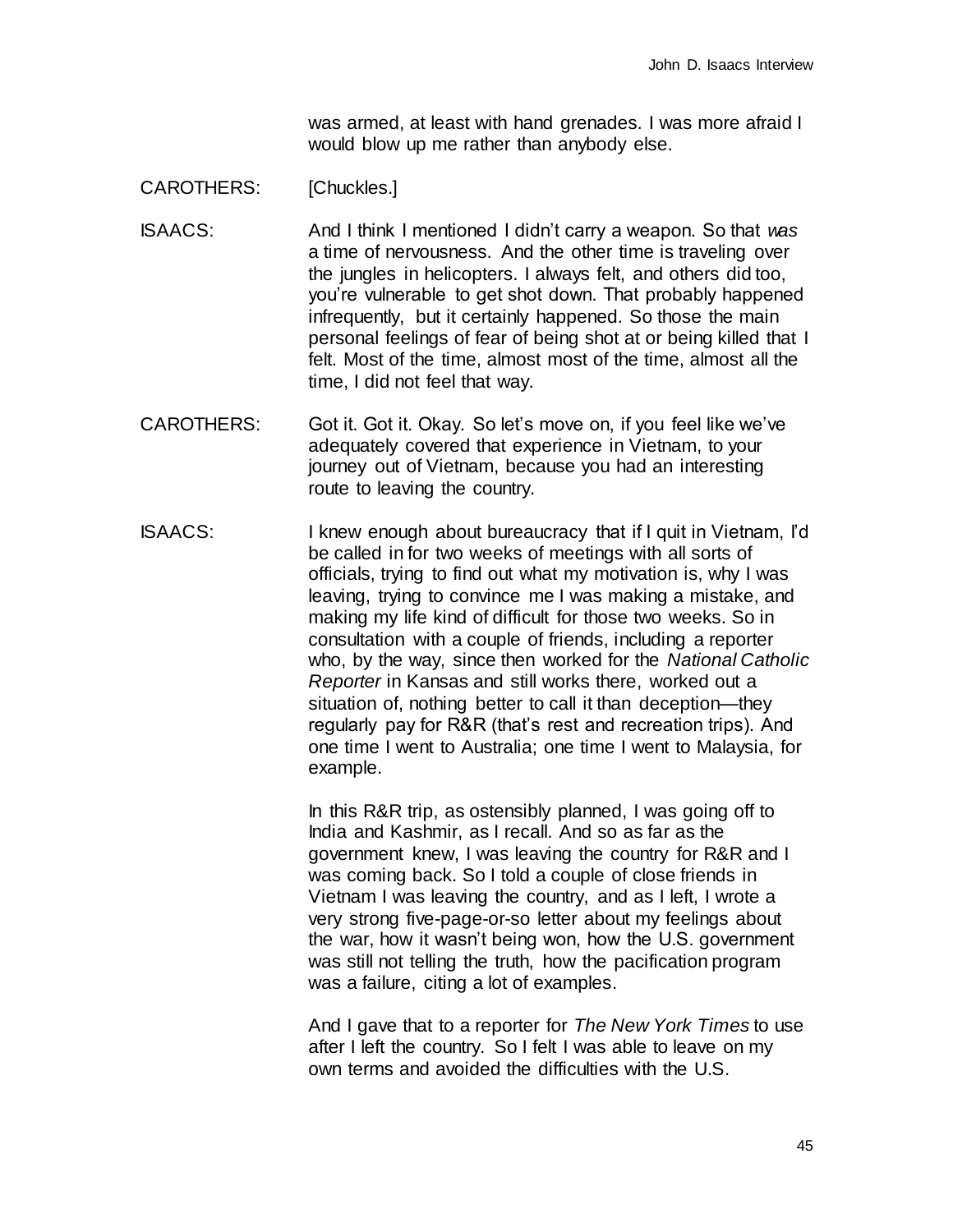government and left with a nice blast at the government and the war that I disagreed with.

- CAROTHERS: And did you find that you encountered any difficulties with the U.S. government or, you know, not necessarily retribution, because I don't know how much they could have done at that point, but animosity from people you have worked with at the Foreign Service over leaving the country in this manner and then sending this letter to *The New York Times* to be published?
- ISAACS: There might have been some hostility or a lot of hostility directed to me by a few people at that time, but by that time I was blissfully traveling across the world for three weeks, in India, Kashmir, Turkey, Israel, a couple of other countries, I think, so there was no personal hostility directed towards me during that time, and partly because they couldn't, and when I got back to the U.S., I did not feel any hostility.

One of my jobs—my second job in Washington, D.C., was working for a congressman, where I applied for security clearance, and I wondered at that point whether I'd get a security clearance if anybody knew what I had done or didn't like the way I resigned from the Foreign Service, and I got the security clearance. So I never felt any blow-back from the government, from either the executive branch or Congress, and—we'll leave it at that.

- CAROTHERS: Got it. And why did you decide to leave Vietnam when you did?
- ISAACS: Partly selfish reasons. I think I turned 26 and/or the latest version of the draft—I don't know if you knew that there was a lottery system and you got a low number, you're likely to get drafted, and a high number, you're unlikely to get drafted, and I had gotten a higher number in the latest—in the most recent draft lottery.

Plus I decided I wanted to stay for an election. There was an election with—Premier [Nguyen Van] Thieu, T-h-i-e-u, was in charge of the country at that point, and I wanted to see what would happen in an election. So I kind of decided I had been there enough, I didn't have to worry about the draft, I wanted to see what happened in an election, and then it was time to leave. So I just felt right, I guess I'd say. But, again, I also felt secure from the draft at that point.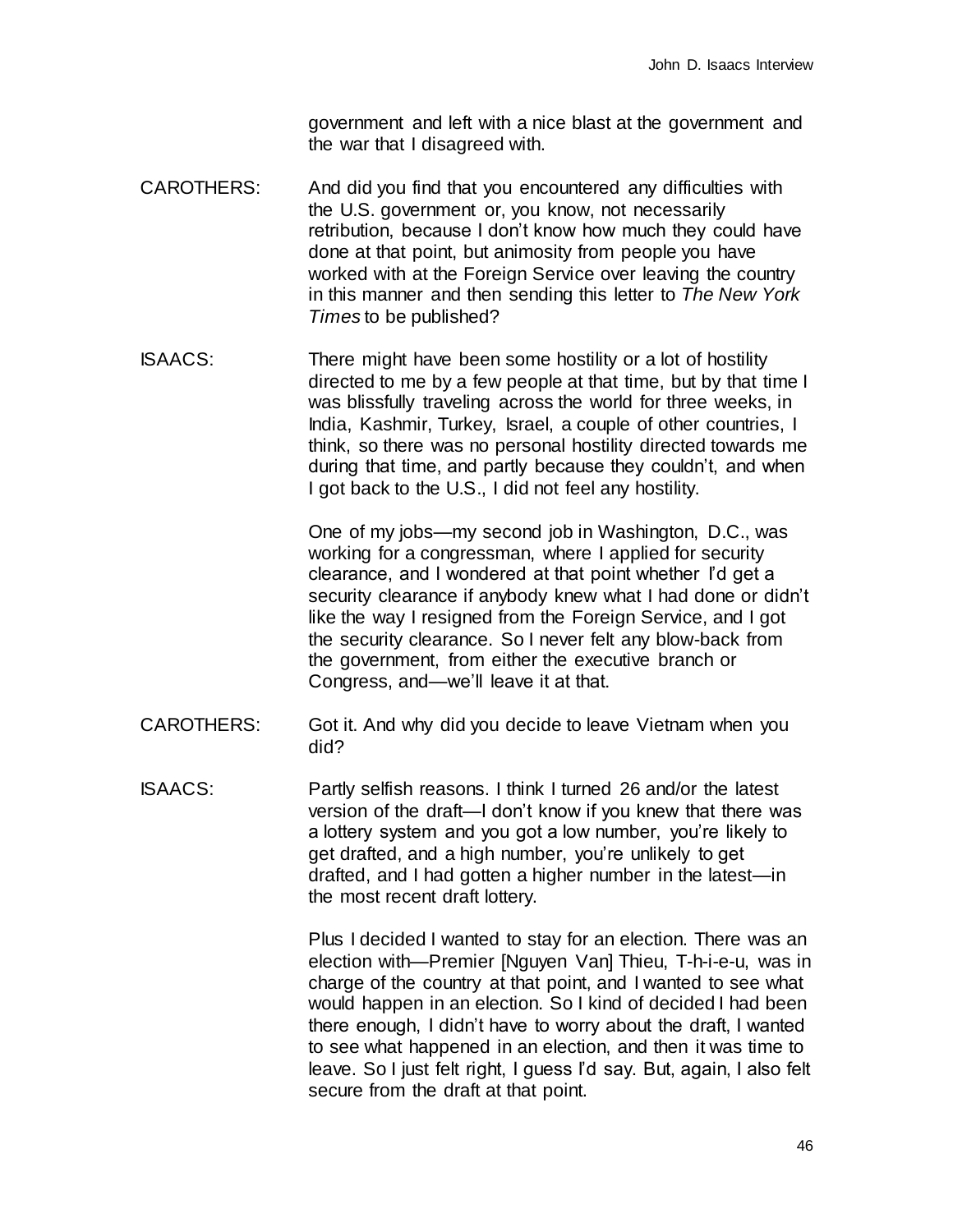CAROTHERS: And you left in 1971? Correct?

ISAACS: Correct.

CAROTHERS: Okay. And the election was also in 1971?

ISAACS: Yes. And it turned out to be an election between Prime Minister Thieu and Prime Minister Thieu—in other words, he didn't have any opposition.

CAROTHERS: [Chuckles.]

ISAACS: So a one-party election. This happens from time to time in a variety of countries.

- CAROTHERS: So, obviously, Thieu stayed in control, and what did you think about that election and really not having a competitive election in a country where we were trying to, you know, ostensibly instill a democracy?
- ISAACS: One more dramatic example of how we were trying to influence events and trying to bring democracy to South Vietnam and we were unable to. Our hands, of course, weren't clean in previous instances in the history of Vietnam, where we helped orchestrate the assassination or at least the departure from power of President Ngô Đình Diệm, D-I-E-M. I don't know that we ordered assassinations, but we certainly didn't stop it from happening. And this election was just one more—adding one more brick to the pile, shall we say.
- CAROTHERS: And so in '71, you leave Vietnam, send this letter, and then what do you do—what do you do after that? You said you were traveling around the world for three weeks. What was that experience like, of having finally left Vietnam, finally having sort of exited a war that you felt very morally opposed to? What was that like?
- ISAACS: I can't exactly remember, but I think it had to be somewhat "free at last, free at last." I was a part of the war. It was a very mixed experience. I was fortunate in what I was doing, that I wasn't threatened, didn't feel threatened, but on the other hand, it still was a very difficult situation, full of difficult choices. I felt as part of the "Green Machine," I think, and the Army "Green Machine" and not the Dartmouth "Green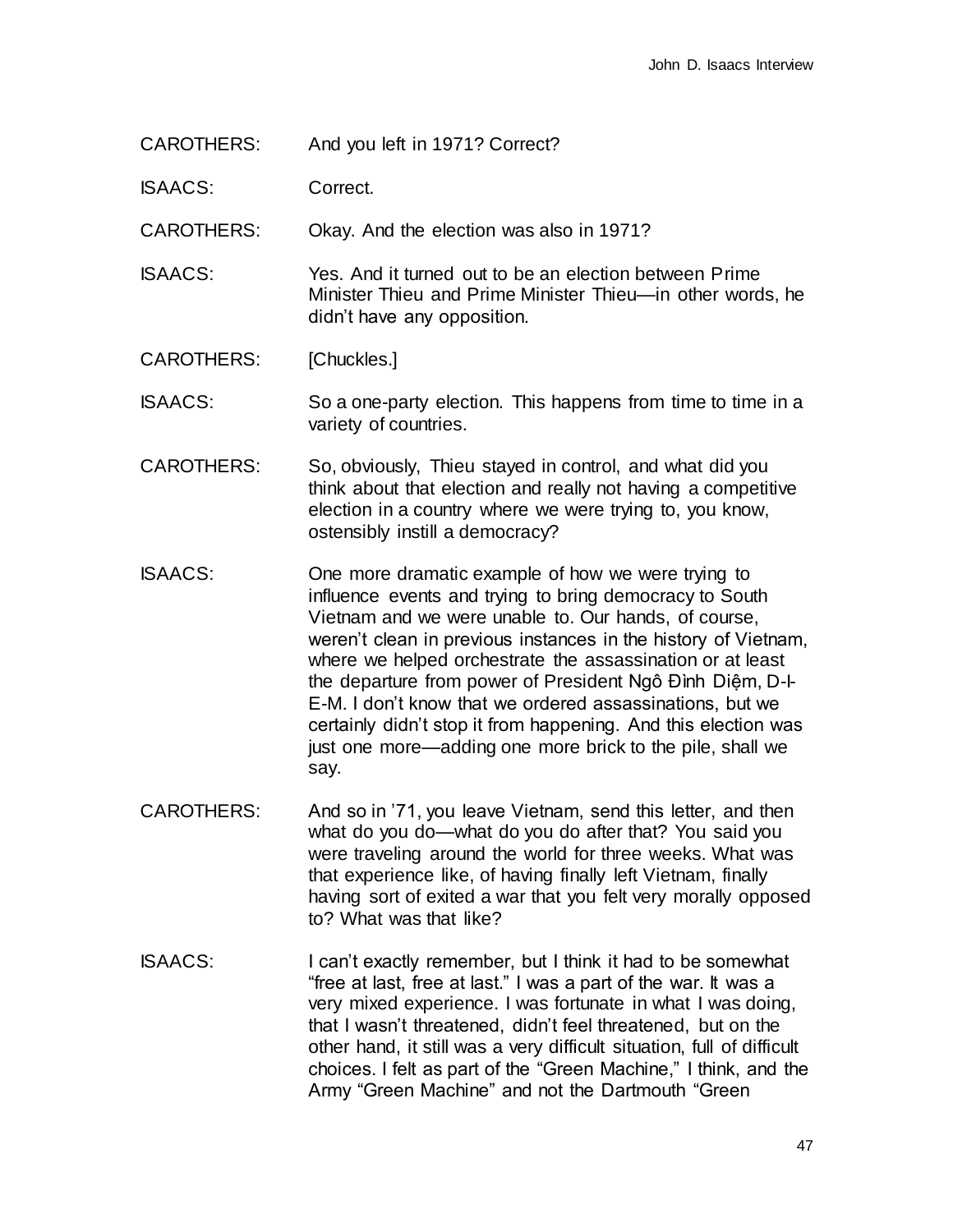Machine." And I was free of that, and then could move on with the rest of my life. I think that's how I felt.

- CAROTHERS: And what did moving on with the rest of your life entail? What did you do after you got back from this?
- ISAACS: Well, I think I mentioned before, I had some skepticism about the Foreign Service as a career. I thought it was a nice thing to do for two, three tours and then decide whether I wanted to stay in or not, but skeptical in part because I didn't like the way you have to kowtow to your superiors. So I knew it was time that I could decide what I wanted to do as a career. In other words, I'd been to college, I'd been to graduate school, I'd been to Vietnam. Now what would I want to do?

It would have been like what a lot of people go through when they're in graduate school: *Okay, what next?* And that was my opportunity to consider what next. I had been an intern, and I've mentioned this a couple of times, in Washington for the State Department and a senator, and what that taught me was I liked government and politics and liked that as a career, so as soon as I could, I came to Washington and started looking for a job.

I had all these options to consider in terms of what kind of work I wanted to do for the rest of my life, not that I necessarily thought the first job I had in Washington would be the last job I had, but something to do with government and politics and that. So I came to Washington and started looking around.

And another fortunate instance: Somebody else had applied for a job at a group called Americans for Democratic Action, a political advocacy group that did politics and lobbying Congress, and didn't take the job because the salary was too low, and told me about it. I applied and got it. And that has led to a career ever since in Washington, D.C., since 1972.

- CAROTHERS: And what were you doing at that first job?
- ISAACS: I was foreign policy legislative representative, so I was dealing with the Pentagon budget, foreign policy issues by and large. I remember there was a sale of AWACs planes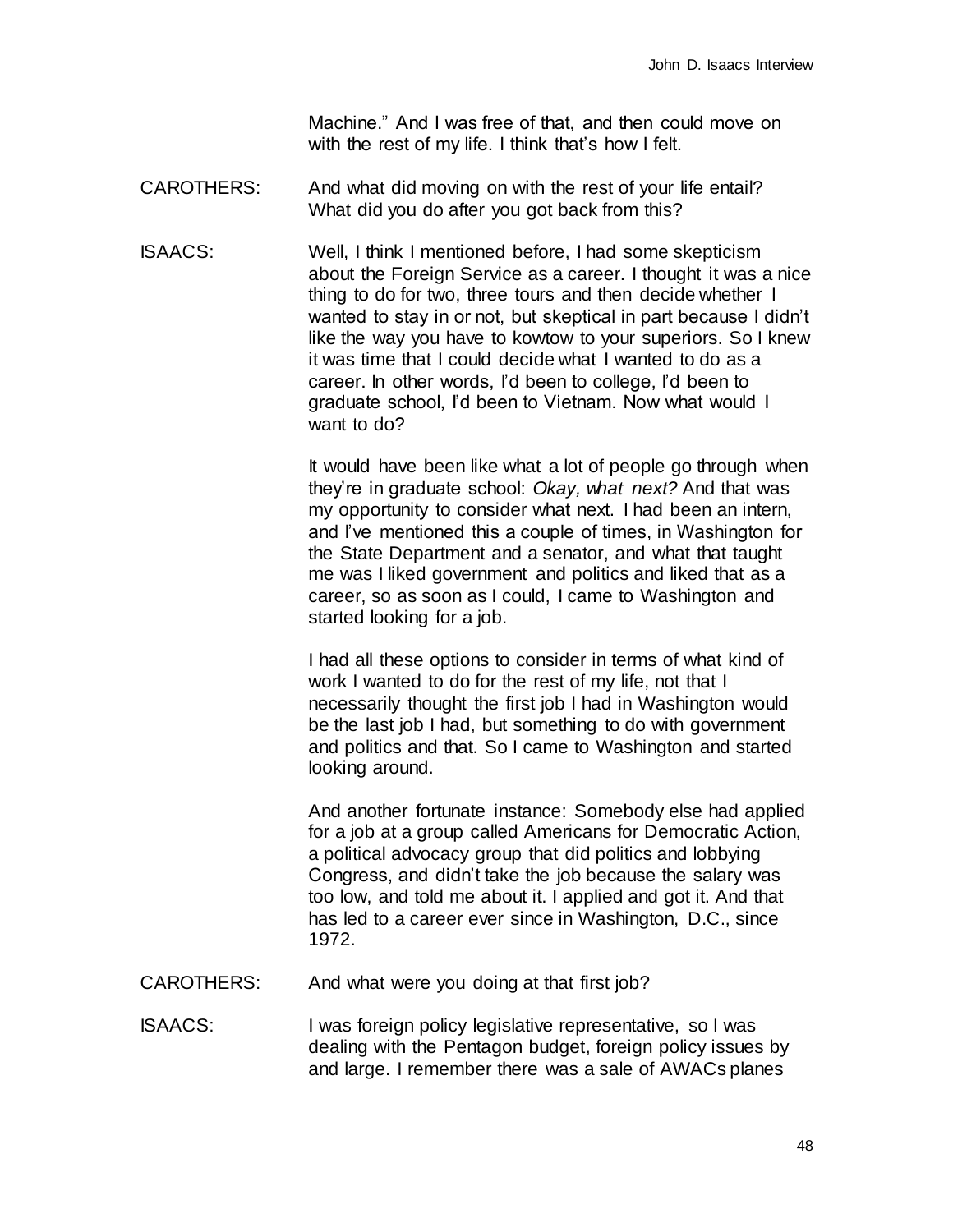[airborne early warning and control aircraft; Boeing E-3 Sentry] to Saudi Arabia that was controversial.

But the most interesting thing I did and the thing that [was] a most direct line from my Vietnam work was legislation being considered—it probably would be '74, '75—to stop funding the bombing of Indochina. There had been opportunities for Congress to stop the war, but Congress has been, is always reluctant to stop wars.

Could you hold the line one second again?

CAROTHERS: Sure.

ISAACS: I'll be back again in two minute.

[Recording interruption.]

- ISAACS: Sorry. At this point I'm drinking too much water. But I'm back.
- CAROTHERS: No worries.
- ISAACS: I was also involved in some of the major controversy over nuclear weapons issues like building a new MX missile [LGM-118A Peacekeeper], which was a controversy that engulfed at least a certain part of Washington for a number of years, where the administration was proposing to build 200 and we eventually built 50 of them. There was controversy over building a missile defense system around the country. It was controversial at the time.

B-1 [Boeing B-1 Lancer] and B-2 [Northrup Grumman B-2 Spirit] bombers—also controversies. So those sorts of things.

But the most direct connection to Vietnam War was when Congress finally took it in its hands to stop the funding of the war. We never could stop—Congress wasn't about to withdraw—cut off the money while we had troops in Vietnam, just as it hasn't been willing to cut off funding for troops in Iraq or Afghanistan, and even now Congress is very reluctant to take charge of a war by declaring war. We didn't declare war in Vietnam, we didn't declare war in Iraq,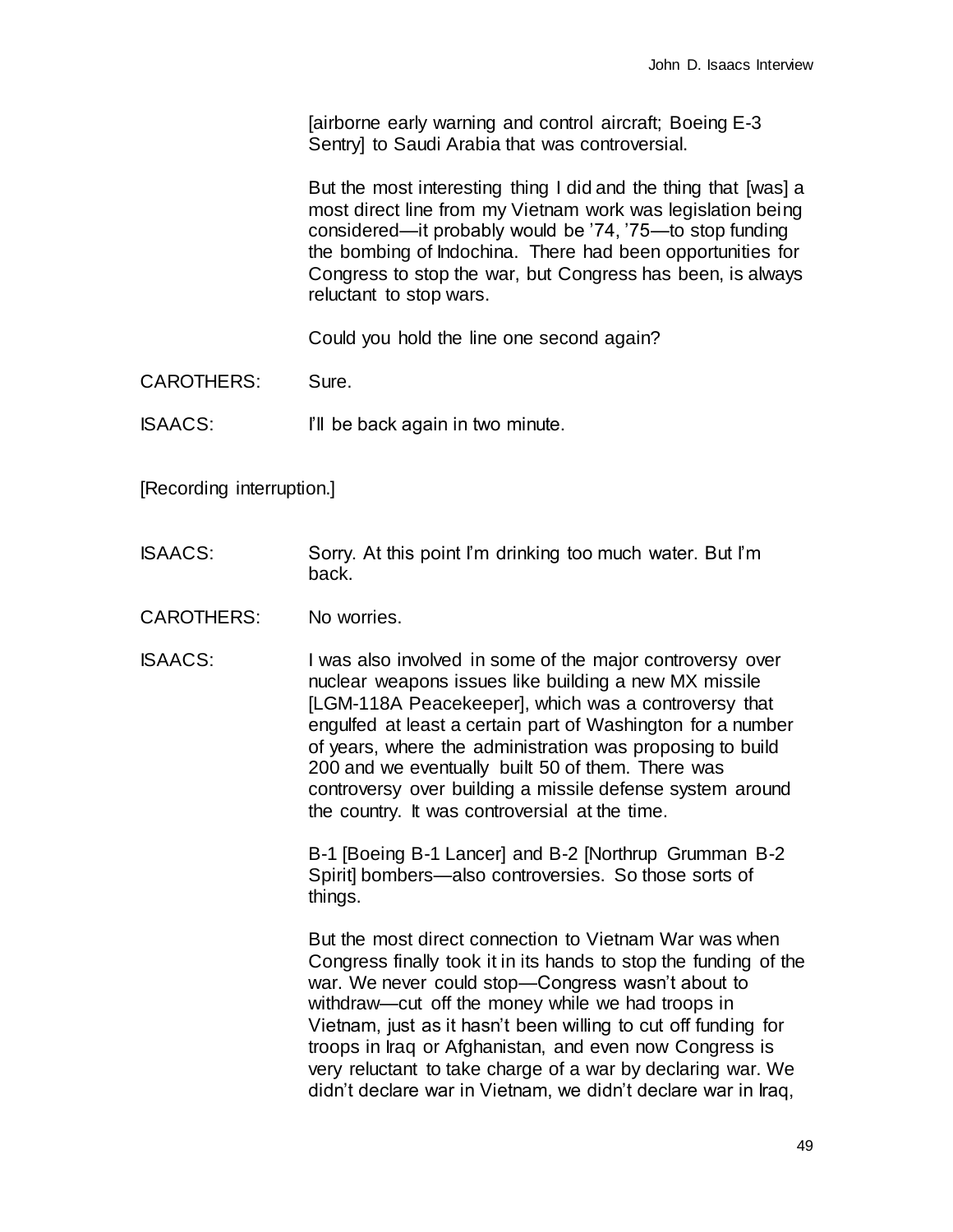and we didn't declare war in Afghanistan. And despite proposals by the administration, by a few members of Congress, Congress has not been willing to declare war against I-S-I-L in the Middle East. So Congress is very reluctant to take charge of wars by voting for the wars and is very reluctant to stop the funding for the wars. There had been efforts by Senators George [S.] McGovern and Mark [O.] Hatfield.

But by '74, '75, the war was clearly winding down. The U.S. troops were out, and the legislative proposal that I was supporting, along with lots of people, was to cut off the bombing. All our ground troops were gone from Vietnam, but we were bombing the place. And to us—to me and to others, it seemed we're continuing the war, we're continuing to kill people in a situation we're not going to win.

A little bit to our surprise, because it was very unusual, the majority of the House and Senate did vote to cut off the funding for the continuing bombing campaign and passing the way that the president ultimately had to accept it. I think it was Gerald [R.] Ford [Jr.] at that point. And that was a great success, a great success in terms of getting something done that was so rarely done before.

I was also involved in the same field on what was called the War Powers Act [sic; War Powers Resolution of 1973]. Again, the U.S. had all the undeclared wars. Ever since World War II, the Congress hasn't officially declared war, although it has authorized military actions, but not in Korea, not in Vietnam except in a back—kind of a funny way through the Gulf of Tonkin Resolution.

Legislation was proposed to stop the executive branch from being able to start a war and continue indefinitely. It was called the War Powers Act. It was when Nixon was in power in '72. It said the executive branch couldn't deploy more than—the U.S. troops abroad for more than 30 or 60 days unless Congress approved, and if Congress had not approved that the troops would have to be brought home. It was a political success in that it was a check against Richard Nixon's power. It was not an actual success because every president since the War Powers Act, passed in 1972—every Democratic as well as Republican president has ignored the law.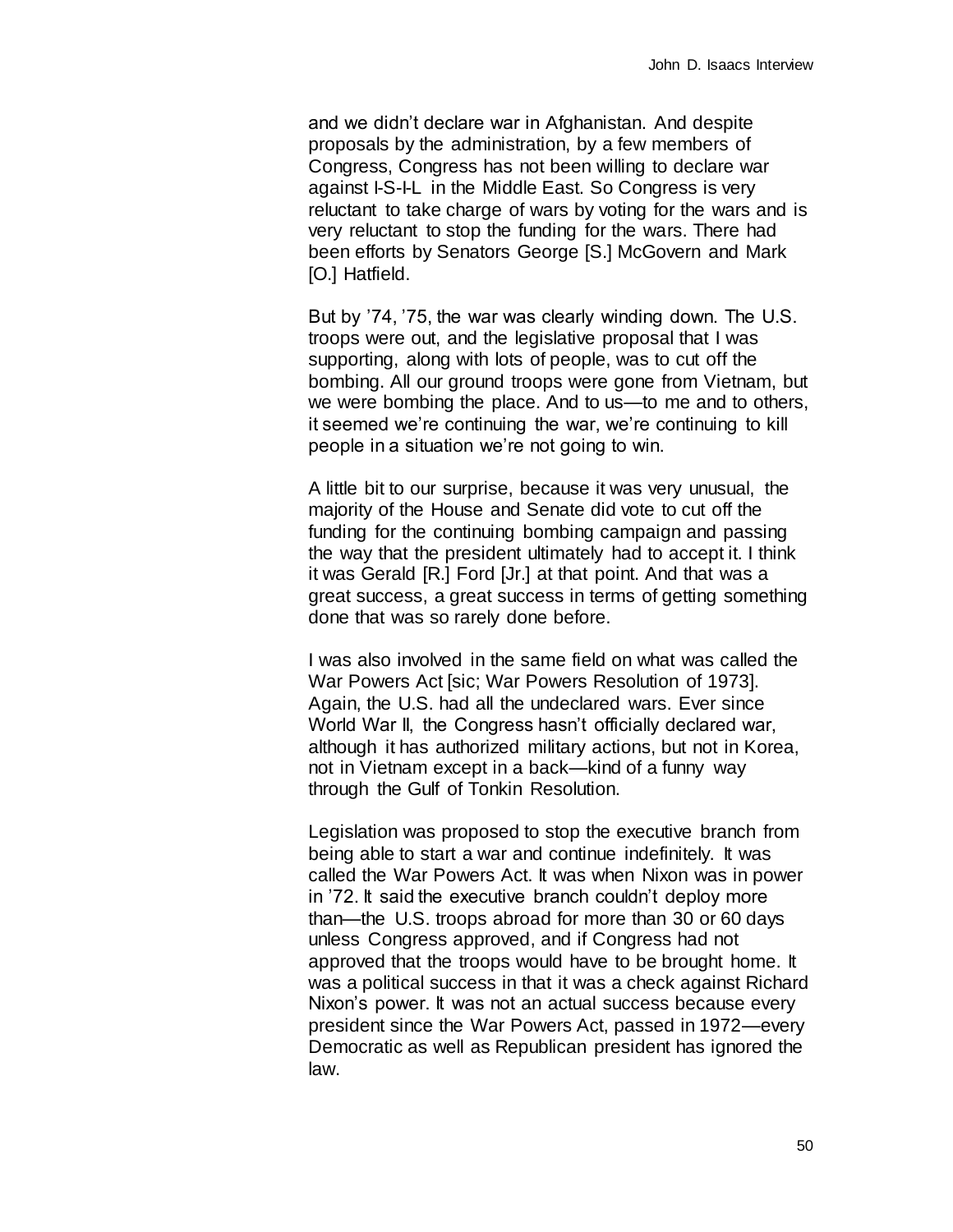But it was a direct outgrowth of the Vietnam War. And between the War Powers Act, which in theory—to check the president's ability to get us involved in wars and then stopping the bombing were two successes directly out of my Vietnam experience.

- CAROTHERS: And were you involved with other antiwar movement protests or, you know, other legislative initiatives after the war, in addition to—
- ISAACS: Yes. By the way (this is connected), the U.S. Congress cut off funding, and it was controversial at that time, certainly in the executive branch and certainly with some conservatives, but by then, of course, Americans had washed their hands of the Vietnam War. It was widely accepted that the war was wrong to fight and couldn't be won and we should have been out of there a long time ago.

I only discovered about 20 or 30 years later that there are people in government at that point and still today who believe we *could* have won the war in Vietnam had not the Congress cut off the funding for the war and tied the government hands. So to me and to most of us working on that legislation, we felt "finally we're stopping the war." But to those who were advocating the war, they felt this was a decisive blow that eventually undermined the South Vietnamese government, and when the North Vietnamese attacked in 1975 they couldn't stop that.

I was involved in other antiwar activities, something called the Indochina Resource Center, where some people were involved against the continuing Vietnam War or U.S. continued involvement, but, again, this was all legislative and peaceful, the kind of activities *I* believe in and not more activist, as some people would have preferred. And focused on legislation, which is the classic way, using the government to influence policy.

I think the nationwide demonstrations by then had died away. Once most American troops were gone, the active opposition to the war dissipated.

There's one ironic instance a few years later. I was working for a congressman from New York City at that point. This would be '75, '76 or so. At the time, word started coming out about the Cambodian government—the Khmer Rouge, an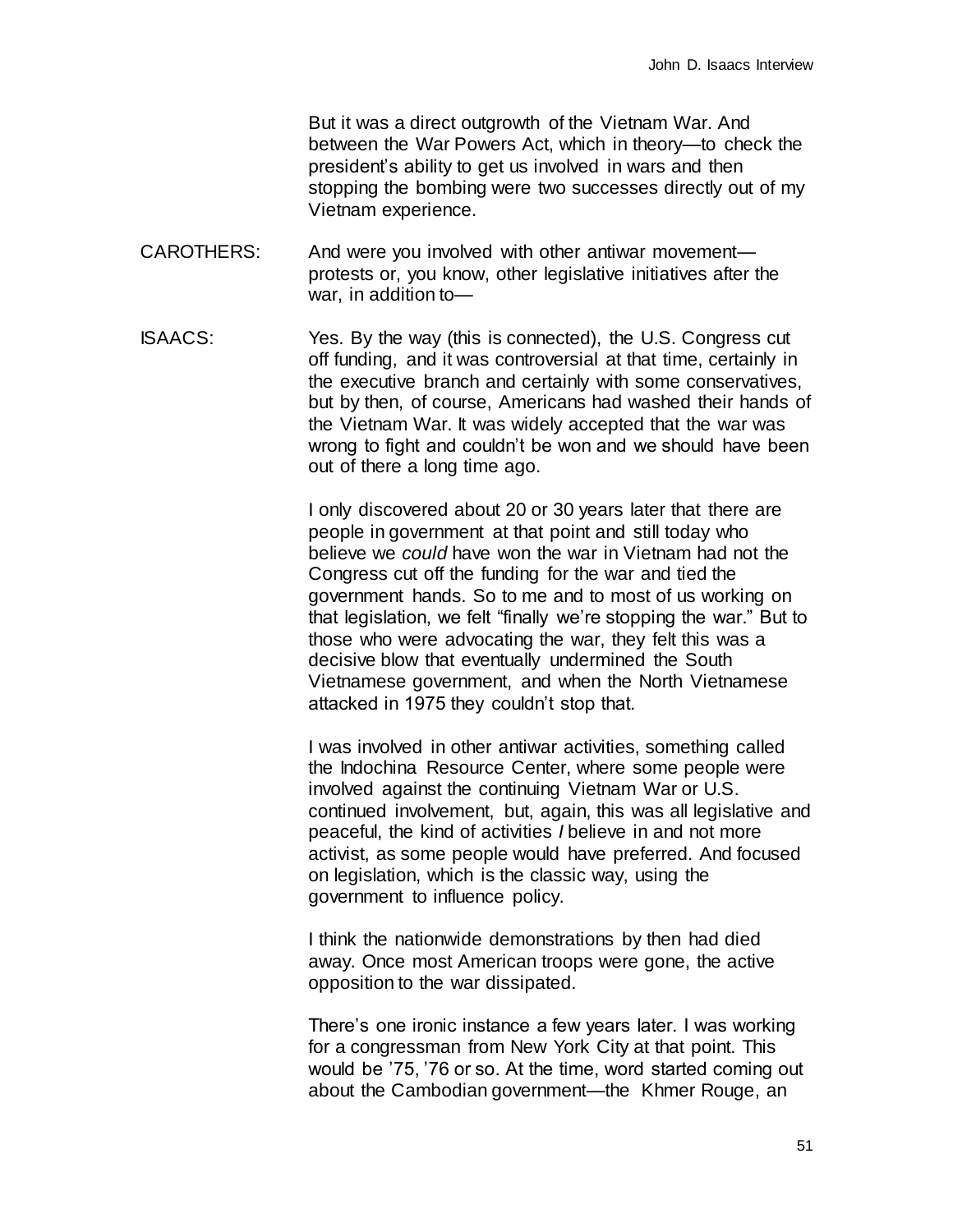extreme group very parallel to the I-S-I-S, I-S-I-L, whatever we call them in the Middle East today, believed in emptying people from the cities and starving people and killed a huge number of peoples by their terrible actions in the country. The congressman I was working for felt that the U.S. should try to intervene in some way to help the situation.

I felt that the U.S. has helped *lead* to the Khmer Rouge taking power in Phnom Penh and Cambodia because of our actions in the Vietnam War. On the other hand, I recognized what the Khmer Rouge was doing was horrific slaughter of innocent people, and I wasn't quite sure—we had helped cause it, but that kind of activity should have been stopped. I wasn't sure that I agreed with the congressman that it was the right thing to do to try to intervene. We could not do anything to stop that kind of slaughter, but this was one of the future international events in which I was involved in which I had very mixed feelings *because* of what had gone on before.

- CAROTHERS: And getting into a little bit more about sort of some of your reflections n the Vietnam War, how has the Vietnam War influenced your attitudes on American power and how the United States interacts with other countries?
- ISAACS: I have been strongly influenced by my experience but also, talking to various military and civilian experts, that there are severe limits on American power. We may have been, and probably still are, the most powerful country in the world, certainly the largest economy, not the largest military but probably the most powerful military, and yet there *are* limits on American power, and the Vietnam War was a shocking experience to Americans because of that.

But I came to believe—again, when a number of people helped convince me of this—that a highly developed, sophisticated country like the United States just could not deal with a situation with an insurgency, with a nondeveloped country that had very different traditions, very different religions, very different beliefs, very different language, very different mores. I came to endorse the view of former Sen. J. William Fulbright, who was head of the chairman of the Foreign Relations Committee during the Vietnam War: The U.S. should serve as a beacon for what we have been able to accomplish in terms of democracy, human rights, free speech, civil liberties, but we can't impose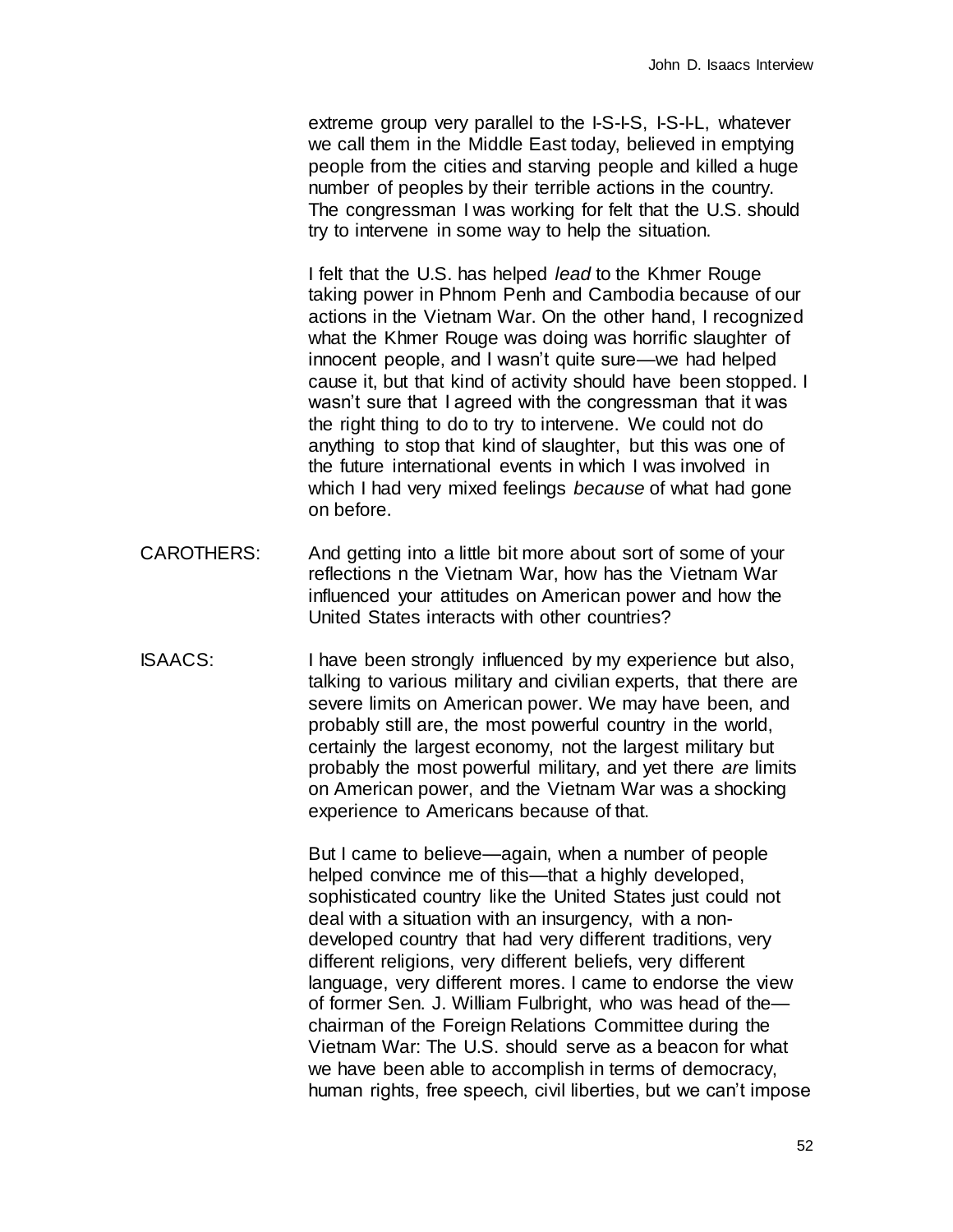those same beliefs on a country like Vietnam or Iraq or Afghanistan or what's going on in the Middle East.

And I think the belief that the U.S. had no business fighting this kind of war lasted in U.S. official circles for 25 years, because we didn't get involved in these kind of wars in any major way. I mean, there was a small operation in Grenada [pronouncing it first greh-NAY-duh, then greh-NAH-duh] when Ronald [W.] Reagan was president, and there are certainly other, smaller events, but no American president dared to get involved in these kind of wars until President George W. Bush took office and after 9/11, when the government [unintelligible], 25 years after the disaster in Vietnam, decided, "We know what we're doing. We can do better. We can do things that other administrations couldn't do. We can win the war in Iraq easily, quickly, with low cost." And they completely ignored the Vietnam experience.

And, by the way, I think my view about the huge power of the United States to set an example but not to get involved in these wars is largely the view of the American military leadership at this point. Leadership will do whatever the civilians tell them to do, but I think the American military generals and admirals largely believe that there's a limited American power and these are the kind of wars we *shouldn't*  get involved in.

Secretary of State and former Chairman of the Joint Chiefs, Colin [L.] Powell—I think he had the philosophy, "Don't get into war if you don't know how to get out of it," something we didn't know in Vietnam and we certainly did not learn in Iraq and still are trying to learn in Afghanistan. It's easy to get involved in the war; it's awfully hard to finish the war, to get out in good order.

- CAROTHERS: And do you think that attitude amongst military leadership largely comes from the Vietnam experience?
- ISAACS: Absolutely. I think there was something ingrained, burned in the brains of the military then and ever since. I think the military—I always have been impressed by the military people I tended to meet, very bright and able and common sense. And I think that the military spent a lot of time studying the lessons of the war, as it always has done, studied the lessons of World War II and World War I, studied the lessons of World War II and realized this was not the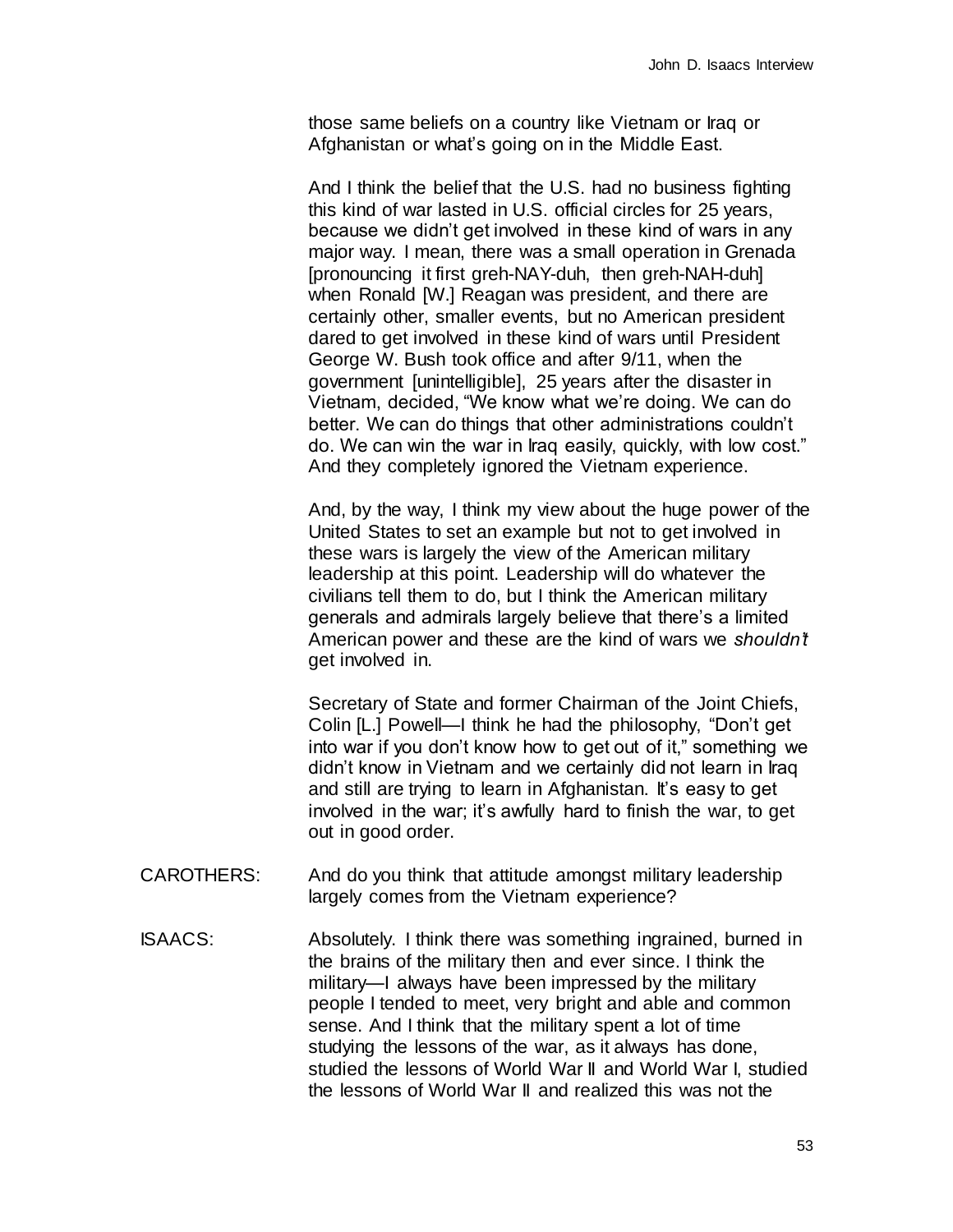kind of war we should be fighting, this is not the kind of war we can win, and this is not the kind of war we should get involved in in the future.

And I think the civilians pushed [Vice President Richard B. "Dick"] Cheney, [Paul D.] Wolfowitz and those people, who said, "Sorry, you may believe that, but this is what we're gonna do, and you're going to Iraq," and that has changed U.S. policy since then.

- CAROTHERS: And speaking of Iraq and Afghanistan, one person you talked about in your essay is Matthew [P.] Hoh [pronouncing it HAH], Matthew Hoh [pronouncing it HOE],—
- ISAACS: Mm-hm.
- CAROTHERS: — with whom you talked about your relationship with him a little bit. Do you think his experience, leaking information—or resigning from the Foreign Service in protest, getting a lot of publicity for that—have you talked—when you've talked to him, has his experience reminded you of *your* experience or do you think that the atmosphere and sort of the American attitudes on war and on American intervention led him to have a different experience?
- ISAACS: I think what he did very much paralleled what I did, and when I read about what he did and when his resignation—he had fought—I think he fought in the Iraq war and served as a civilian in Afghanistan and was extremely competent but resigned when he felt we were not winning the war and we could not win the war. And he resigned in a major public way. Again, it was in *The New York Times*. So I saw him as a kindred folk, that what he did and what I did was a common experience.

I got in touch with him, as I knew—as soon as I could. We had lunch together, and I got him to get involved in my organization, Council for a Livable World, but I felt how parallel the experiences were, that a developed country went into Vietnam and failed and gone into—his view, from the inside—we had gotten into Iraq and Afghanistan and failed, but that was not what the government was saying. He could point out to the troops—point out the truth by resigning, and that's what I felt I could do, too. So, yes, I felt very much connected to him.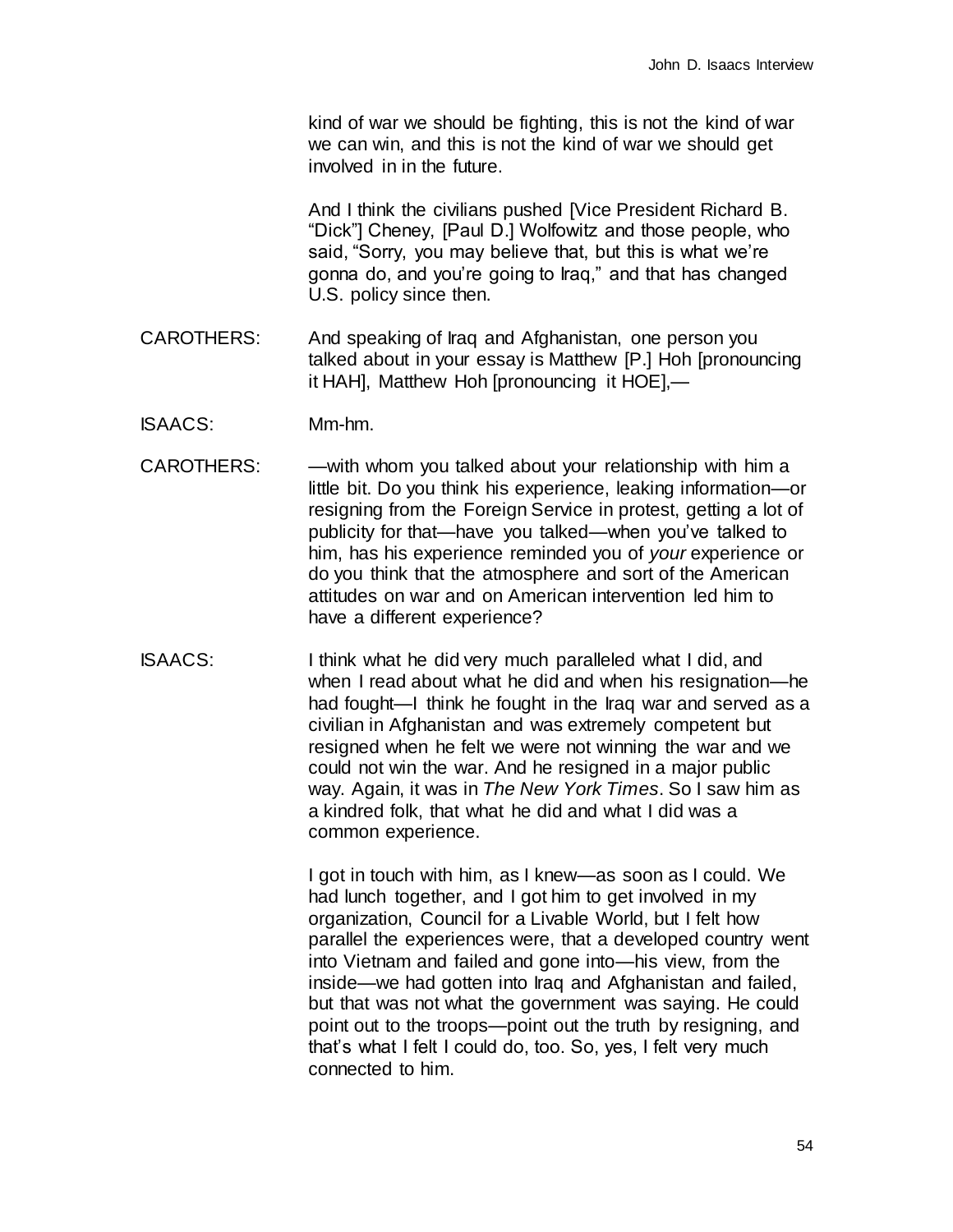- CAROTHERS: Nice. And do you think that after Vietnam and then, a few decades later, Iraq and Afghanistan—do you think we're going to have another one of these experiences, or do you think that, you know, if Vietnam didn't engrain it firmly enough in the American psyche, that Iraq and Afghanistan have?
- ISAACS: I would give a more definitive experience. Until the Islamic State, I-S-I-S, I-S-I-L—again, all these different names arose and brought more horrific, 1,000-year-old practices of slaughter of innocents, of occupying areas and wiping out peoples, of taking sex slaves, all the other things that have been reported—there's an age-old dilemma the U.S. faces: A lot of awful things are happening in the world, whether it's in Rwanda or Middle East now or Crimea [the Crimean Peninsula], where we have this feeling, "We gotta do something about it," and it's awfully hard as an American, with a can-do spirit, to say, "We can't do anything constructive, so we shouldn't do anything."

I don't believe we're going to get involved in a large-scale conflict again, at least anytime soon, after the experiences in Vietnam and Iraq and Afghanistan, but once you start getting involved, as we have with about 4,000 Americans in Iraq and Syria, with the bombing and the intelligence and the spotters for the planes, we can get sucked in. I mean, I don't believe Dwight Eisenhower ever expected that we'd have 500,000 troops in Vietnam. I don't think John F. Kennedy expected to have 500,000 troops in Vietnam. I don't think Lyndon Johnson, when he took office and started escalating the war, expected we'd have 500,000 troops.

My point is I don't think there's any intention to get involved in a war like this again, but the U.S. can get drawn into the tossed into the briar patch by our own volition, and we could wind up in a situation—well, either withdraw in ignominy from the Middle East now and let people to their own fates, or we have to intervene more heavily militarily to try to solve the problem. It's a perpetual dilemma. It's one where the left and the Tea Party at this point in the United States have come to a general consensus: There are just some things the United States cannot do well and should not intervene in.

It has not to me, and certainly not to [Randal H.] "Rand" Paul, who's running for president, an isolationist position but an anti-interventionist position, at least military intervention.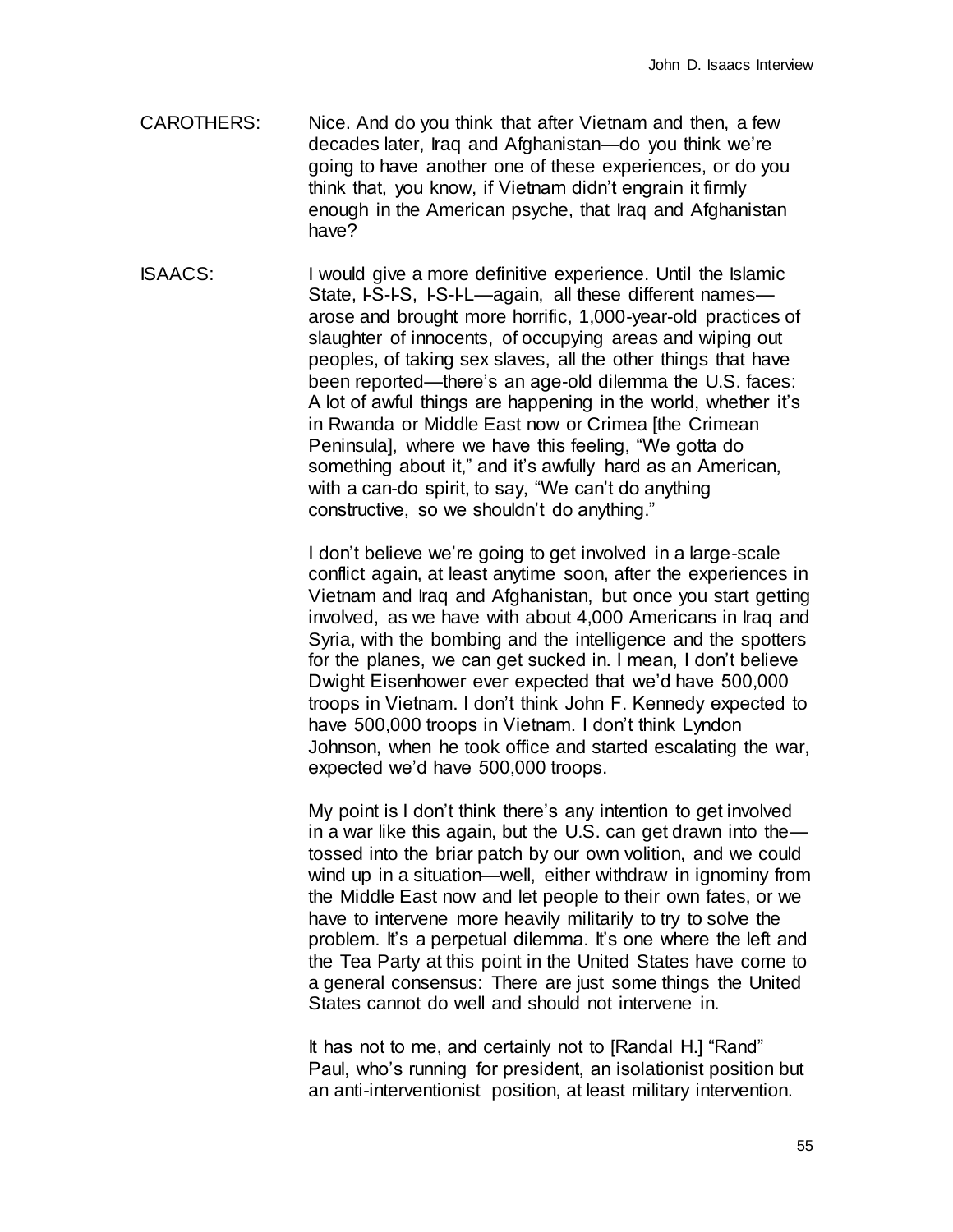We should be involved in the world. We should help—be working to try to resolve conflict. We should emphasize diplomacy as the president and Secretary [John F.] Kerry have done with Iran, whether you agree with it or not. We certainly should be working through the United Nations to get international efforts to try to clean up situations where possible and less possible in East Timor.

But unilaterally, it's just not the kind of thing we can do and we should do. So, again, I think the American left and the Tea Party agree on that. The question is whether those in power do. Certainly George W. Bush and his team believed that the United States *could* accomplish something quickly and easily in Iraq, and I think the [President Barack H.] Obama administration is being drawn into a war steadily. Where it goes from here, I don't know, and I don't think the administration knows, and I don't think anyone knows.

CAROTHERS: On a somewhat unrelated note, you talked in your essay now, this was another thing that you talked about that you've been involved in since Vietnam that I found particularly interesting. You talked about how you've done some work on international initiatives with William Colby, who headed up the pacification program when you arrived as well as Robert McNamara and McGeorge Bundy, two men with whom I imagine you disagreed on quite a number of things, especially how the Vietnam War was being waged. So what was that experience like, to go from being, you know, in an antagonistic relationship with these leaders to then being on the same team as them?

ISAACS: Confirmation that life is full of ironies, confirmation that no permanent friends and no permanent enemies, confirmation that people I used to regard as war criminals in Vietnam were actually doing some productive work I agreed with in other spheres, including nuclear weapons. It's an odd situation. It was an odd feeling, but one of the major advocates for abolition of nuclear weapons was Robert McNamara, who was one of the chief architects of the Vietnam War.

> In government and politics, I think there is a wise philosophy that a lot of people share: No permanent friends, no permanent enemies. And whether you're talking about what's going on in the Middle East or you're talking about Iran, whatever your feelings about the people who are your